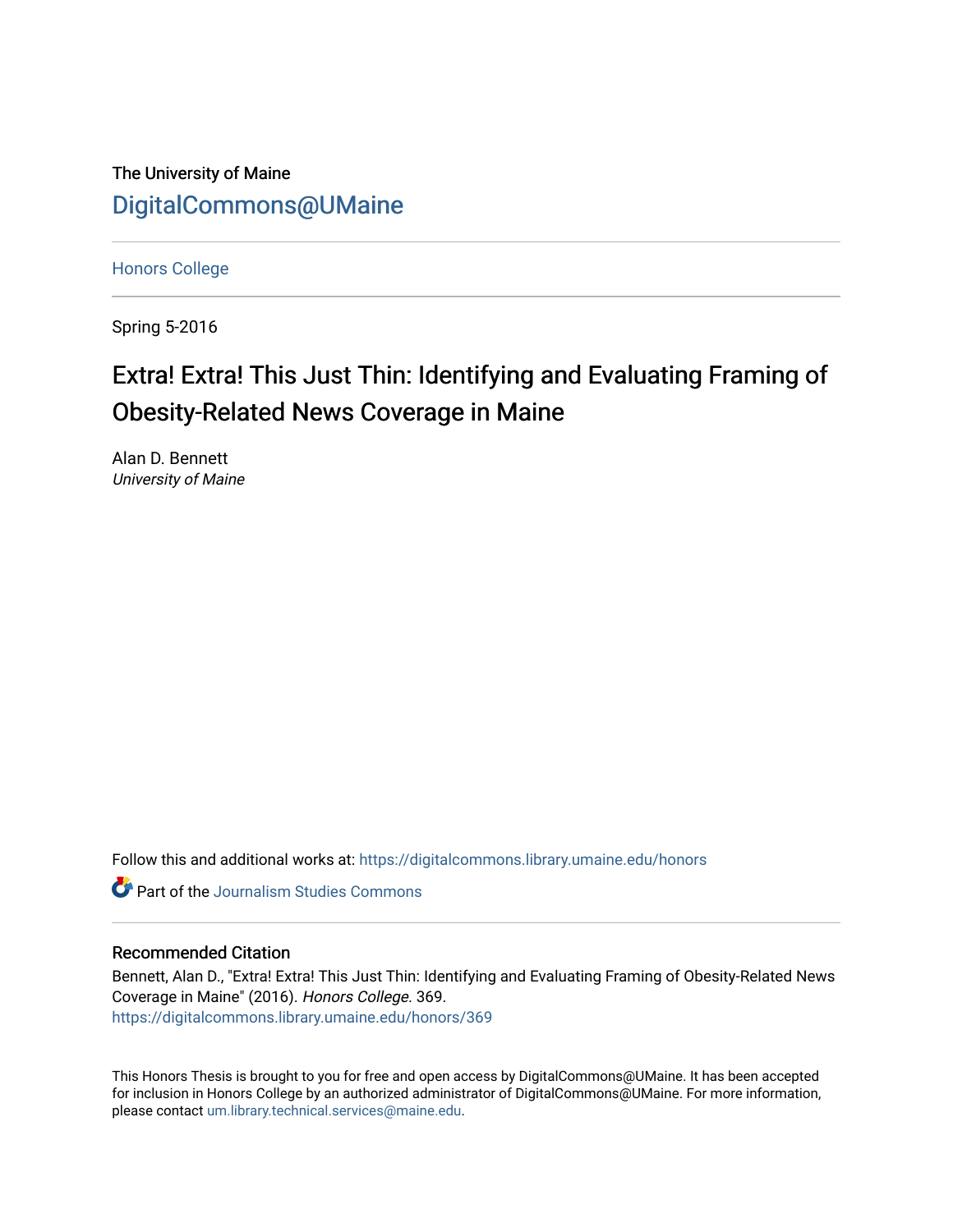# EXTRA! EXTRA! THIS JUST THIN: IDENTIFYING AND EVALUATING FRAMING OF OBESITY-RELATED NEWS COVERAGE IN MAINE

Alan D. Bennett

A Thesis Submitted in Partial Fulfillment of the Requirements for a Degree with Honors (Journalism)

The Honors College

University of Maine

May 2016

Advisory Committee:

Eric E. Peterson, Professor, Department of Communication and Journalism, Advisor

Bridie McGreavy, Assistant Professor, Department of Communication and Journalism

Josh Roiland, Assistant Professor & CLAS-Honors Preceptor of Journalism Mark Haggerty, Rezendes Preceptor for Civic Engagement, Honors College Jennie Woodard, Instructor of Women's, Gender, and Sexuality Studies and Honors College Preceptor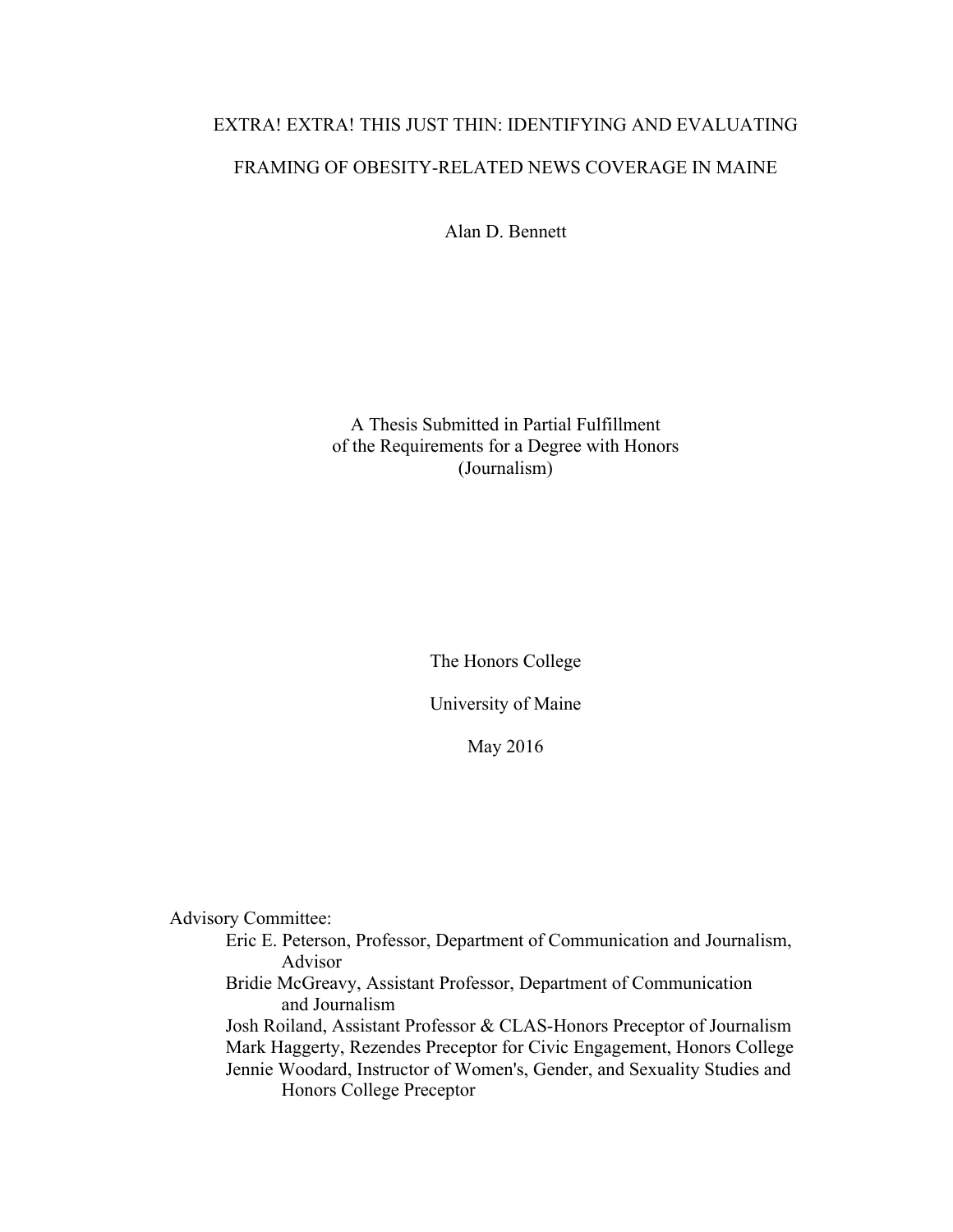This Honors Thesis © 2016 Alan D. Bennett Department of Communication and Journalism The Honors College University of Maine

All Rights Reserved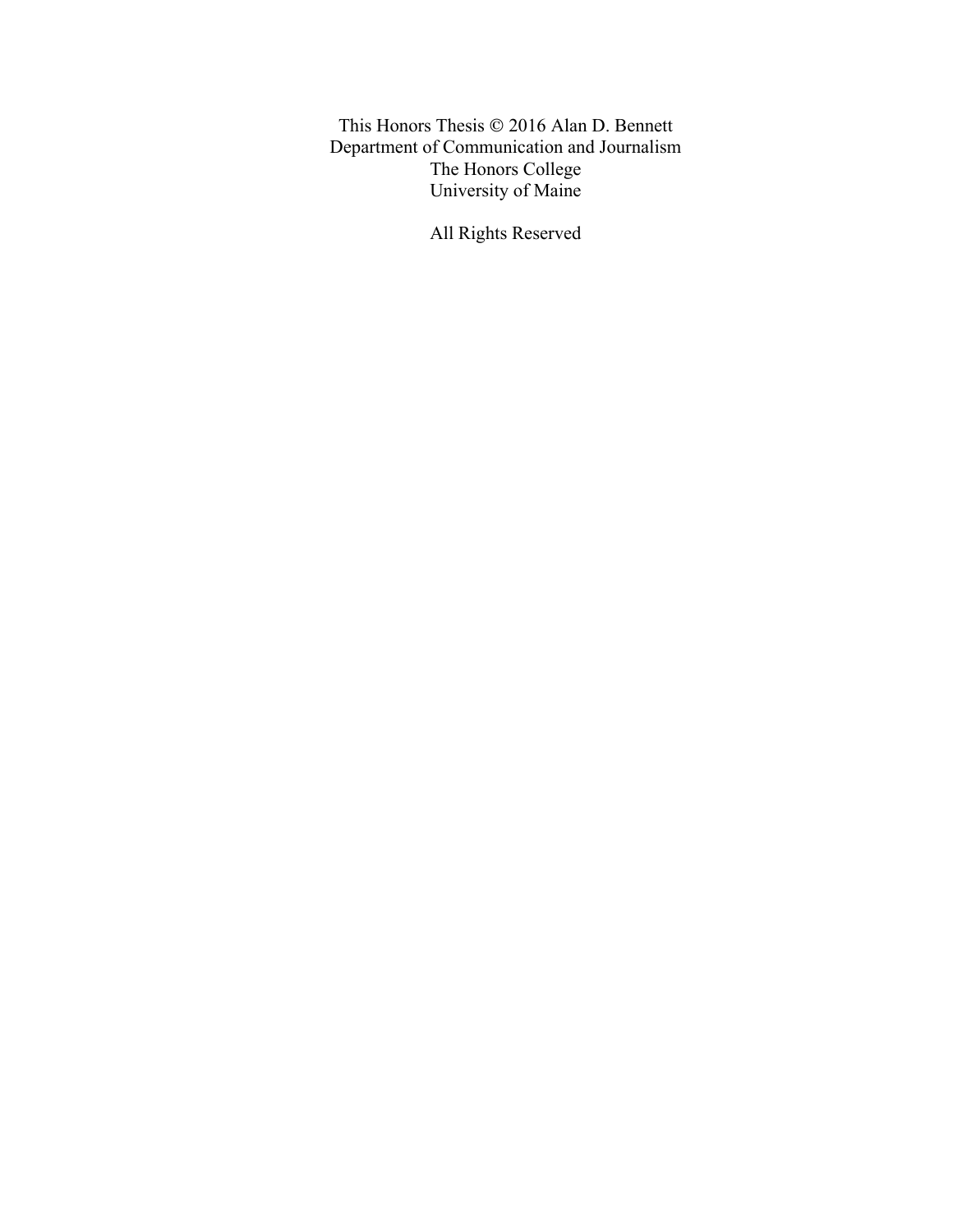Abstract

Obesity is an important health issue, and understanding both its origins and its remedies is critical. More than 78 million people in the United States — more than onethird the nation's population — are obese, making obesity one of the most newsworthy health concerns of the time. The first step in addressing public health issues is to inform the public, for which news media act as the primary source. However, news media overwhelmingly frame obesity reports through a lens of individual responsibility, which blames people for their eating habits while ignoring systemic factors of obesity such as food industry pressures, food insecurity, and low incomes. Maine has the highest rate of obesity in New England, with nearly 29 percent of adults in the state considered obese. News sources attribute individuals' weight to their behaviors and largely ignore social constraints of individuals or other systemic responsibilities for addressing obesity. Frame analysis of articles from Maine's four most prominent newspapers, the *Portland Press Herald*, *Bangor Daily News*, *Morning Sentinel,* and *Sun Journal* reveals the five dominant frames through which obesity is discussed. These frames include public health and a medicalized obesity "epidemic," a stern or nurturing parental government, national identity and the "Ideal American" citizen, the toxic environment of an overabundant industrial food system, "fun" versus fear and sadness, and normative education. Taken together, these frames underscore a neoliberal discourse that works to support culturallyheld values of national identity, masked by an illusion of choice.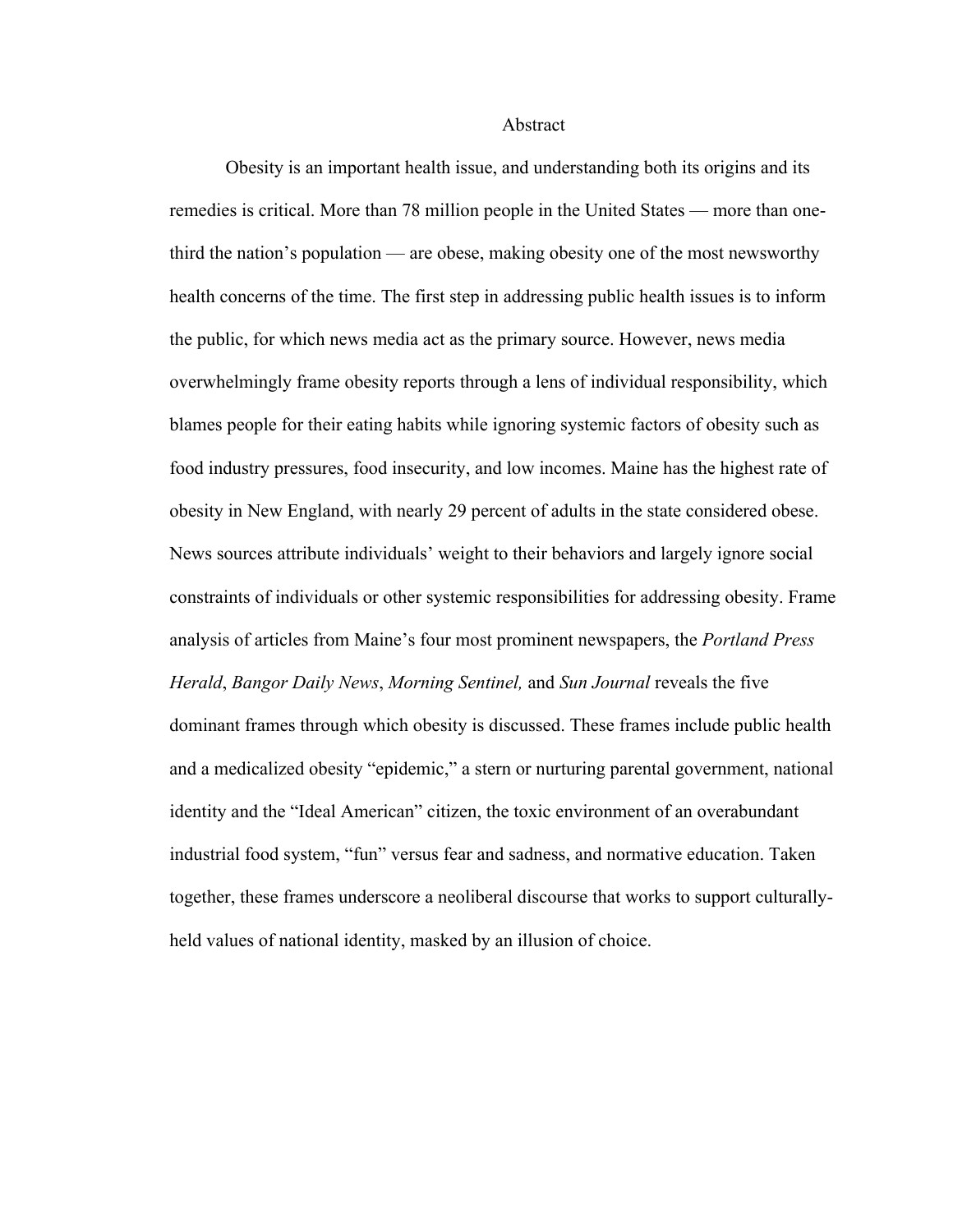# Dedication

This thesis is dedicated to my depression, anxiety, and eating disorder.

I've won.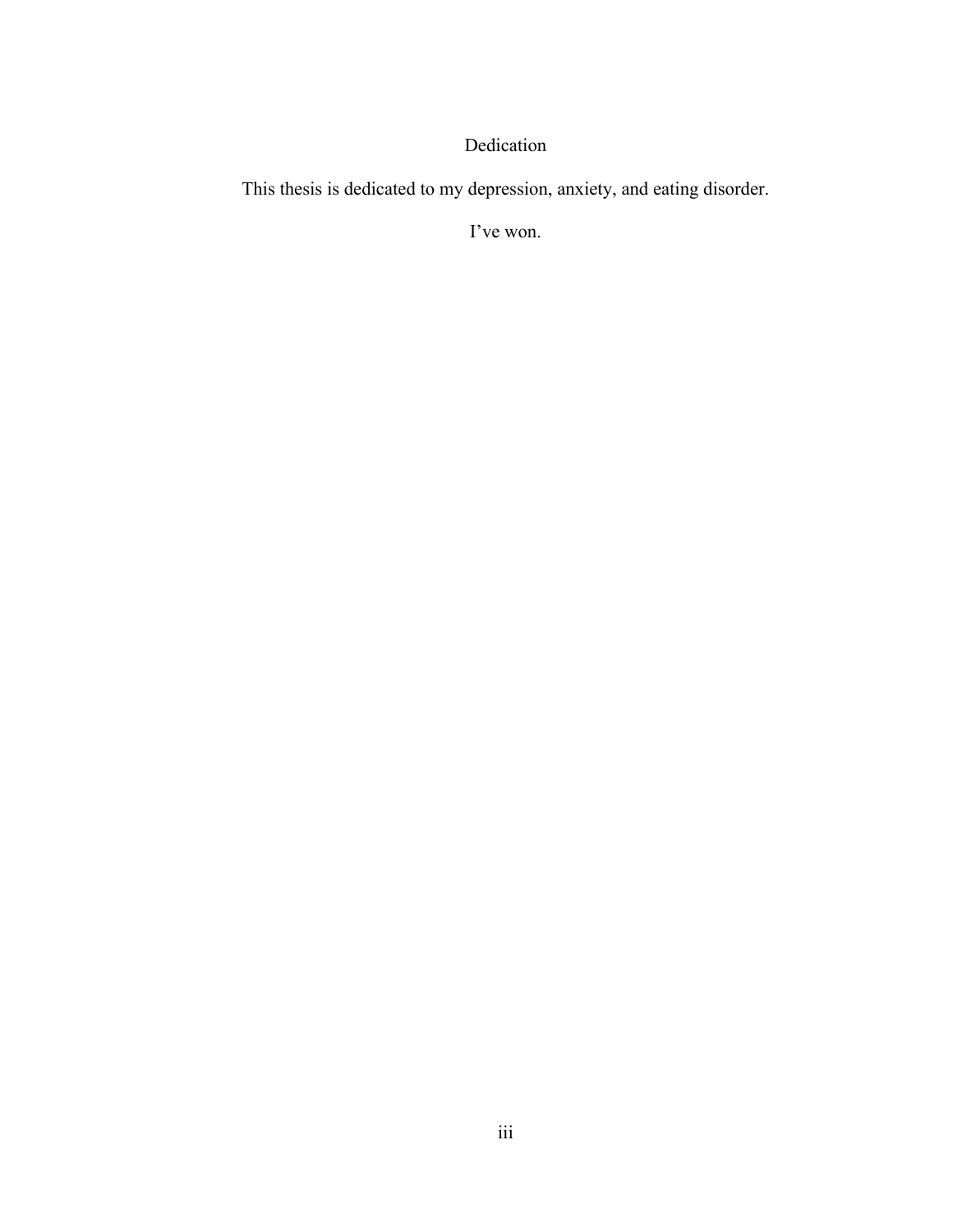## Acknowledgments

I would like to thank all members of my Advisory Committee: Eric Peterson, Bridie McGreavy, Josh Roiland, Mark Haggerty, and Jennie Woodard. You have all made such a positive impact on my life in so many ways, and I would not be here without each and every one of you. I would also like to thank Kourtney Collum for providing me with resources for and guidance through my thesis research.

I have to thank my dear friends, specifically those in The Honors College, who have listened to my incessant complaining through the thesis writing process. You all provided guidance, direction, advice and plenty of wine. Dare I say you even made writing this thesis enjoyable. This project means the world to me, and your continued support does not go unnoticed. Alyce Lew, thank you for kind words and academic and emotional support. Abbey Feuka, thank you for staying by my side for the past two years; you've become my rock in times of need, and I am blessed to have you in my life. Emily McNair, thanks for complaining about journalism with me. I get it, girl. I love you all.

I would like to thank my family. Mom, thank you for nudging (shoving) me to attend the University of Maine. Eighteen-year-old me had no idea what a difference this university would make in my life. You may be *crazy,* but I love you. Dad, thank you for sending encouraging text messages at 11 p.m. and for always driving me to Orono and back at 7 a.m. Most of all, Dad, congratulations on being cancer-free for three years. It was a hard journey, and I'm so proud of you. You got me through the most stressful year of my life, and I can't imagine having done it without you by my side. I love you.

I would also like to thank the girl who called me fat in third grade. I hope you enjoy the next 50 pages.

iv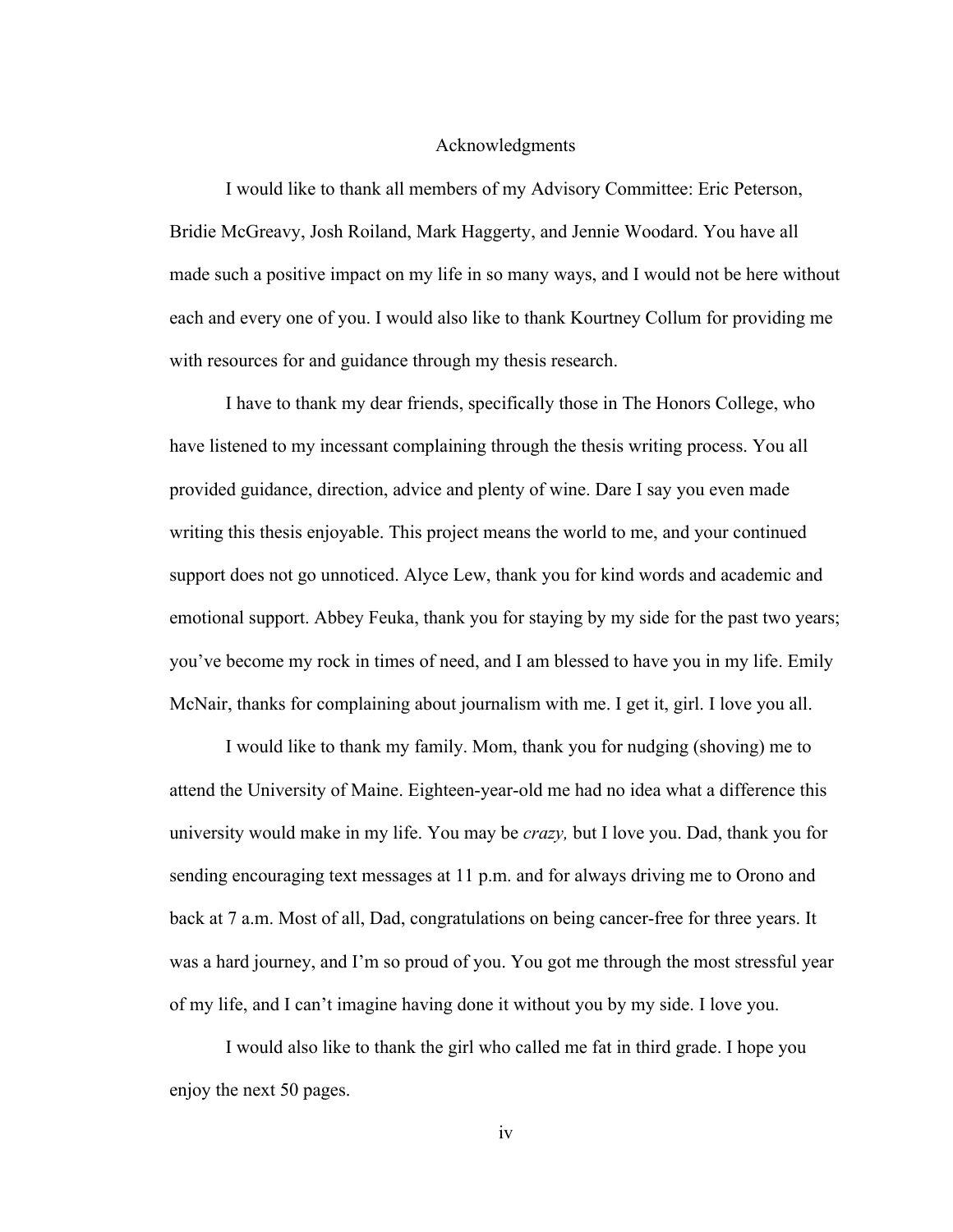# **Table of Contents**

| I.<br>П.      | Abstract<br>Dedication                                                                                                                                                                                                                                                                                                                                                                                                                    | . .<br>11<br>$\overline{\text{iii}}$                                       |
|---------------|-------------------------------------------------------------------------------------------------------------------------------------------------------------------------------------------------------------------------------------------------------------------------------------------------------------------------------------------------------------------------------------------------------------------------------------------|----------------------------------------------------------------------------|
| Ш.            | Acknowledgments                                                                                                                                                                                                                                                                                                                                                                                                                           | iv                                                                         |
| IV.           | Literature Review: Defining, Framing, and Blaming Obesity<br>1. Introduction<br>2. Defining Obesity<br>3. Framing Theory<br>4. Framing in Journalism<br>5. Framing Obesity                                                                                                                                                                                                                                                                | $\mathbf{1}$<br>$\mathbf{1}$<br>$\overline{c}$<br>$\overline{3}$<br>6<br>8 |
| V.            | Method                                                                                                                                                                                                                                                                                                                                                                                                                                    | 13                                                                         |
| VI.           | Analysis: Framing Obesity in Maine News<br>1. Prevention: The Public Health Frame<br>2. Government as Parent<br>3. The "Ideal American" Citizen<br>4. Toxic Environment: The Illusion of Choice in a<br>System of Overabundance<br>5. "Fun" vs. Fear and Sadness: The Emotional Frames<br>6. Education: Teaching Norms<br>7. Distribution<br>Table 1. Obesity News Frames by Article,<br>$\mathbf{i}$ .<br>Jan. $1\ 2015 - Dec. 31, 2015$ | 15<br>16<br>18<br>23<br>26<br>30<br>33<br>36<br>36                         |
| VII.<br>VIII. | Discussion<br>1. Framing Obesity in Maine News Articles<br>2. Choice and Culture Within the Context of "Epidemic"<br>3. Conclusion: Beyond the 'Black Box:' A New Discourse?<br>References                                                                                                                                                                                                                                                | 39<br>40<br>42<br>44<br>48                                                 |
| IX.           | News Articles                                                                                                                                                                                                                                                                                                                                                                                                                             | 52                                                                         |
| Χ.            | Appendix A<br>1. Example of Episodically-Framed News Article<br>2. Example of Thematically-Framed News Article<br>3. Example of Thematic-Episodically-Framed News Article                                                                                                                                                                                                                                                                 | 56<br>56<br>58<br>61                                                       |
| XI.           | Author's Biography                                                                                                                                                                                                                                                                                                                                                                                                                        | 63                                                                         |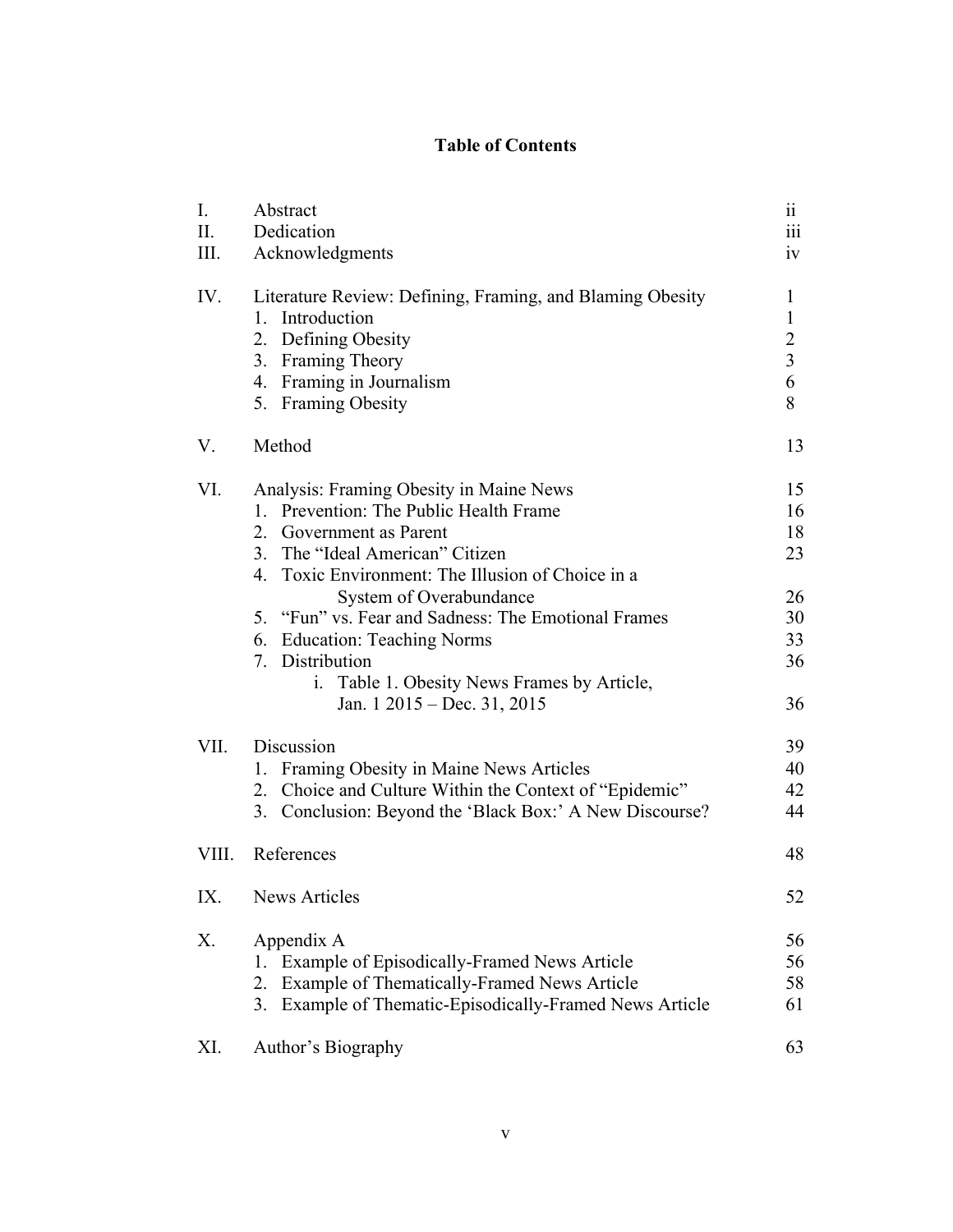# **List of Tables**

I. *Table 1. Obesity News Frames by Article, Jan. 1 2015 – Dec. 31, 2015* 36 a. A chart depicting all frames utilized by articles in the corpus for analysis, listed by newspaper and alphabetically by author. All frames used in each article are denoted.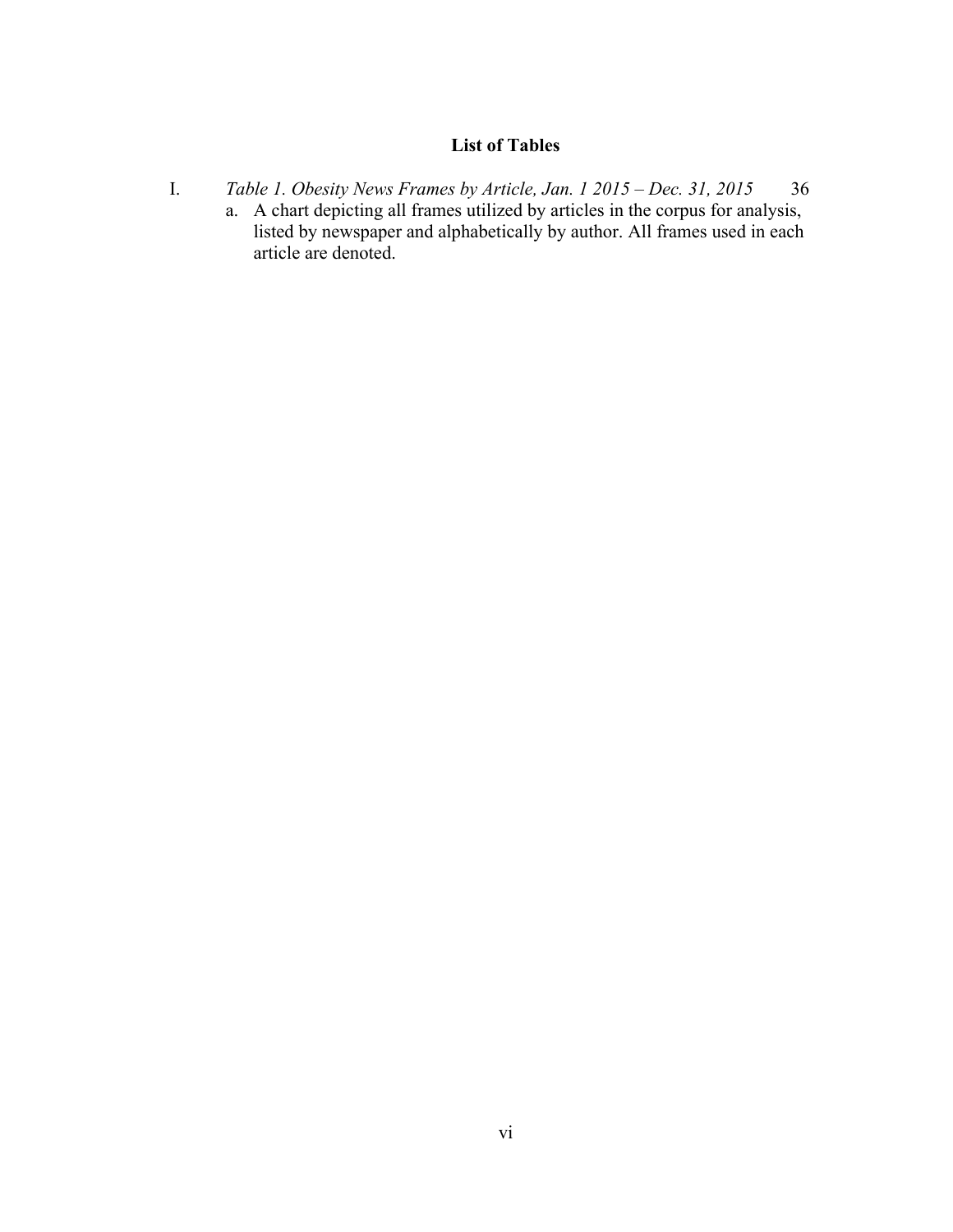## **Literature Review: Defining, Framing, and Blaming Obesity**

#### **Introduction**

Obesity is a prevalent health concern, and one that now affects more people than ever before. More than one-third of adults in the United States (U.S.) are considered obese, with 34.9% of adults over age 20 qualifying as having a Body Mass Index (BMI) of 30 or greater (Ogden, Carroll, Kit, & Flegal, 2014). This equates to 78.6 million people (CDC, 2015). As of September 2015, no state in the United States had an obesity rate below 20%, with Arkansas (35.9%) possessing the highest obesity rate in the country ("Adult obesity in the United States," 2015). As rates of obesity continue to increase, the topic has proliferated in news media. Previous research has identified the ways in which news media discuss obesity as a result of personal choice, a matter of personal responsibility and also as a matter of structural concern (Lawrence, 2004; Kim & Willis, 2007; Saguy & Almeling, 2008). However, these studies have focused on discussions on the national scale, utilizing the most-read U.S. newspapers (and some television news). It is important to examine obesity at the state level, as each state possesses an identity unique only to that specific region. Maine's obesity rate is currently 28.2%, making it the "heaviest" state in New England ("Maine," 2015). Identity becomes crucial when discussing obesity, as our societal attitudes toward the obese are rooted in values of national identity and citizenship, a notion strongly echoed in the news media. Through a neoliberal framework, this thesis will examine the framing of obesity through Maine print news media to uncover the current discourse surrounding obesity in the state, and where blame and responsibility are placed for the condition.

1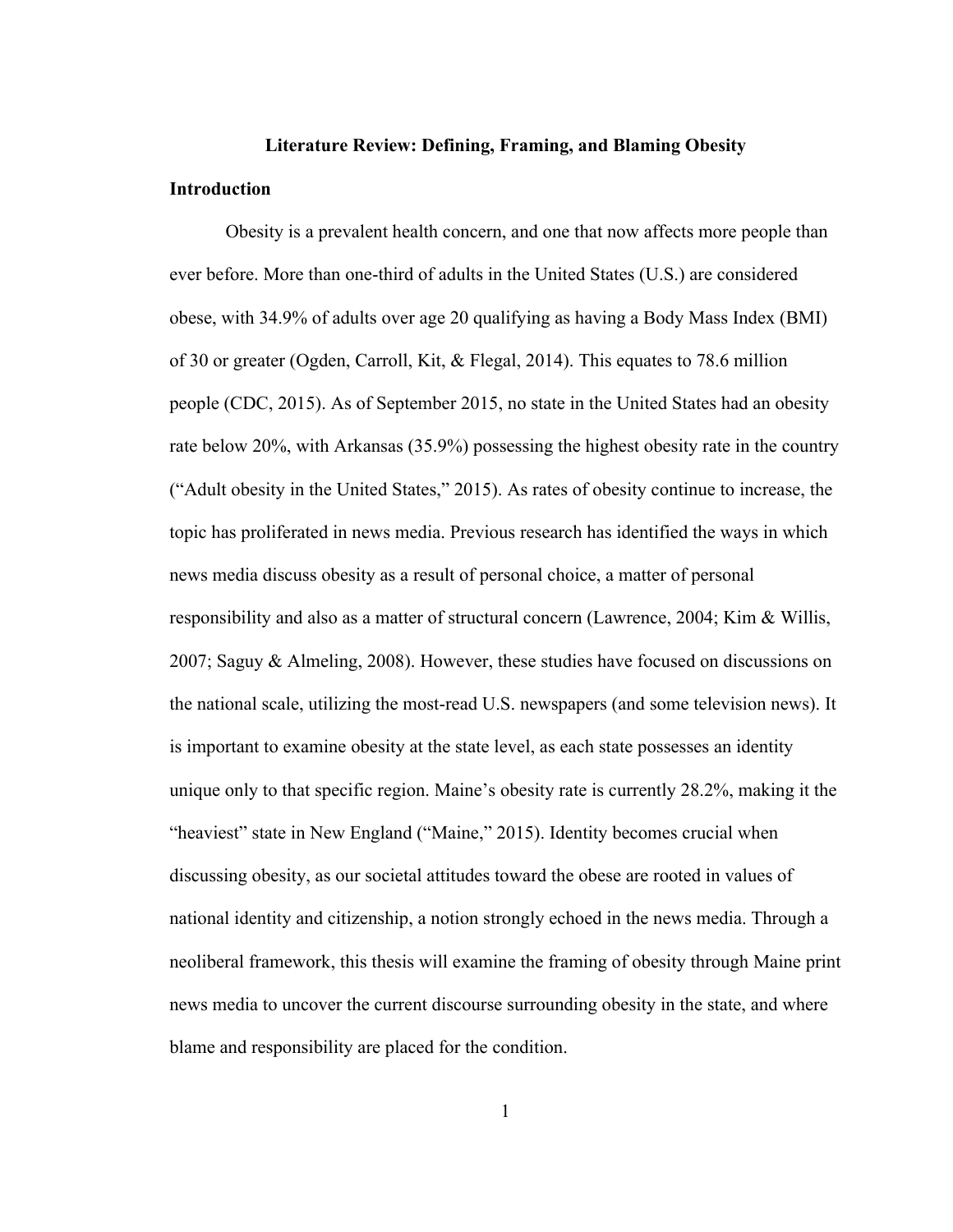# **Defining Obesity**

A person is declared obese if he or she has a BMI of 30 or higher. BMI is the measure of one's weight in relation to his or her height, and is calculated using one's weight in kilograms divided by the square of his or her height in meters (Centers for Disease Control, 2012). By contrast, a BMI between 18.5 and 24.9 indicates a person is of average weight, and a BMI between 25 and 29.9 indicates a person is overweight, but not obese.

Weight is gained when a person consumes more calories than he or she expends through either calorie restriction or physical exercise. Although there are more complex factors regarding weight gain than this simple equation, the U.S. Centers for Disease Control and Prevention (CDC) lists two primary causes of obesity: behavior and community environment. The CDC describes healthy behaviors with reference to the calorie balance previously discussed, stating, "energy balance of the number of calories consumed from foods and beverages with the number of calories the body uses for activity plays a role in preventing excess weight gain" (CDC, 2015). The CDC lists healthy foods as whole grains, fruits and vegetables, lean proteins and dairy, and also prescribes adequate exercise. While not directly attributing obesity to behavior, the CDC emphasizes weight management, and indirectly states that a failure to balance calories consumed with calories expended will result in weight gain and, eventually, obesity.

Obesity can be the result of environmental factors such as inadequate sidewalks or safe bike trails for transportation — leading people to drive as opposed to take more physically demanding transportation — as well as schools and workplace environments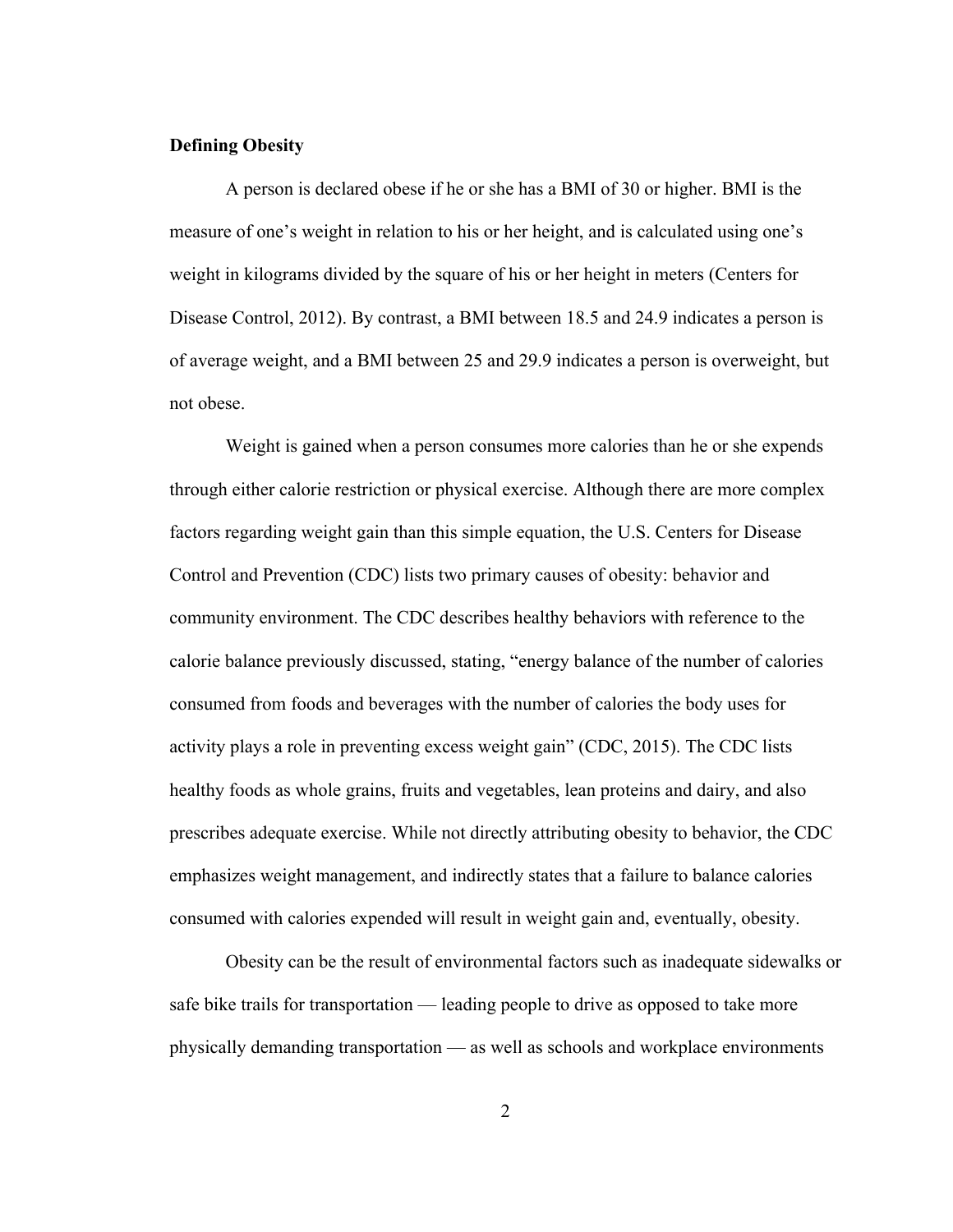(CDC, 2015). According to the CDC (2015), "people and families may make decisions based on their environment or community," and so an inadequate food and wellness environment may lead to obesity. It is important to consider both individual and environmental factors in determining someone's obesity status, although obesity is often thought of individually. As I explore in subsequent sections, the language surrounding individual and environmental blame and responsibility for obesity — the ways in which it is framed in news media — has implications that go beyond the literal scale.

# **Framing Theory**

Framing theory has a long and complicated history, but some of its strongest roots can be found in the work of Goffman (1974). Goffman wrote in his *Framing Analysi*s that individuals rely on a set of interpretive schema known as primary frameworks, or inherently-held natural and social beliefs that people use to attribute meaning to otherwise meaningless pieces of information (p. 22). These frameworks act as "relatively stable and socially shared category systems that human beings use to classify new information" (Tewksbury, Scheufele, Bryant, & Oliver, 2009, p. 18).

Since Goffman, the notion of frame analysis has undergone constant reshaping and restructuring, with the definition of what frame analysis should be often varying from one research study to another. As Entman (1993) states, "nowhere is there a general statement of framing theory that shows exactly how frames become embedded within and make themselves manifest in a text, or how framing influences thinking" (p. 51).

Frames in news act to bring attention to the important aspects of a topic in order to both identify key issues in society and propose solutions to those problems, shaping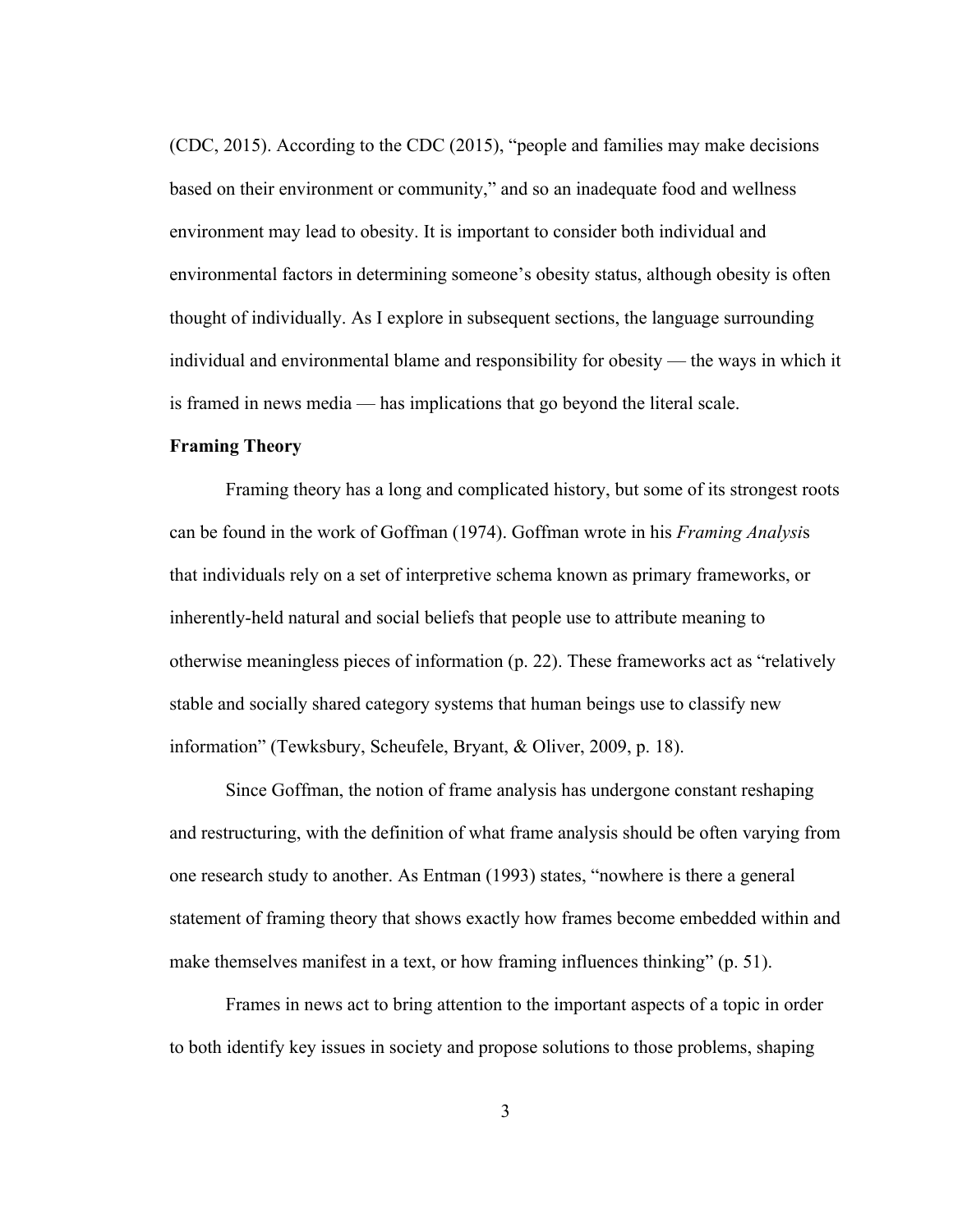thinking, behavior, and culture. As Entman (1993) states, "to frame is to select some aspects of a perceived reality and make them more salient in a communicating text, in such a way as to promote a particular problem definition, causal interpretation, moral evaluation, and/or treatment recommendation for the item described" (p. 52). Increasing the salience of a piece of information — making it more noticeable, meaningful, or memorable — "enhances the probability that receivers will perceive the information, discern meaning and thus process is, and store it in memory" (Entman, 1993, p. 53).

Because frames work to identify problems and provide interpretations, news media employ frames in reporting in order to both convey the relative importance of topics and to "diagnose, evaluate, and prescribe" solutions to those problems (Entman, 1993, p. 52). Tewksbury, Scheufele, Bryant, and Oliver (2009) argue that, "journalists […] choose images and words that have the power to influence how audiences interpret and evaluate issues and policies" (p. 17). Hansen (2010) claims that, "frames, in other words, draw attention—like a frame around a painting or photograph—to particular dimensions or perspectives, and they set the boundaries for how we should interpret or perceive what is presented" (p. 31). As a result, news frames can play a significant role in shaping an audience's thoughts and behaviors.

In order to illustrate the effect news frames have on shaping beliefs and attitudes, Tewksbury et al. (2009) cite a study conducted by Simon and Jerit (2007) in which one group of news readers was given articles about abortion using the word "fetus" and another group given the same articles using the word "baby." In all other respects the content of the articles was identical. Readers in the group which read "baby" as opposed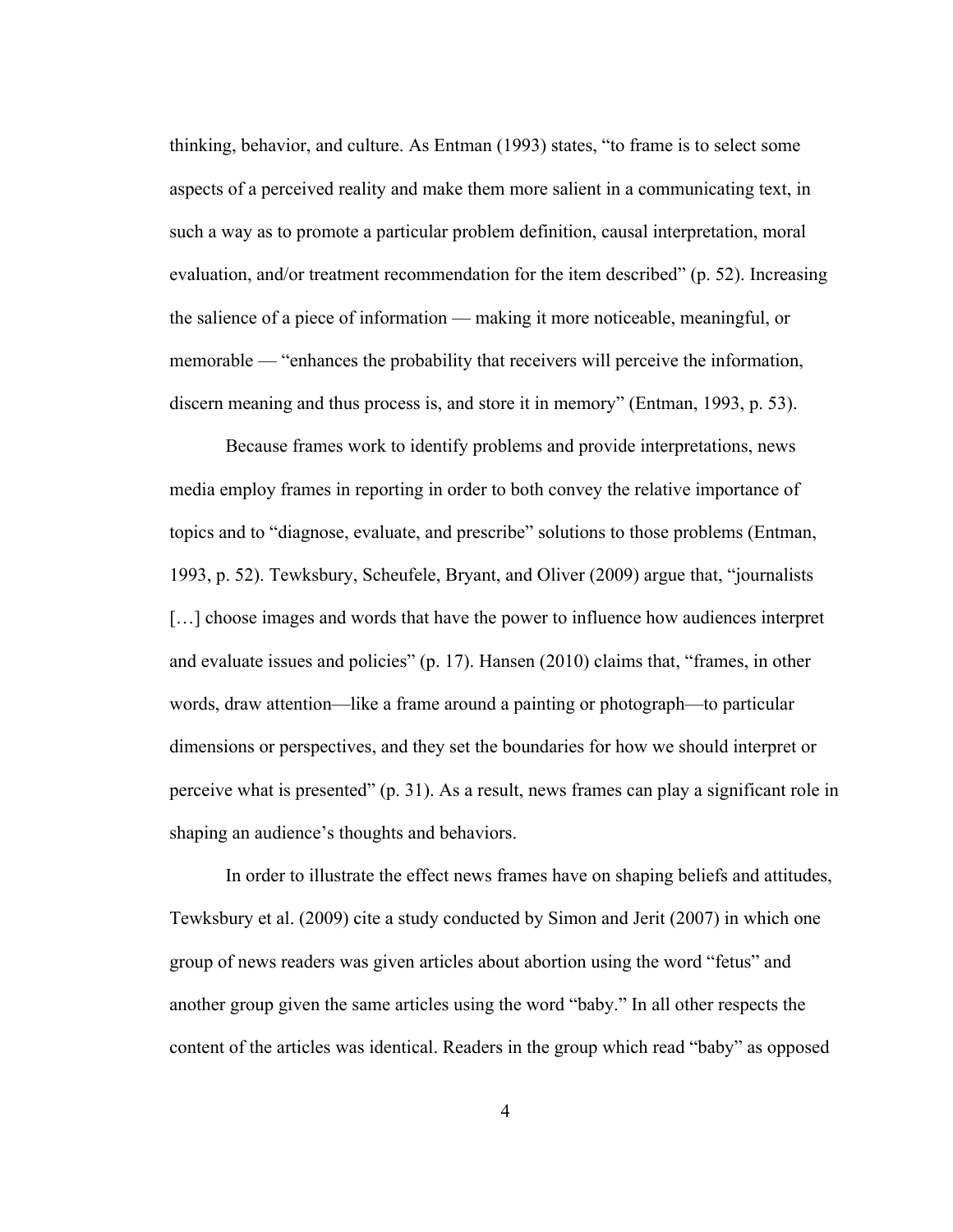to "fetus" more strongly supported regulating abortion procedures following the exercise (Tewksbury et al., 2009, p. 19; Simon & Jerit, 2007). A third group was given the same articles but with an equal distribution of the words "baby" and "fetus" in the articles but still overwhelmingly supported abortion regulation following the exercise. Simon and Jerit conclude that, by framing the topic of abortion using the word "baby," readers interpreted the article in a pro-life context, whereas the fetal frame might have resonated less emotionally with readers (Tewksbury et al., 2009, p. 20; Simon & Jerit, 2007). Because frames play an important role in shaping audience thinking, they are carefully constructed by journalists to bring forward the most important aspects of a piece of news. Motivations for doing this will be discussed in subsequent sections.

Framing, with its inherent importance to journalism, is closely tied to agendasetting theory, the notion that increased coverage of specific topics by the media tells the audience not what to think, but what to think about with regard to those topics ( $\cos \alpha$ ) Pezzullo, 2015, p. 26). In this light, media agenda-setting does not prescribe solutions or causal interpretations for its covered topics. Instead, agenda-setting raises the accessibility of topics to the general public, while frames act to influence understanding of those topics (Tewksbury et al., 2009, p. 21). Because both agenda-setting and framing theories focus on the importance of highlighting key topics to the public, the distinction between the two has often come into question, with many scholars failing to acknowledge a differentiation between agenda-setting and framing theories. Some scholars have gone as far as to demote framing theory as just an extension of agenda-setting, labeling it second-level agenda-setting (Scheufele, 1999, p. 103).

5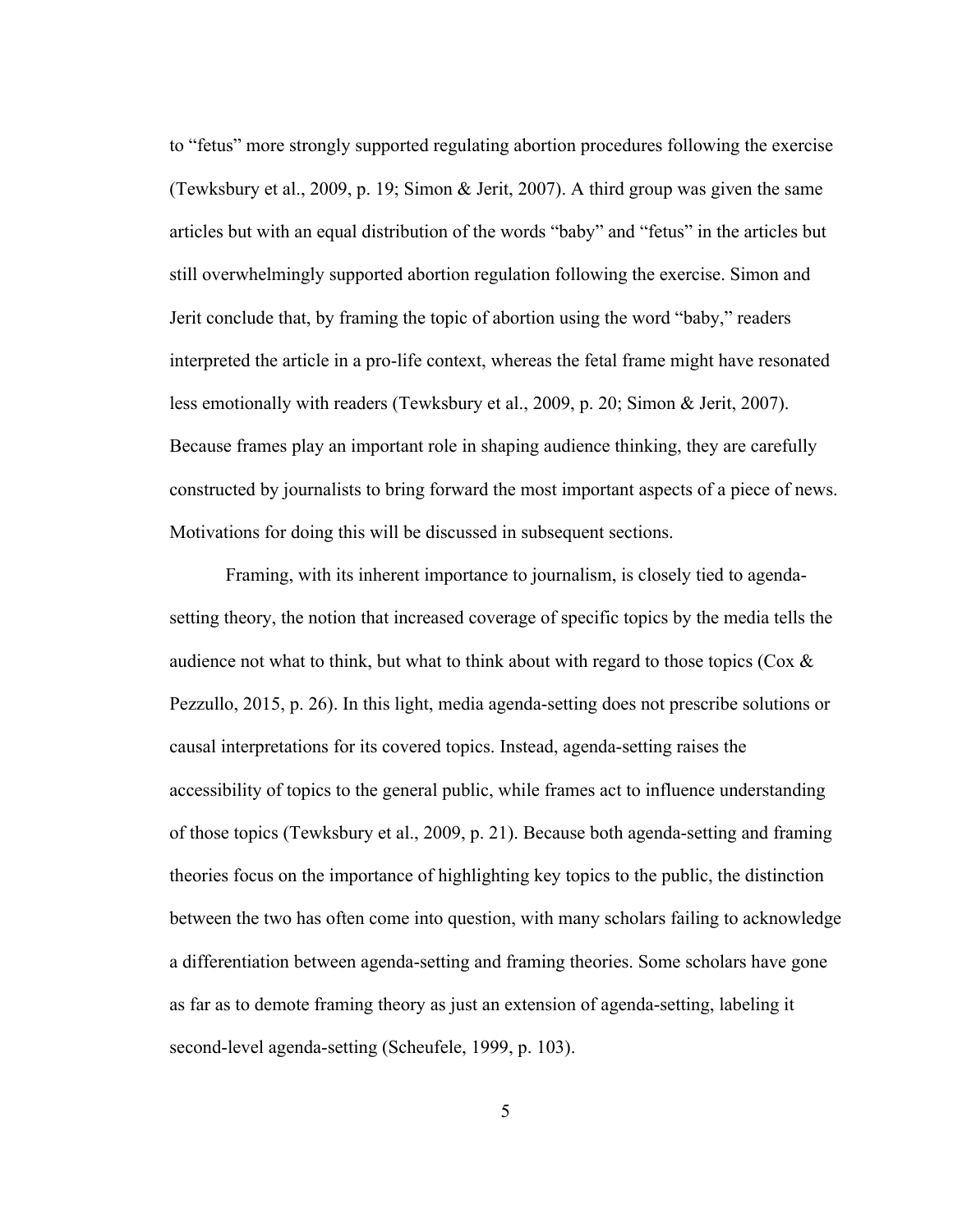While it is true that both theories focus on making certain issues more salient in the eyes of the public — and so a lack of consensus surrounding their distinction is understandable — framing goes beyond the basic notion of agenda-setting: while agendas make what are perceivably the most important issues in the news more accessible, frames utilize packages of information and socially-constructed schemata to influence a reader's thinking on those issues. Framing thus goes beyond agenda-setting in rendering broader cultural information and ideas more applicable to topics (Tewksbury et al., 2009, p. 21). Frames do not act as pieces of information; rather, they work contextually to influence understanding of information. Entman (1993) argues that, "analysis of frames illuminates the precise way in which influence over a human consciousness is exerted by the transfer (or communication) of information from one location […] to that consciousness" (p. 51- 52). Therefore, while agendas tell the audience what to think *about*, frames on the other hand tell the audience more specifically *what* to think.

# **Framing in Journalism**

Journalists utilize frames when writing the news in order to develop the lens through which readers see a story, influencing an audience's thinking and behaviors. What is important to understand is the motivation behind this activity: why do journalists frame stories in certain ways?

Newswriting is crafted on the basic principles of newsworthiness: prominence, timeliness, proximity, impact, magnitude, conflict, oddity, emotional impact ( $\cos \alpha$ ) Pezzullo, 2015, p. 98). While several sources differ on the exact number or types of news elements (often times omitting some while including others), the basic news elements are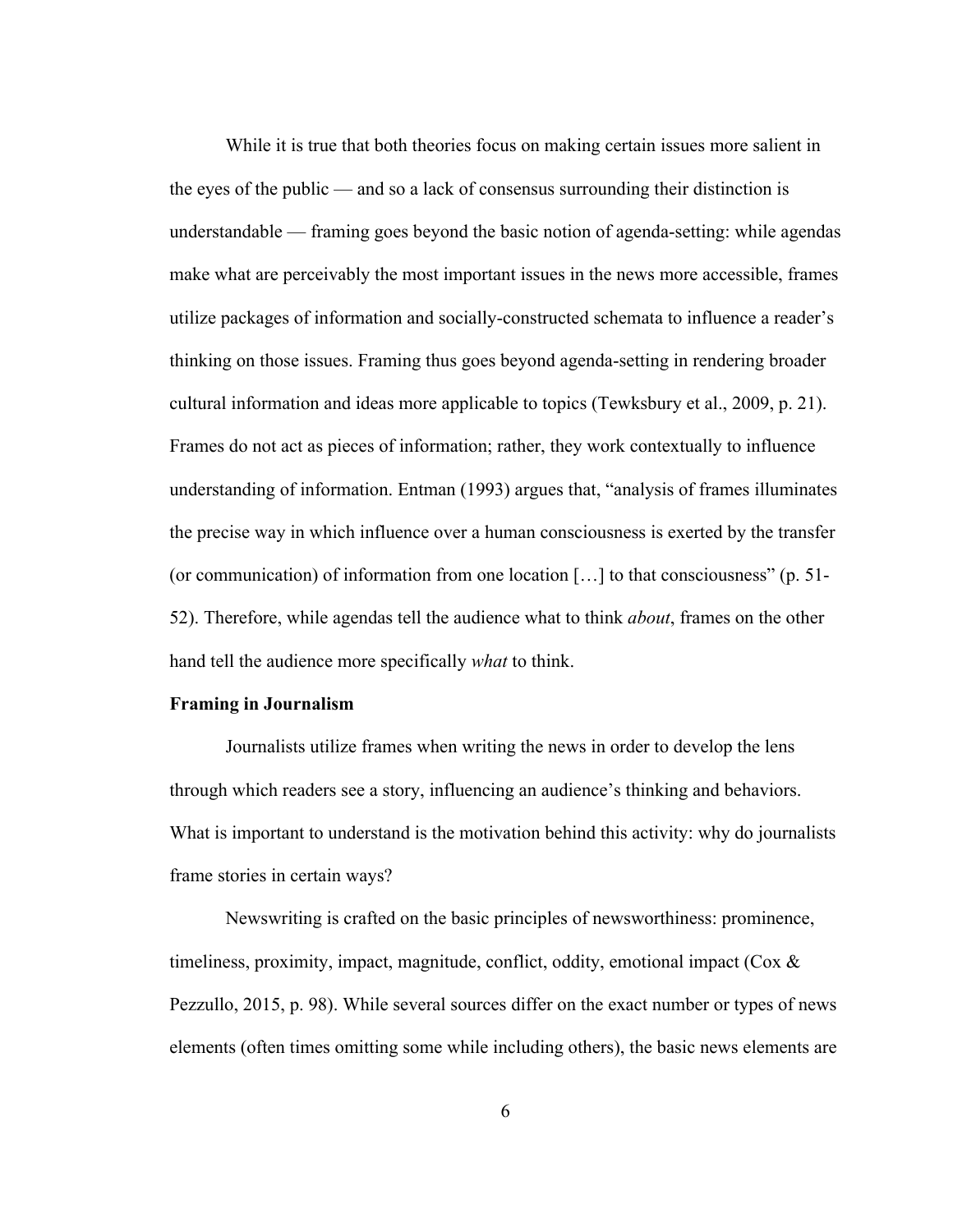used by journalists to judge a story's newsworthiness. These news elements often work to develop the media framework of a news story, as they work to determine the content of a piece, including its headline and visual content in addition to the story as a whole. Cox and Pezzullo (2015) discuss these media frames as the central organizing themes of a news story that tie together its constituent parts, such as headlines and quotes (p. 101). By providing this coherence, media frames help readers make sense of new experiences or events, relating them to familiar assumptions about the way the world works.

The basic news elements determine the types of quotes and methods of storytelling used, which in turn work to frame a piece. For example, a news story about a natural disaster might utilize the news elements of impact and magnitude, but may be framed in either an emotional, economic, or environmental context. The elements of a news story are selected by journalists in order to convey intended meanings through framing those stories in specific ways. Working from an environmental communication standpoint, Hansen (2010) argues, "news about the environment, environmental disasters, and environmental issues or problems does not happen by itself, but is rather 'produced,' 'manufactured,' or 'constructed'" (p. 72). Cox and Pezzullo (2015) describe this practice as narrative framing, which works to define the narrative through which the story is told. Journalists and news organizations arrange the information and narrative elements of a news story through many traditional story elements — who, what, where, and when but, more importantly, the "why" element, the understanding of an environmental issue and the subsequent human relationship to it, which is crucial to the narrative structure (Cox & Pezzullo, 2015).

7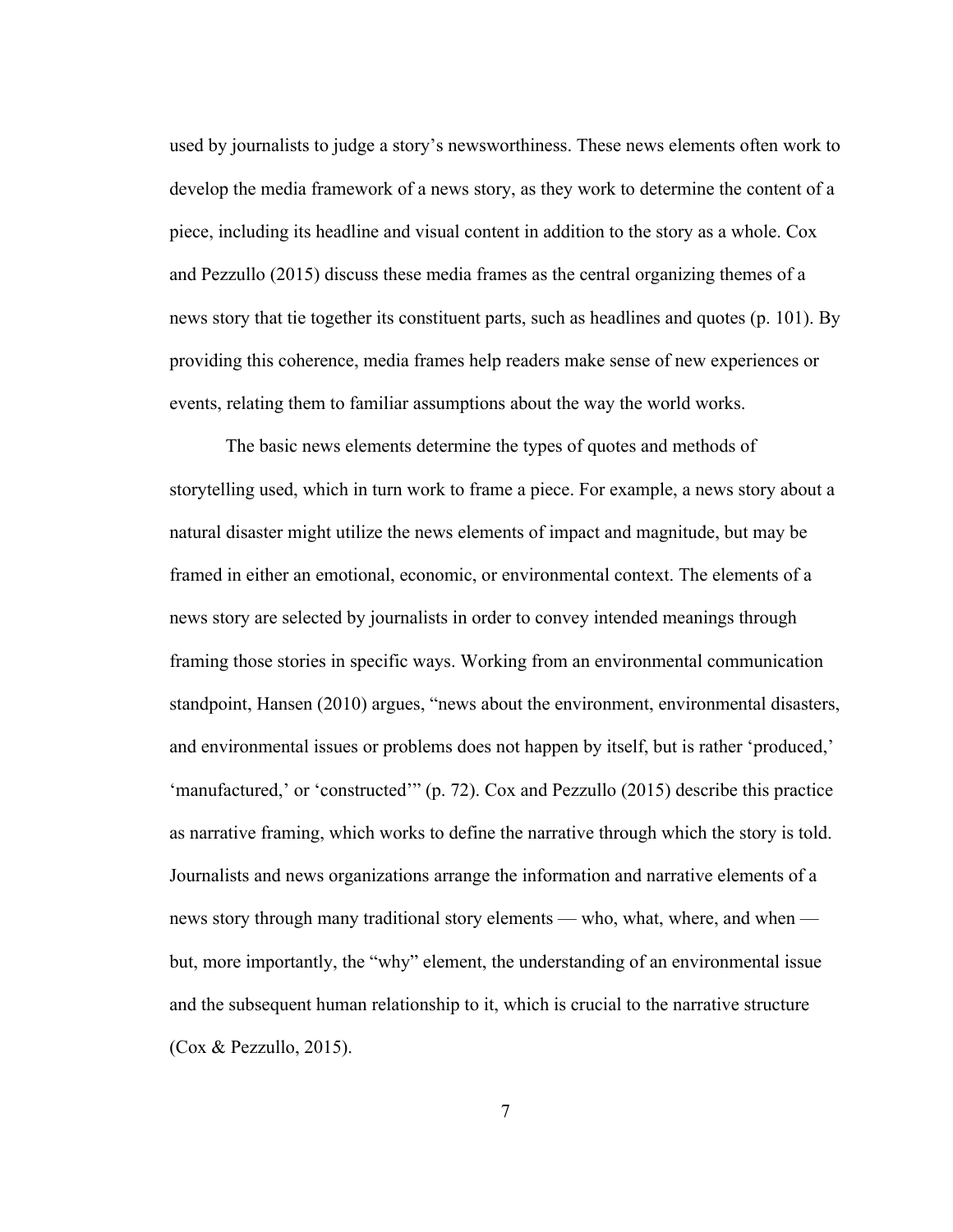Journalistic selection of content, and therefore news narratives and ultimately frames, is the result of several factors. These include socially and culturally-held values, professional practices and norms, as well as pressures from the news organization itself or from lobbyists and policy makers. A journalist's ideological or political orientations may also factor into frame selection (Tewksbury et al., 2009, p. 23).

Journalists consciously or unconsciously focus their stories based on what Tewksbury et al. (2009) call "cultural resonance," or a broader cultural or societal belief or norm (p. 23). According to the authors, "journalists, by definition, are working within the culture of their society and will therefore rely unconsciously on commonly shared frames" (p. 24). This argument relates back to Goffman's (1974) notion of primary frameworks, or socially shared categories through which people understand an issue (Tewksbury et al., 2009, p. 18). Entman (1993) argues that a communicator's framing of a news topic — consciously or unconsciously — functions on a cultural level, defining culture as "the stock of commonly invoked frames," or "the empirically demonstrable set of common frames exhibited in the discourse and thinking of most people in a social grouping," (p. 53). Culture then functions as context for communication, consciously or unconsciously influencing the journalist, resonating with already-held cultural beliefs. Culture thus has a direct impact on journalism, just as journalism does on culture.

# **Framing Obesity**

Kim and Willis (2007) state that, "a person's health status is a function of physiological, structural, and environmental factors as well as his or her own actions" (p. 360). However, either a majority or a consistently high number of news stories frame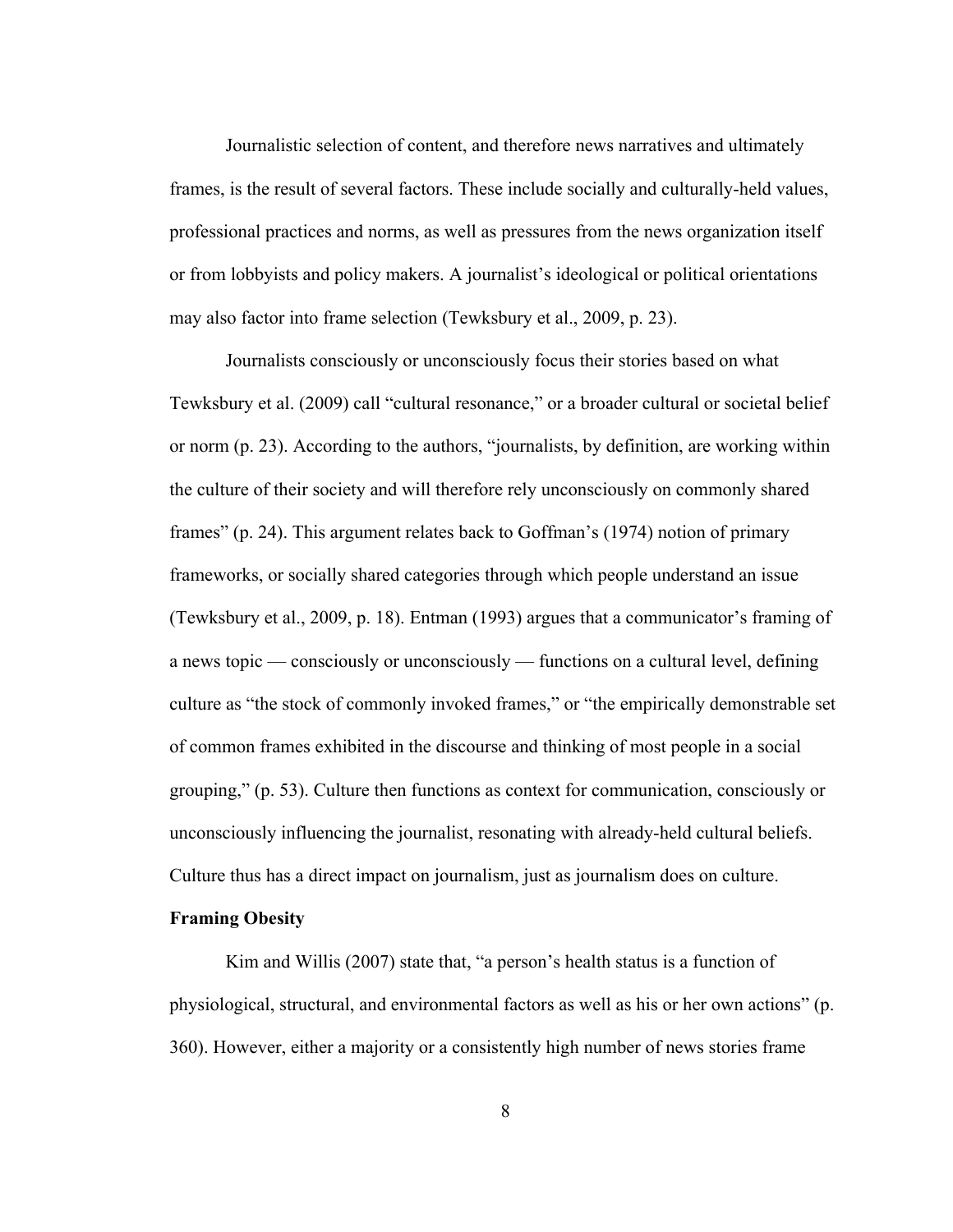obesity in such a way that attributes blame for obesity to the individual rather than societal, systemic, or environmental factors, a practice Iyengar (1990) classifies as episodic framing. Episodic framing seeks to assign responsibility for an issue through individualized, personal accounts. This directly contrasts with thematic framing, in which a journalist focuses the frame in a broader context, such as policy, environment, or sociostructural conditions (Iyengar, 1990). Thematic framing does not seek to blame individuals, but rather identify solutions through societal examination. If framing's role is to foster understanding of social issues, then it also posits possible courses of action for remedy (Saguy & Almeling, 2008, p. 57). With regard to obesity, episodic framing not only blames individuals for their condition, but also assumes individuals are to be held accountable for their actions; that personal cause means personal solution (Kim  $\&$  Willis, 2007, p. 373).

As a prevailing national health concern, obesity is therefore situated as a social problem, but one in which blame is attributed primarily to individual failures rather than to social or environmental factors. Such episodic frames fall in line with neoliberal values that individuals are and should be responsible for their own well-being without government intervention. In her critique of Michael Pollan and other food policy writers, Guthman (2007) writes, "food politics has become a progenitor of a neoliberal antipolitics that devolves regulatory responsibility to consumers via their dietary choices" (p. 4). Beyond policy, journalists also invoke invoke these neoliberal values by expressing that individuals exert the freedom of choice and therefore are better served by private interests rather than public regulation (Ungerleider, 2006).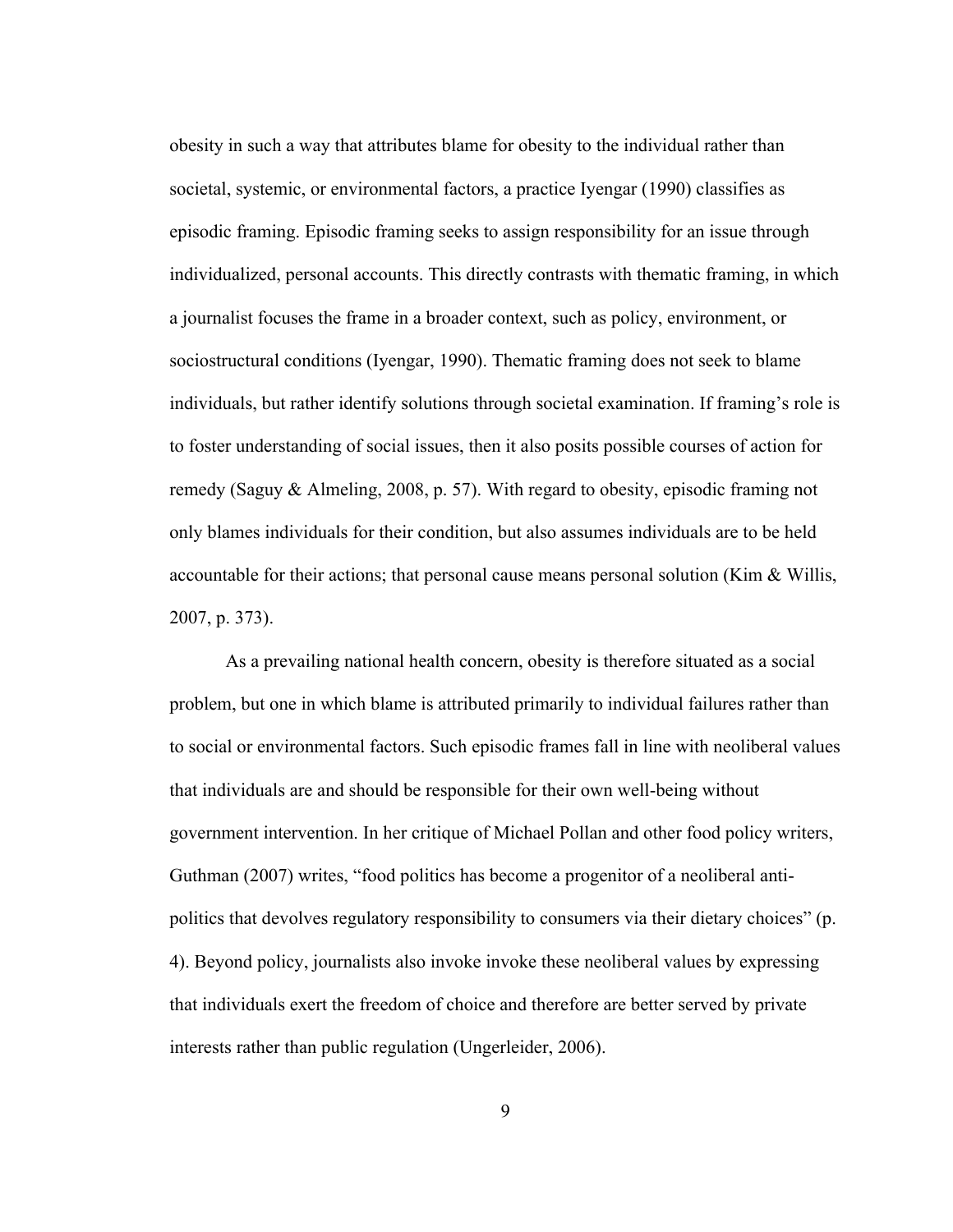The neoliberal framework ignores the underlying social structures surrounding personal choice and freedom. In the context of obesity, the neoliberal framework asserts that individuals choose what they eat and are therefore the product of their own consumption — whether that product is fat or thin. Such an assertion dismisses the context for how choice is constituted, such as one's socioeconomic status, food environment, or culture.

Neoliberal values are easy to market because they appeal to U.S. values of individualism, which in turn lend themselves to beliefs of personal responsibility for one's actions (Kim & Willis, 2007, p. 360). Because these neoliberal values are part of broader culture, journalists consciously or unconsciously act on them in reporting. According to Goldstein et al. (2011), "the media archive control through recruitment and retention practices. Those who own and manage commercial media employ and promote persons with values similar to their own" (p. 114).

Such neoliberal framing has been a predominant method of reporting on obesity in the news media, especially as a result of the increased obesity in the United States. In a systematic sampling of nationwide newspaper and television news data, Kim and Willis (2007) found thematic frames (environmental and structural) were far less prevalent in news coverage of obesity. In an analysis of 500 news articles and television news reports discussing obesity between the years 1995 to 2004, fewer than half (119) mentioned societal and environmental causes of obesity, such as the food industry, schools and education, and socioeconomic factors. More than double that amount (291) mentioned personal causes (p. 373).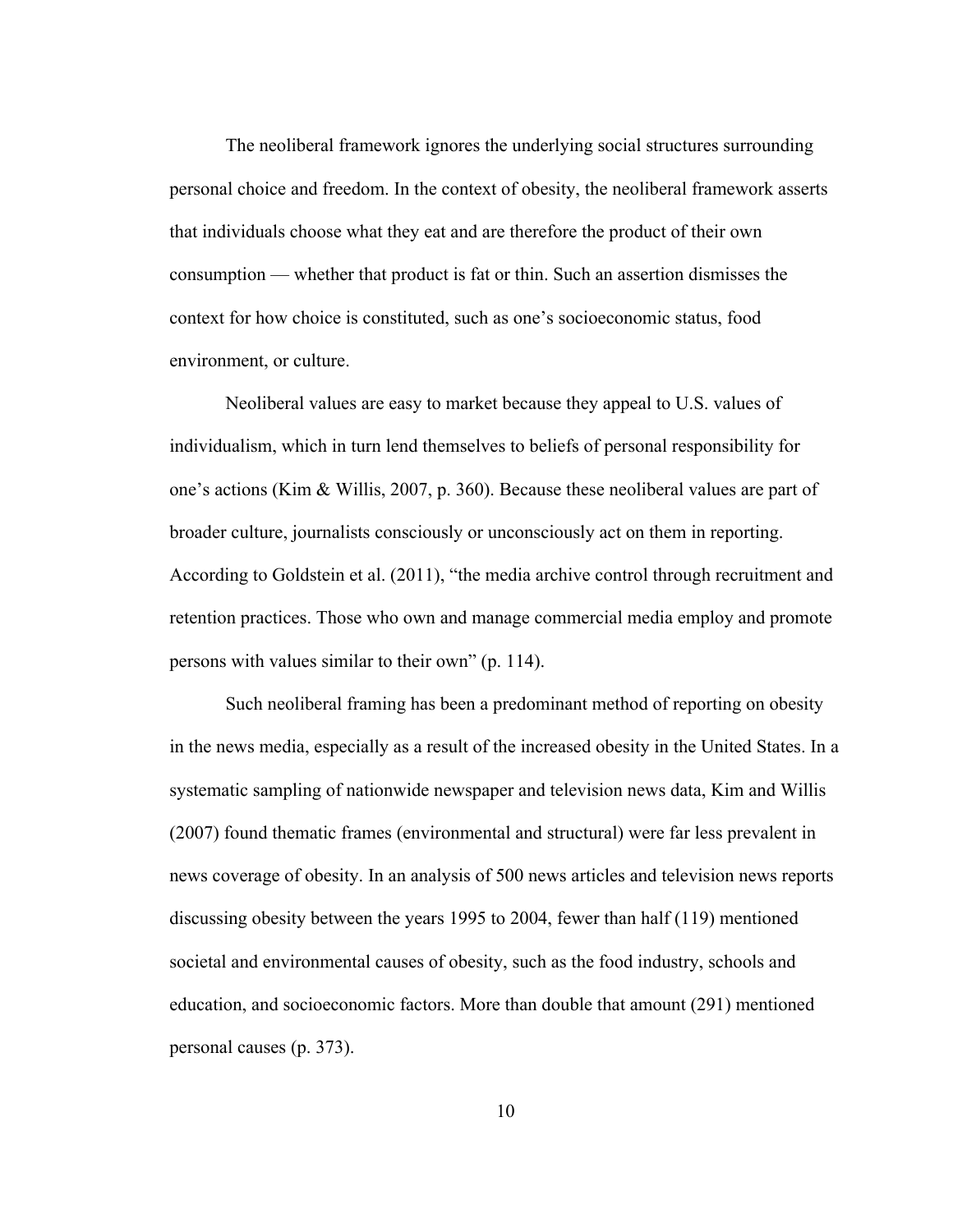In addition to a focus on personal responsibility, the authors also found a stronger focus on personal solutions to obesity, a total of 504 mentions related to healthy eating, physical activity, and medical treatment such as surgery. Solutions on part of the food industry were only mentioned 37 times, schools 54 times, and socioeconomic changes only three times (Kim & Willis, 2007, p. 367). The authors also noted that personal solutions for obesity are mentioned more often in news media than the causes of obesity.

Individualized framing of obesity not only holds the obese accountable for their condition, but also portrays them in a negative light. Often times, news articles demonize the obese as deviant or self-destructive or, if focusing on parents to obese children, even abusive (Saguy & Almeling, 2008, p. 57). Many articles frame obesity as a "war" or "epidemic," something to be feared or fought, as a way to both dramatize and medicalize the discussion (Saguy and Almeling, 2008). By medicalizing obesity, an "epidemic" fought with drugs, diet, or surgery, the solution to the perceived problem of obesity becomes the individualized solution of behavior modification (Saguy & Almeling, 2008, p. 71). Kim and Willis (2007) state that a focus on behavior modification does little to uncover the root causes of obesity. Rather than address the causes of obesity, news media often emphasize the ways individuals can "regain control" of their bodies, therefore fixing themselves (p. 373).

Chaos, or a lack of control, is often used to frame obesity. The frame of chaos presents peoples' bodies as out of control and unable to show dietary restraint; because all humans must eat, all humans are at risk for obesity (Boero, 2006, p. 46-47). According to Saguy and Almeling (2007), this frame positions people as gluttons who "gobble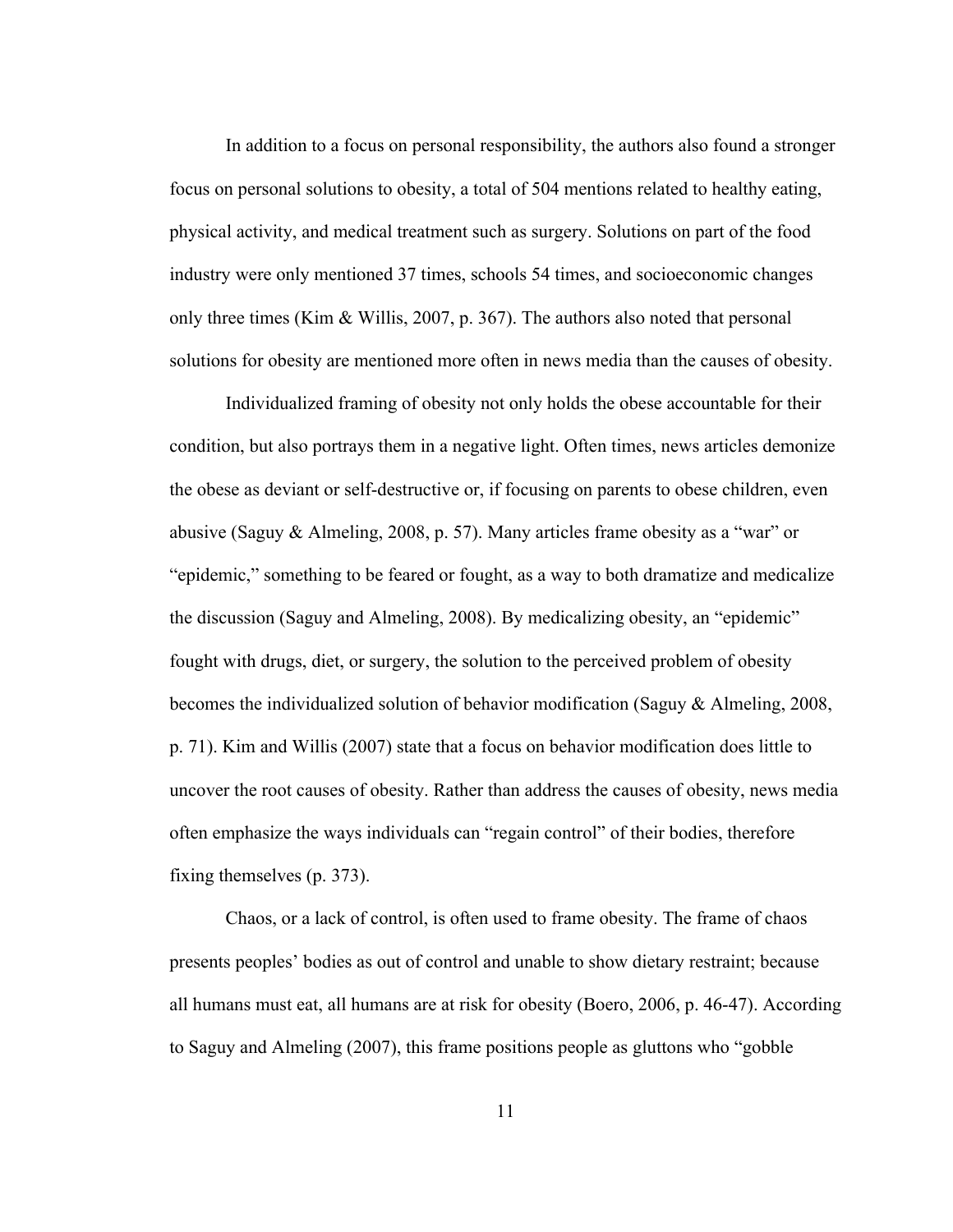down" their food, as opposed to merely eating it (p. 67). Success stories of weight loss represent containment, the desirable goal of having one's body in control over nature (Boero, 2006, p. 48). Obesity is often framed as having a common sense solution: burn more calories through diet and exercise than are consumed through food. This frame intrinsically assumes people are eating too much, and it also assumes that people do not already have knowledge and are in need of the news to make them aware. A doctor or expert is often quoted as reiterating the common sense solution, in what Boero (2006) calls the "professionalization of common sense" (p. 51). Not only does the professionalization of common sense blame people for their condition, it also assumes they are unintelligent in that they lack common sense.

Although episodic frames are consistently used to frame obesity in the news media, thematic frames (environmental, systemic, sociocultural or otherwise) have become more prevalent in obesity reporting in recent years. A study conducted by Lawrence (2004) categorizes obesity frames of 82 New York Times articles as relating to three dominant frames: biological causal claims, behavioral causal claims, and systemic causal claims. In years 1985, 1990, and 1996, more frames attributed causes of obesity to individuals than the food environment (4:1, 10:2, and 6:1, respectively). Beginning in the 2000s, however, Lawrence found more articles which frame obesity as a systemic issue rather than solely an individual issue, with 42 articles in 2003 making environmental causal claims and 36 making behavioral claims (Lawrence, 2004, p. 67). This finding, however, contrasts with the research performed by Kim and Willis (2007). It is important to also recognize Lawrence (2004) analyzes articles from only one source, whereas Kim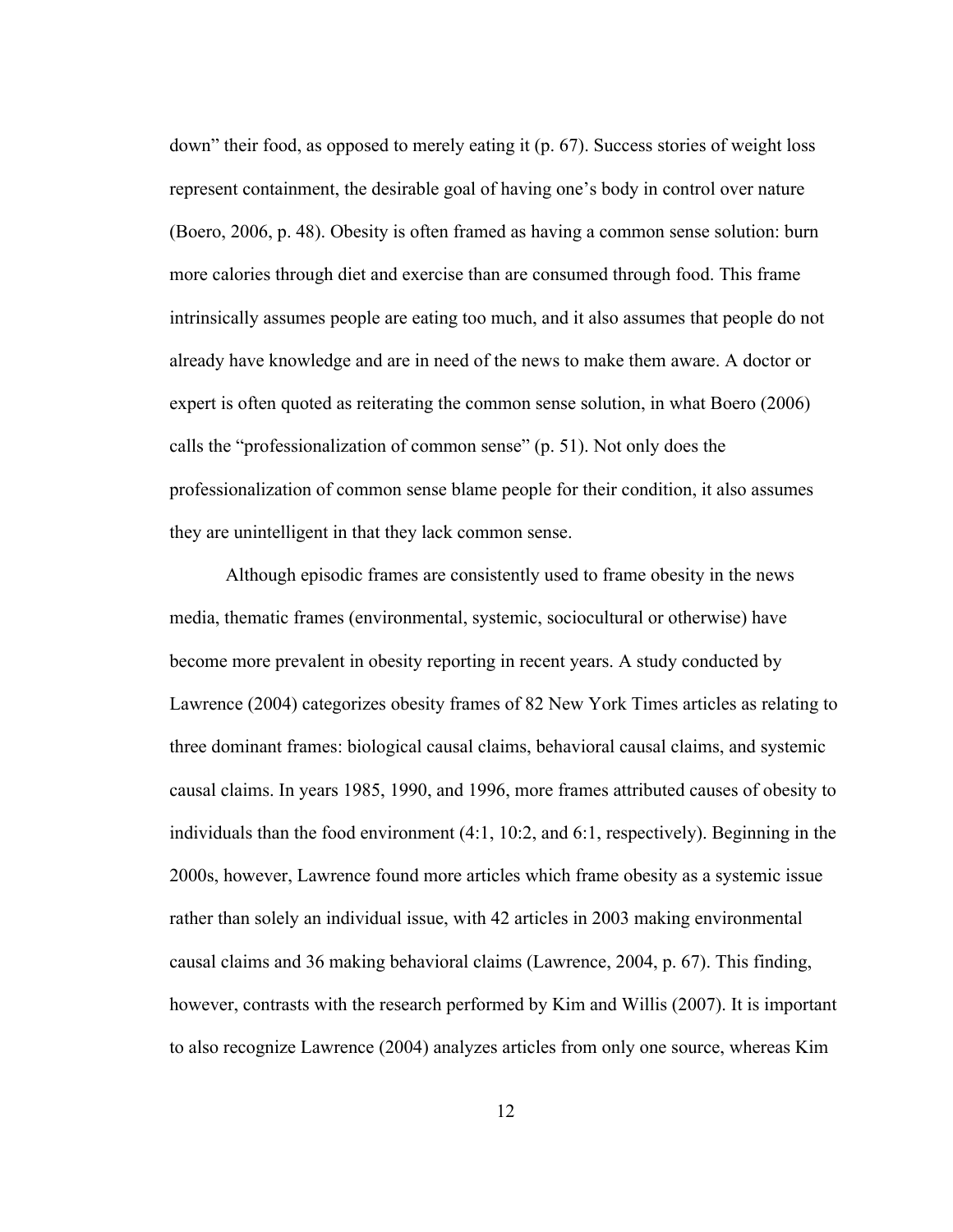and Willis (2007) draw from a range of sources. Despite an increase in environmental claims, news reports consistently attribute blame for obesity to individuals, even when they include environmental and societal frames.

The purpose of this thesis is to analyze how news articles frame obesity in Maine, the most-obese state in New England, with 28 percent of its residents qualifying as obese ("Maine," 2015). Through analysis of news articles from the *Bangor Daily News*, *Portland Press Herald*, *Morning Sentinel,* and *Sun Journal,* the state's newspapers with the largest circulation, this study will explore the current discourse surrounding obesity in Maine through a news frame analysis. The analysis describes how Maine news articles frame obesity and where responsibility is to be placed. The implications of this research will also be discussed, with specific relevance to neoliberal U.S. ideals and cultural constructions surrounding obesity and choice.

#### **Method**

Working from a descriptive, narrative framework (Cox & Pezzullo, 2015), I analyze dominant ways in which Maine newspapers frame obesity, with specific attention to where blame is placed for obesity and who is responsible for addressing the condition. Previous research has identified how obesity is framed as a medicalized battle or "war" in which one must fight his or her insatiable hunger (chaos, or lack of control), or as a common-sense condition in which the obese are assumed to be unintelligent and in need of professional advice for treatment (Saguy & Almeling, 2008; Boero, 2006). I examine Maine newspaper articles for these frames, but will also work to identify additional frames.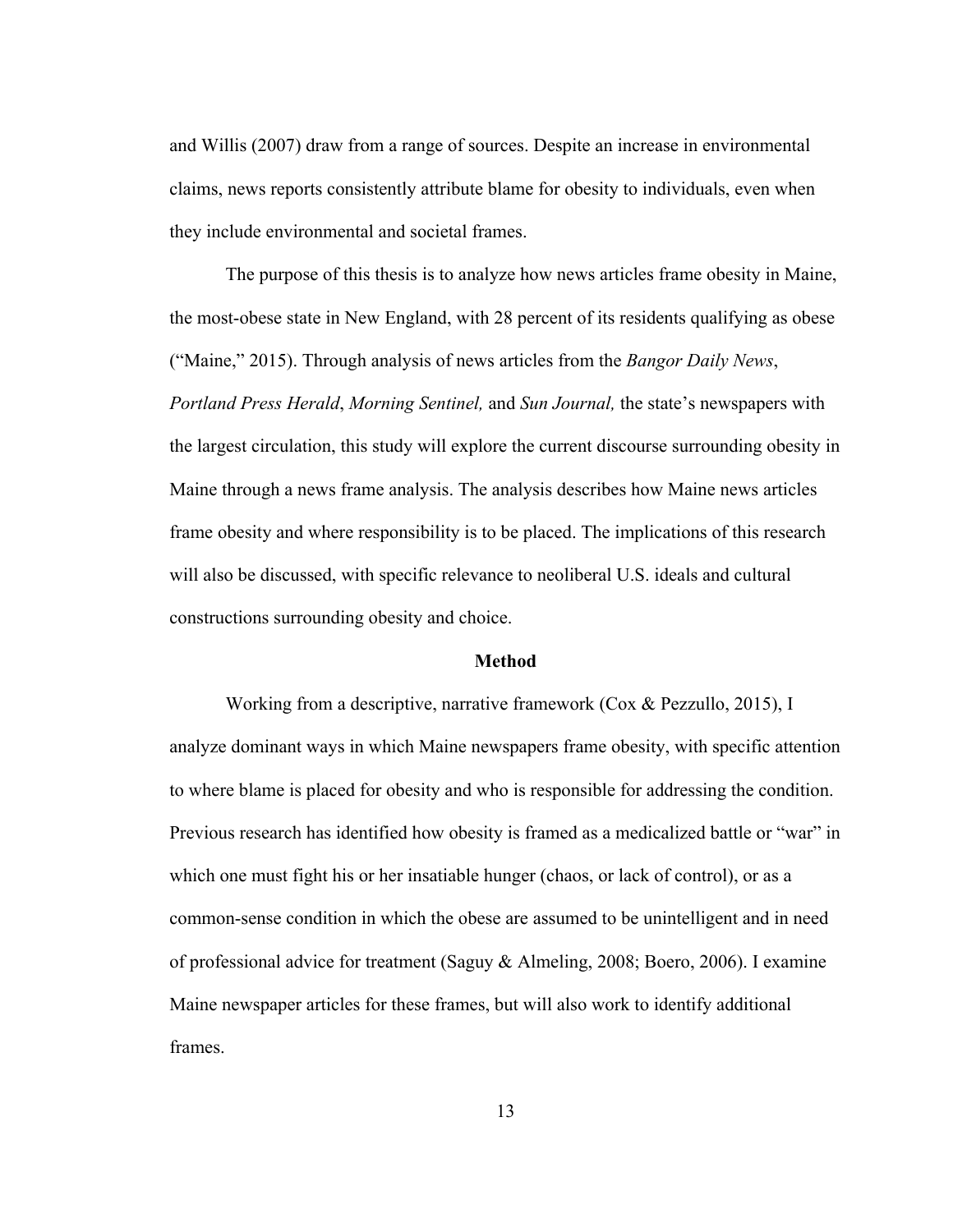My analysis draws upon articles from four Maine newspapers — *The Portland Press Herald, Bangor Daily News, Morning Sentinel*, and the *Sun Journal —* published between January 1, 2015 and December 31, 2015, in order to identify the current discussion around obesity in Maine as it is framed through news media. I selected these newspapers because they have the largest circulation in the state. MaineToday Media news products alone (including the *Press Herald* and *Morning Sentinel*) reach more than 100,000 individuals in print and 1.2 million digitally each month (MaineToday Media, 2016). While there are many smaller-circulation newspapers within the state, the selected newspapers represent the most-read news.

Using the ProQuest MaineNewsstand database, I searched for news articles from the year 2015 using the keywords "obesity" and "overweight." I then filtered the corpus to include only articles categorized as "news," because of the assumption these articles would uphold the value of journalistic objectivity. As such, these articles should remain without a stance toward one side of the debate or the other, where as editorial or op-Ed pieces make no attempt to hide their stances. The goal of this first step was to identify the discussion within seemingly objective articles, and I took into account use of judgmental phrases, assumptions and generalizations, as well as general information presented (or left out) and the sources of that information in the process of frame identification.

In a second step, I eliminated articles present in keyword searches that did not directly pertain to obesity. I also eliminated duplicate articles. This thesis examines framing from 35 news articles related to obesity and overweight from *The Portland Press*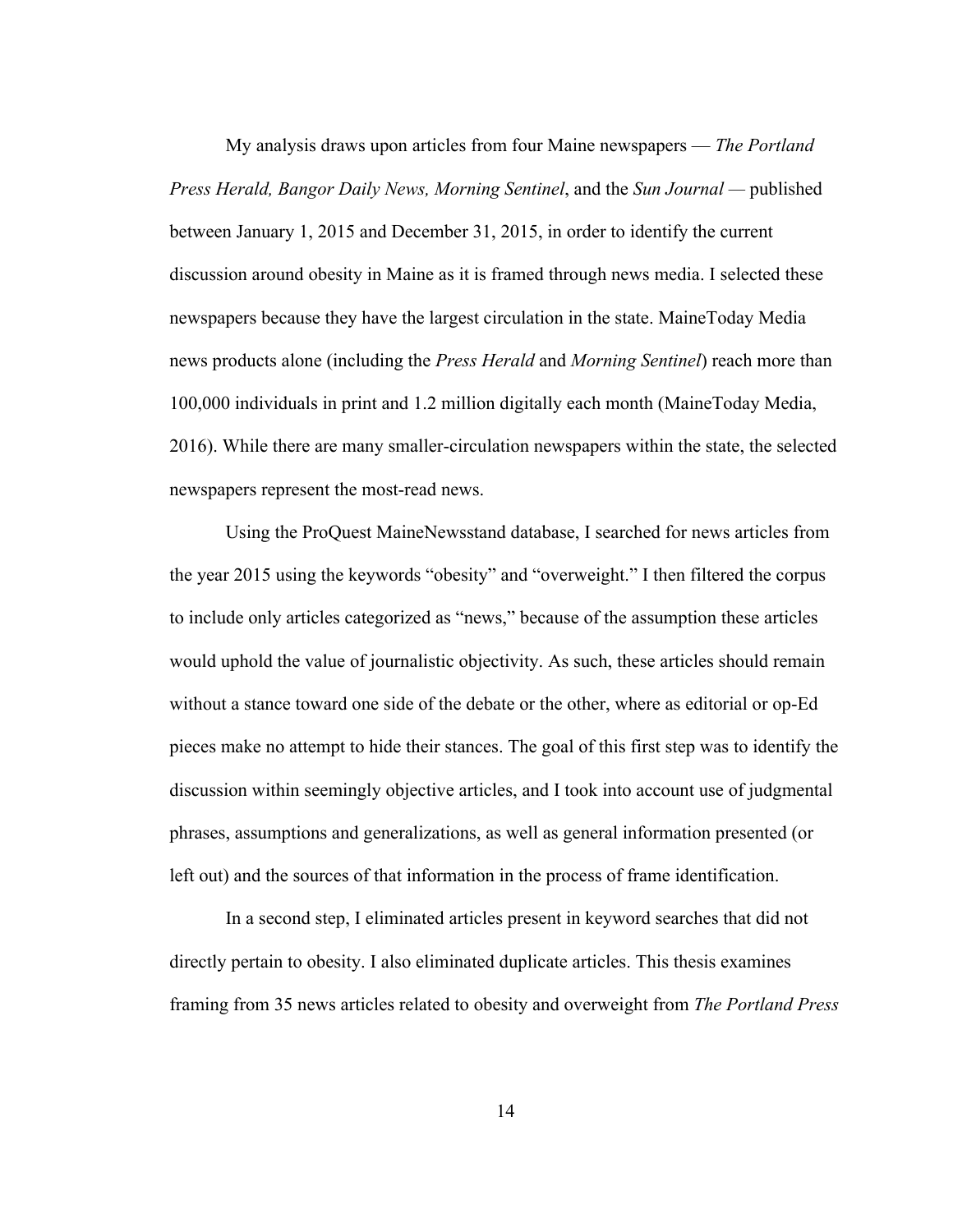*Herald* (n=6*),* the *Bangor Daily News* (n=15)*,* the *Morning Sentinel* (n=8), and the *Sun Journal* (n=6) — published between January 1, 2015 to December 31, 2015,

For the initial analysis, I differentiated between articles with predominately episodic (individual) or thematic (environmental/systemic) attribution for obesity, and those that possessed examples of both modes. In a second examination into the discourse of each article, I identified how responsibility for obesity was assigned. Based on this examination, I developed distinct frames for both blame and responsibility and grouped them together for discussion by examining all of the articles for their meanings and implications. An analysis of these frames identified is described in the next section.

#### **Analysis: Framing Obesity in Maine News**

Following the method outlined above, I analyzed the corpus and identified six dominant frames used by Maine newspapers to frame obesity. These frames include: 1) the public health-oriented frame of prevention, in which obesity is medicalized as an epidemic; 2) the government as both a stern and nurturing parent who facilitates and advocates for behavior modification in light of socioeconomic hardships; 3) the portrayal of the "Ideal American" citizen in reinforcing norms of "proper" citizenship; 4) the food system as a toxic environment that reinforces an illusion of choice among consumers; 5) the notion of "fun" versus "fear" and "sadness" as a means to encourage people to become active citizens and reinforce self-motivation; and 6) education as a means of reinforcing U.S. ideologies of hard work and self-determination. In each of the following sections I describe the frames in detail with brief implications as to their meanings and give examples of the frames in action.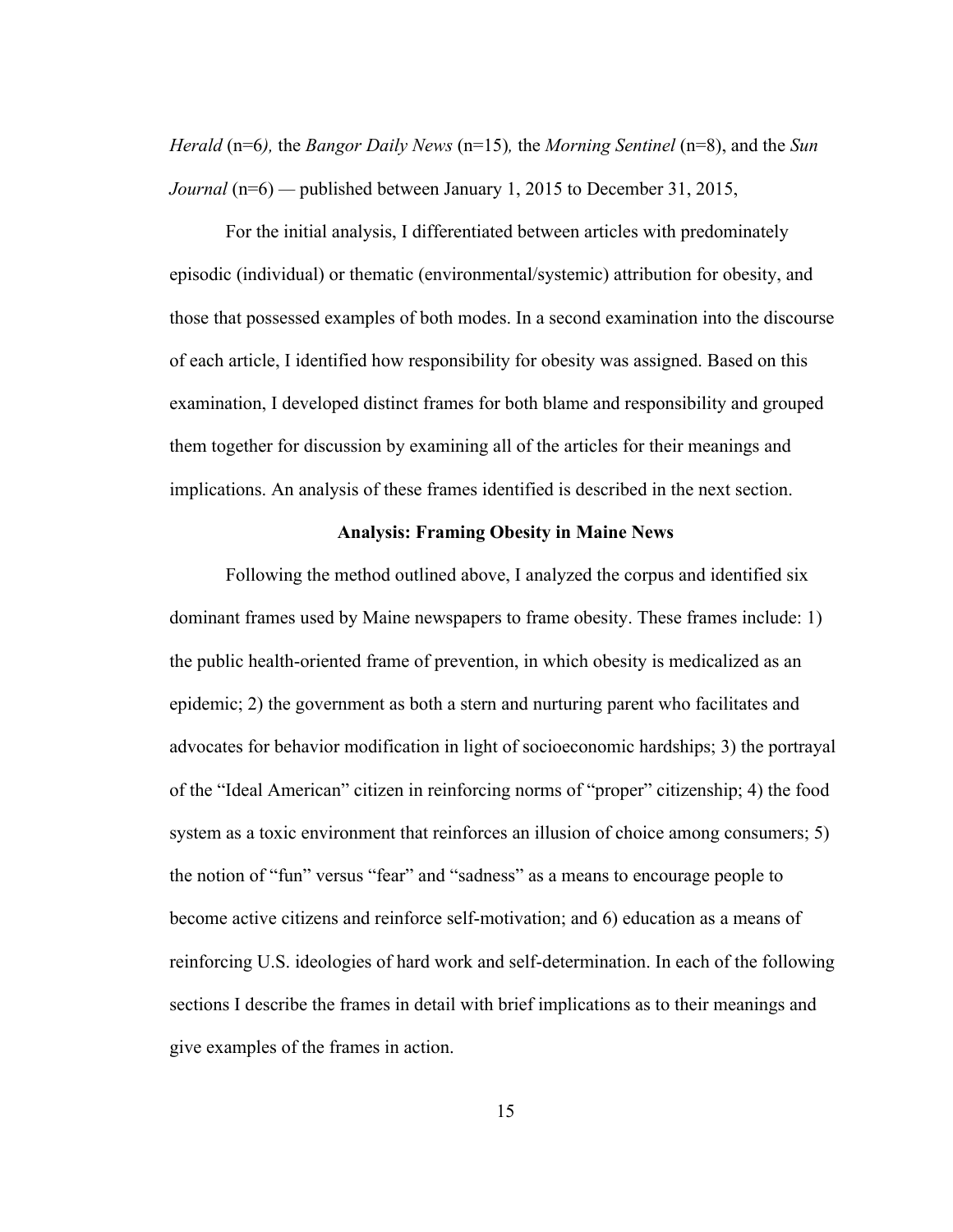# **Prevention: The Public Health Frame**

Because obesity is a social issue, it is therefore an issue of public health. Public health as a frame is inherently person-centered because, as its name suggests, it is often used to place responsibility on the public as a collection of individuals rather than underlying social structures. This frame limits the responsibility to address health issues on behalf of the government (Lawrence, 2004, p. 57). According to Lawrence (2004), public health "has long contended with competing theories that focus on personal behavior or 'lifestyle.' […] the default starting place for the social construction of most health problems in the United States thus lies close to the 'individualized' pole, and it can be difficult for public understanding of health problems to move toward the systemic pole" (p. 58). It is the work of public health practitioners, then, to promote prevent disease by promoting healthy behaviors on the part of individuals, which will in turn keep society healthy as a whole. In the context of obesity, having been medicalized as an epidemic whereby behavior modification is the solution (Saguy & Almeling, 2008, p. 71), the public health frame asserts that people must eat less or exercise more in order to avoid the spread of epidemic. Discussing the public health model, Kim and Willis (2007) argue, "the best way to promote public health, therefore, is to prevent such unhealthy behaviors as […] excessive eating" (p. 360). In Maine news articles, this frame identifies the obese as lazy individuals who, lacking self-control, are in need of initiative to take preventative measures against obesity. However, as the analysis describes, the frame does not address poverty or class issues, and instead reinforces notions of hard work and personal responsibility.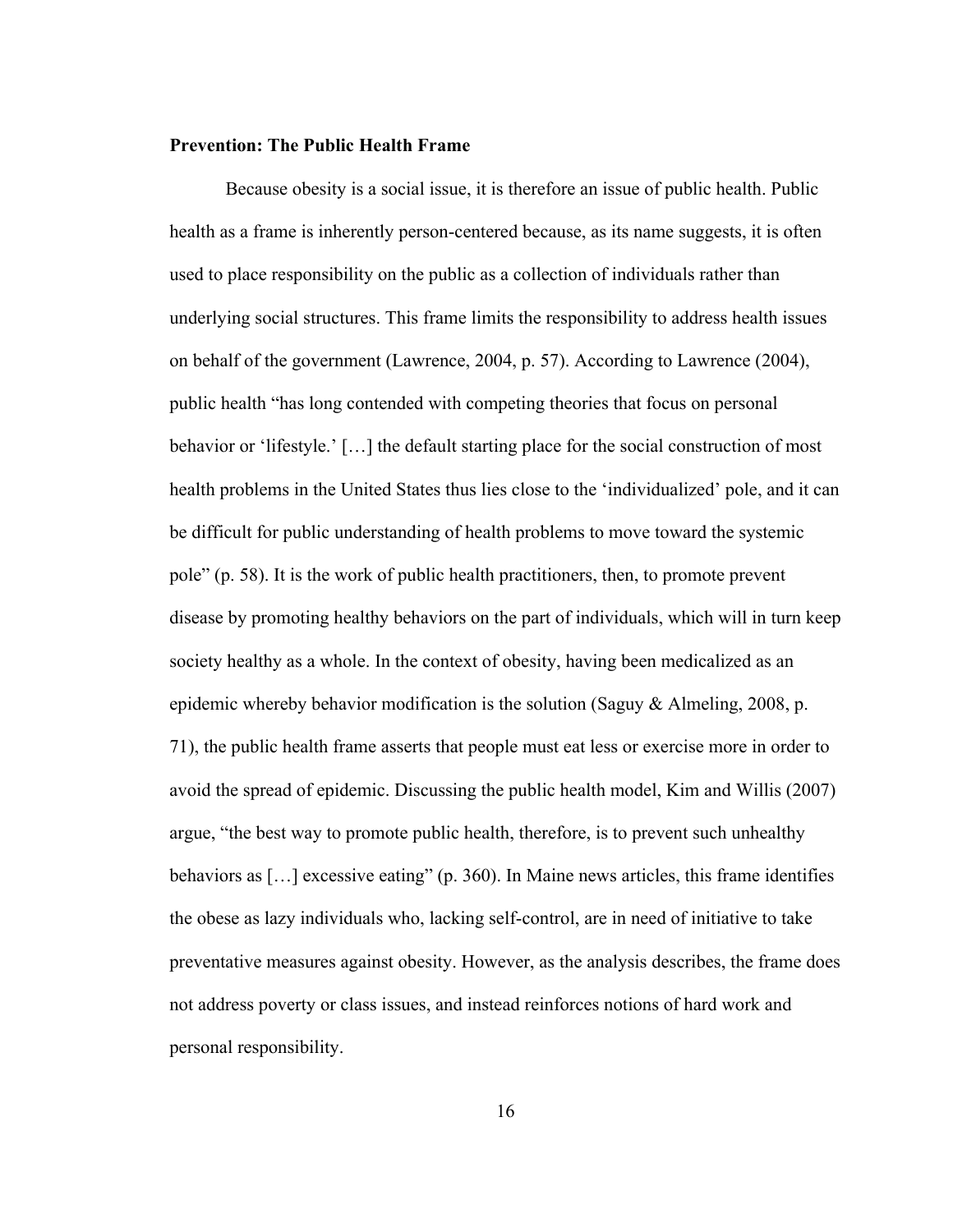An example of the public health frame comes in an article citing Maine childhood obesity statistics and quoting the director of community wellness program Let's Go! Franklin County. The director is quoted as saying, "What precipitated was the obesity epidemic […] We realized that prevention from an early age was the only way to create healthy habits among children" (Abbate, 2015, p. 1). Within this frame, children are to be instructed what healthy behaviors are, and informed that they should take them home to their parents. The burden falls on the children for instructing their families, and then on families to reinforce these learned behaviors. Another article discusses a FoodPlay program targeted at teaching children what are healthy "Go" foods versus unhealthy "Woe" foods (Adams, 2015, p. 1). The program, which is being "presented at dozens of schools throughout the Northeast in response to a growing childhood obesity epidemic" places responsibility on children for "eating at least five fruits and/or vegetables a day, reading food labels, eating three meals a day and telling yourself you can succeed at what you attempt" (p. 1-2). Rather than focus public health efforts on changing an unhealthy food environment, people are told to alter their behaviors, to take "preventative" measures against an alleged communicable "epidemic" as a way to achieve success.

Other articles address failures in the Maine public health system, such as inadequate access to resources due to income, county of residence, or education because Maine's public health system is managed by the state, except for Portland, as opposed to regionally (Lawlor, 2015, p. 2). "The Fight Starts Early," one subhead reads, which suggests a discourse of war against obesity and other health conditions, but does not address the systemic causes of ill-health previously acknowledged; rather, methods of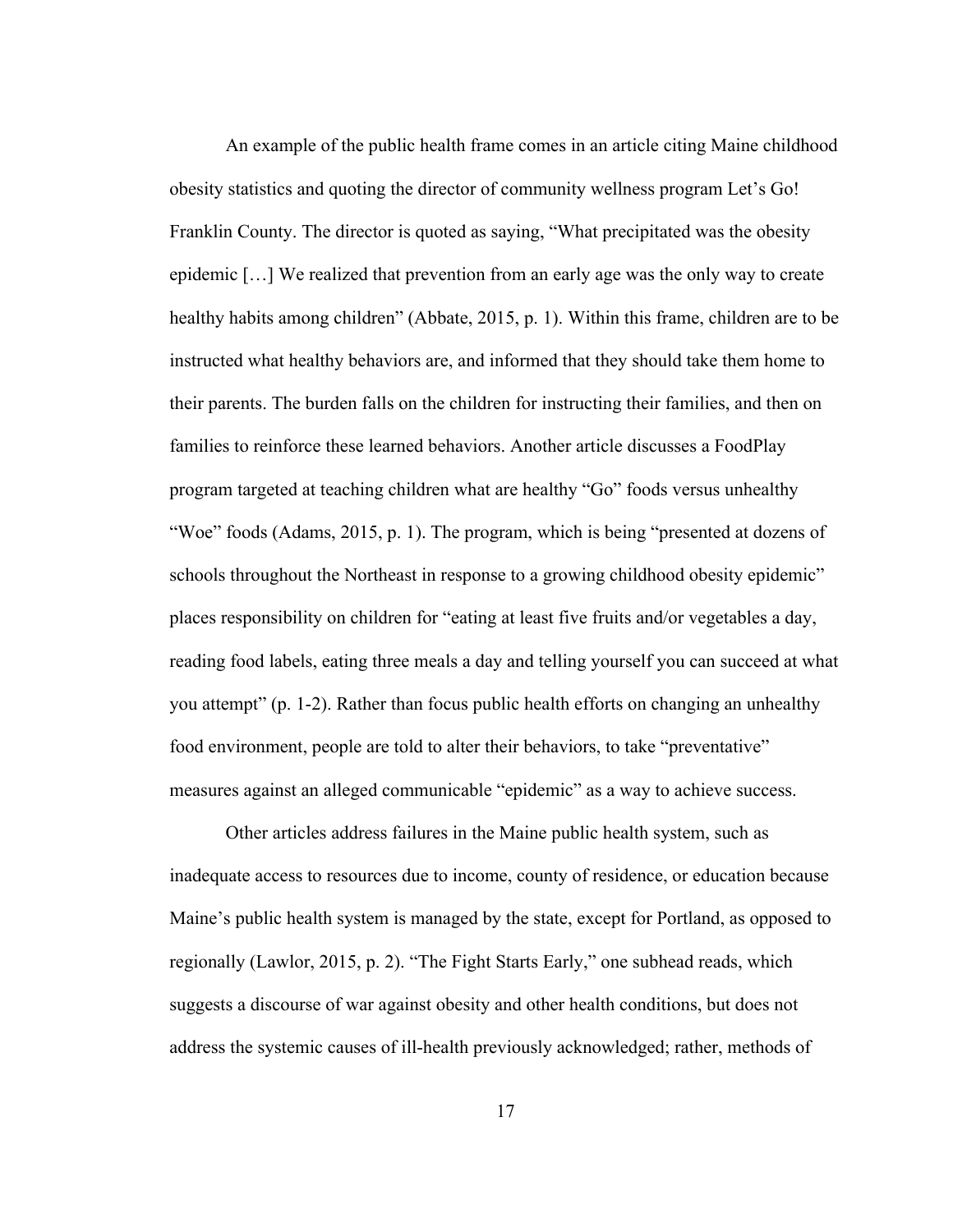prevention are focused at the individual level, with the news article describing public health initiatives to "target obesity, childhood immunizations, prescription drug abuse, smoking and preventable hospitalizations" (Lawlor, 2015, p. 2). Within the public health frame there is an absence of societal responsibility. Failure to discuss methods to fix socioeconomic issues only heightens the responsibility of the individual to participate in public health programs. This frame systematically reinforces the notions of ideal citizenship: hard work, self-control, and behavior modification to fall in line with the norm (Julier, 2008, p. 557). Julier (2008) writes that this frame, "is particularly noticeable when it becomes a means a means of talking indirectly about poverty, race, and immigration without appearing to be racist or classist. […] New versions of racism and sexism are played out through national discourses and programs aimed at reducing fat rather than poverty (p 557). In the public health frame, it does not matter if one cannot afford healthy food. If one does not take any initiative in healthy eating and exercise, or does not participate in public health programs, then he or she is lazy and therefore not a "good" person.

#### **Government as Parent**

As the public health frame works to divert responsibility onto individuals rather than the government, government as a frame also works further limit responsibility by how it defines its role. Government limits its responsibility by assuming the role of parent, of one who can provide loving guidance or harsh punishment, depending on the circumstance. Iyengar (2005) describes this dichotomy as the "strict" versus "nurturing" role of the parent. The "strict parent" is associated with individual responsibility, in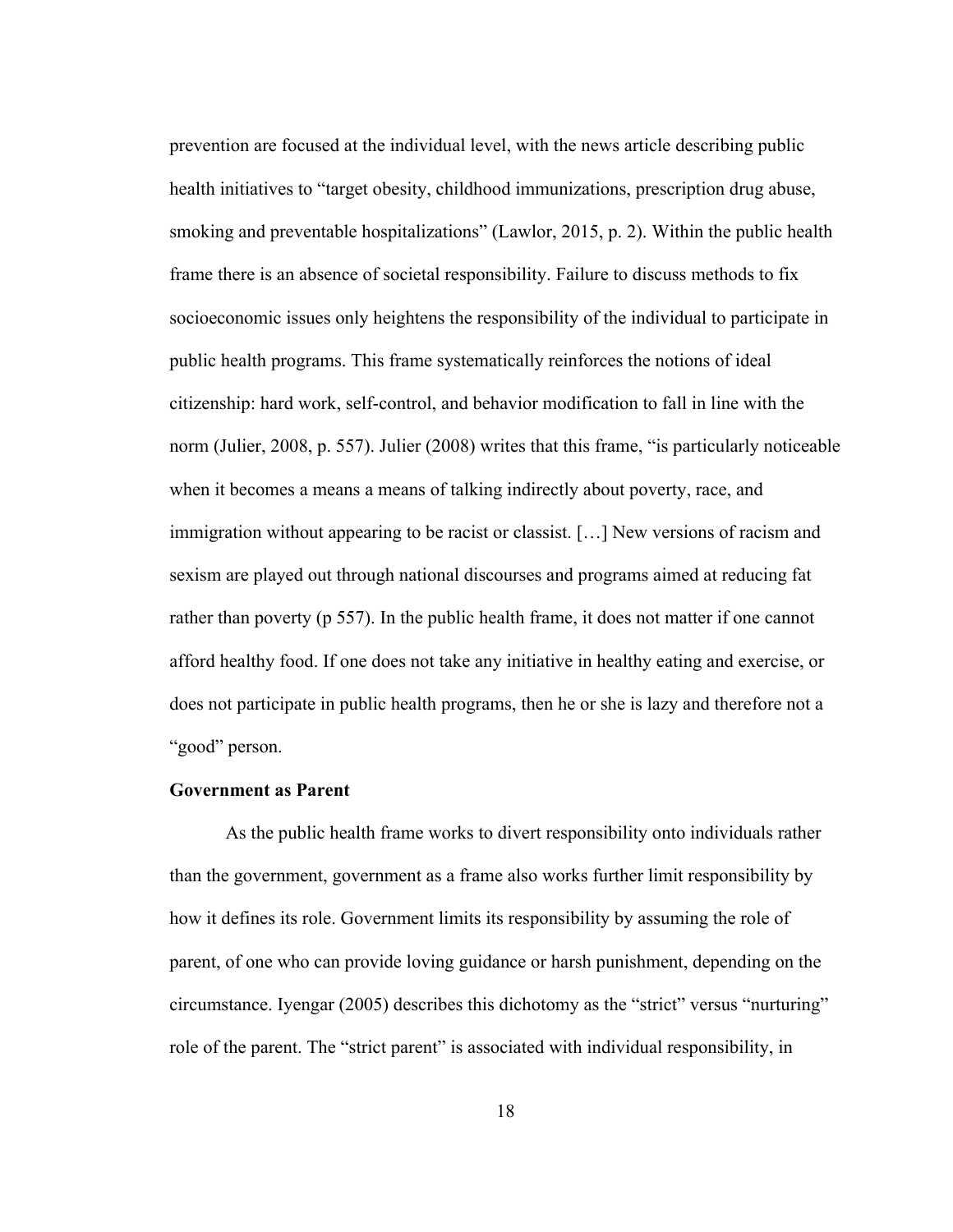which an individual is weak and in need of discipline through laws or legislation that act as punishment (p. 1). The "nurturing parent," on the other hand, asserts that people are capable of being productive members of society, "with appropriate parental care and nurturance" (Iyengar, 2005, p. 2). This frame does not seek to limit government as the strict parent identity does, rather implying that government has a greater responsibility to its citizens than merely acting as a protector from external threats. In Maine, news articles employing the governmental parent frame also utilize sub-frames of common sense and lack of control to describe the obese as children in need of either discipline or guidance in decision-making.

These parental identities were originally used in reference to political parties, but can also be applied to public health issues. Obesity may be attributed, for example, to government subsidization of corn production and, in turn, the unhealthy use of highfructose corn syrup that has proliferated in the American diet (societal responsibility/nurturing parent identity), or one's indifferent attitude toward exercise or balanced diet (individual responsibility/strict parent identity). In 2015, the Maine legislature and the Governor's office announced their support of a bill to limit the purchase of candy, snack foods and soda with Supplemental Nutritional Assistance Program (SNAP), or food stamp, benefits. The administration further requested a waiver from the federal government to enact such a law. With respect to the strict parent frame, limiting junk is framed as "doing a favor" to the poor and obese by forcing them to use their food stamps for healthier foods. While adopting the guise of a nurturing parent, in reality people are still responsible for their own purchases. Therefore, if people purchase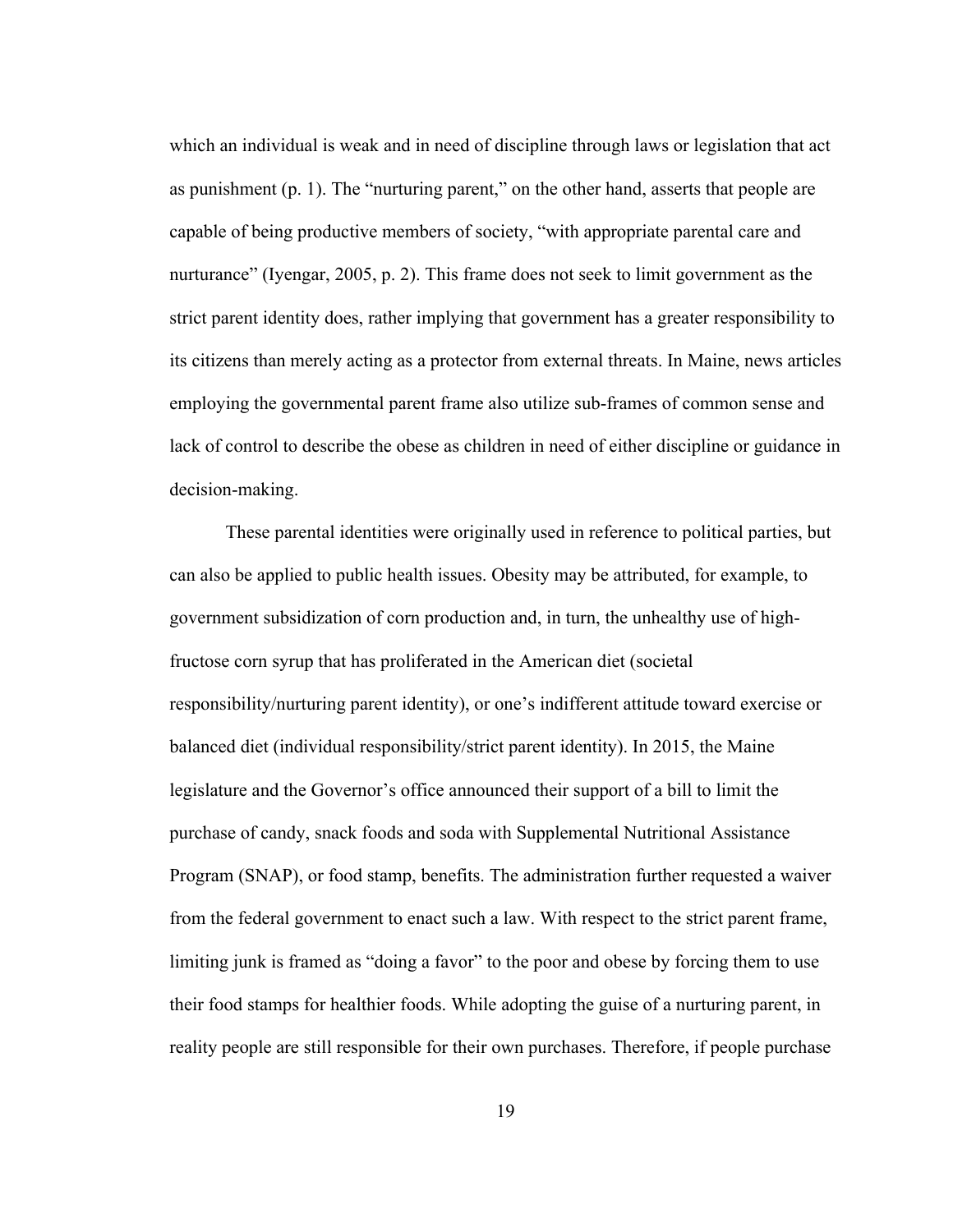"junk" food with out-of-pocket cash, then they are labeled as lacking self-control and in need of parental discipline.

News articles that employ the government as parent frame often quote Maine Department of Health and Human Services (DHHS) Director, Mary Mayhew. For example, Mayhew is quoted as saying, "Our current food stamp policy lets water in one end of the boat while bailing out the other […] If we're going to spend millions on nutrition education for food stamp recipients, we should stop giving them money to buy candy and soda" (Mistler, 2015, p. 2). Mayhew's statement is akin to a stern parent withholding an allowance in order to promote self-discipline and self-sufficiency, a notion echoed by Iyengar (2005), who writes, "If people are poor, it is because they lack initiative; people who are unemployed could find work if they tried harder. […] By this logic, social welfare programs are counterproductive because they breed dependence instead of self-reliance" (p. 1). This strict parent model is individualistic: it seeks to limit government by transferring responsibility onto individuals and reinforces U.S. values of individualism.

News articles reinforce the government as parent frame in quoting members of the public who agree with the legislature's views, but not the poor or obese. One such article quotes a mother who is not a recipient of food stamps, but who agrees with the bill to limit junk food purchases with SNAP benefits. The mother is quoted as saying, "I think it's a good idea,' and "it's not very nutritious" (Mistler, 2015, p. 3). In quoting a non-SNAP recipient, the news article frames the obese as irresponsible and lacking discipline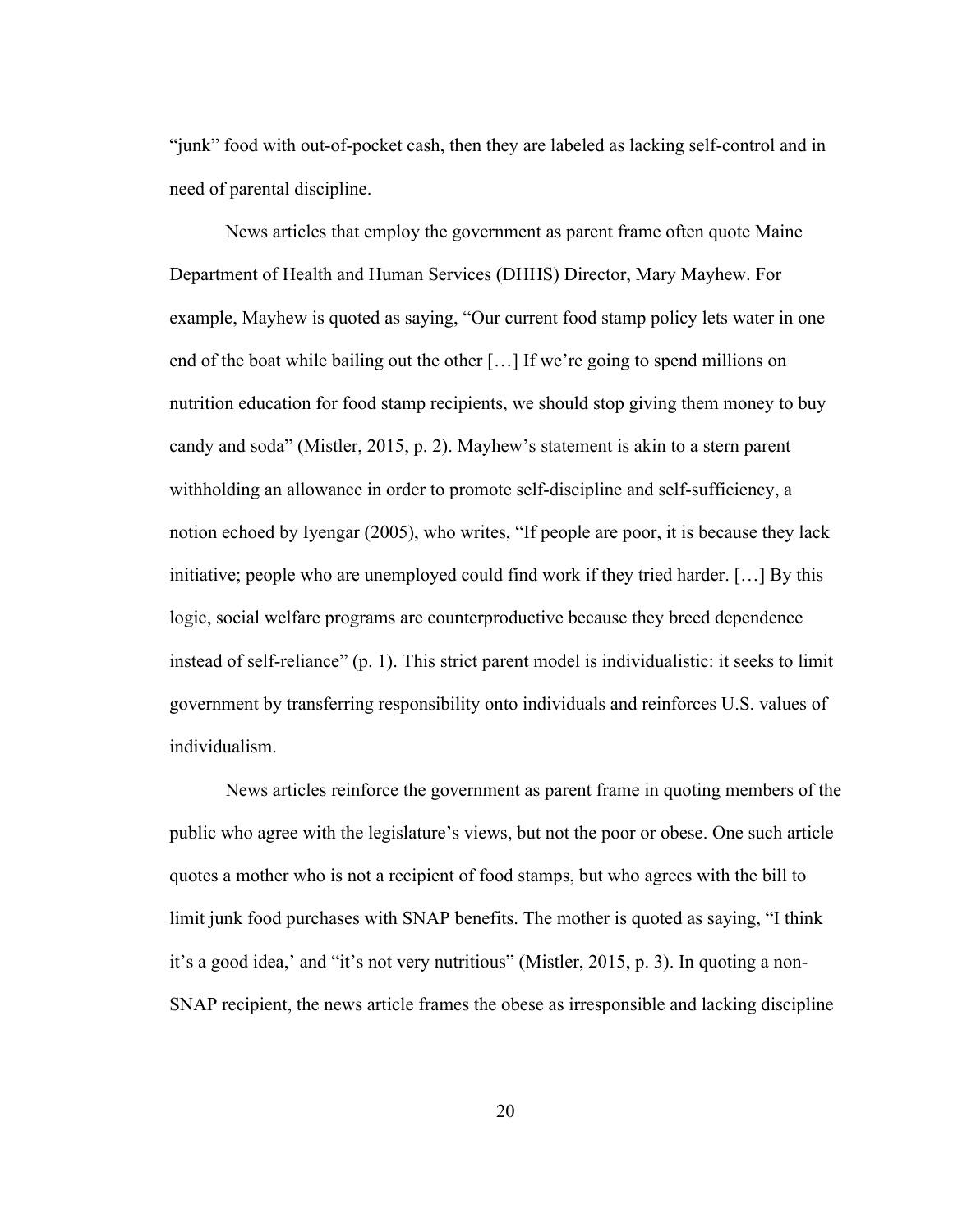for purchasing unhealthy foods within the parental "allowance," thereby increasing dependence instead of self-sufficiency.

Portrayed as lacking self-discipline, the poor and obese are left to suffer both physical ailment and social stigma as a result of their food purchases. Julier (2008) argues, "to blame the individual for lack of willpower is to ignore the ways in which work has increased, pay has decreased, and avenues for fulfillment are structurally constrained for women, people in poverty, and racial-ethnic groups" (p. 558) The obese are framed as irresponsible and in need of punishment from a parental figure, although they can remain irresponsible — and subject to further blame — despite the parents' best efforts.

The government as parent frame also assumes citizens are unintelligent "children" and lack common sense when it comes to food purchases — that they are in need of guidance because they lack the ability to decide for themselves what is healthy. One news article from the *Bangor Daily News* quotes Mayhew saying, on the push to limit junk food purchases with SNAP benefits, "we've got to create pressure from the states on the federal government on Congress, to enact these common-sense reforms" (Shepherd, 2015, p. 1). The "common sense" discourse surrounding obesity assumes people are unintelligent and unable to decide for themselves what is healthy and what is not (Boero, 2006). In the government as parent frame, the discourse of common sense works to blame people for their condition while also limiting government responsibility. If people are not intelligent enough to realize what they do to their bodies, then they are failures and should be punished.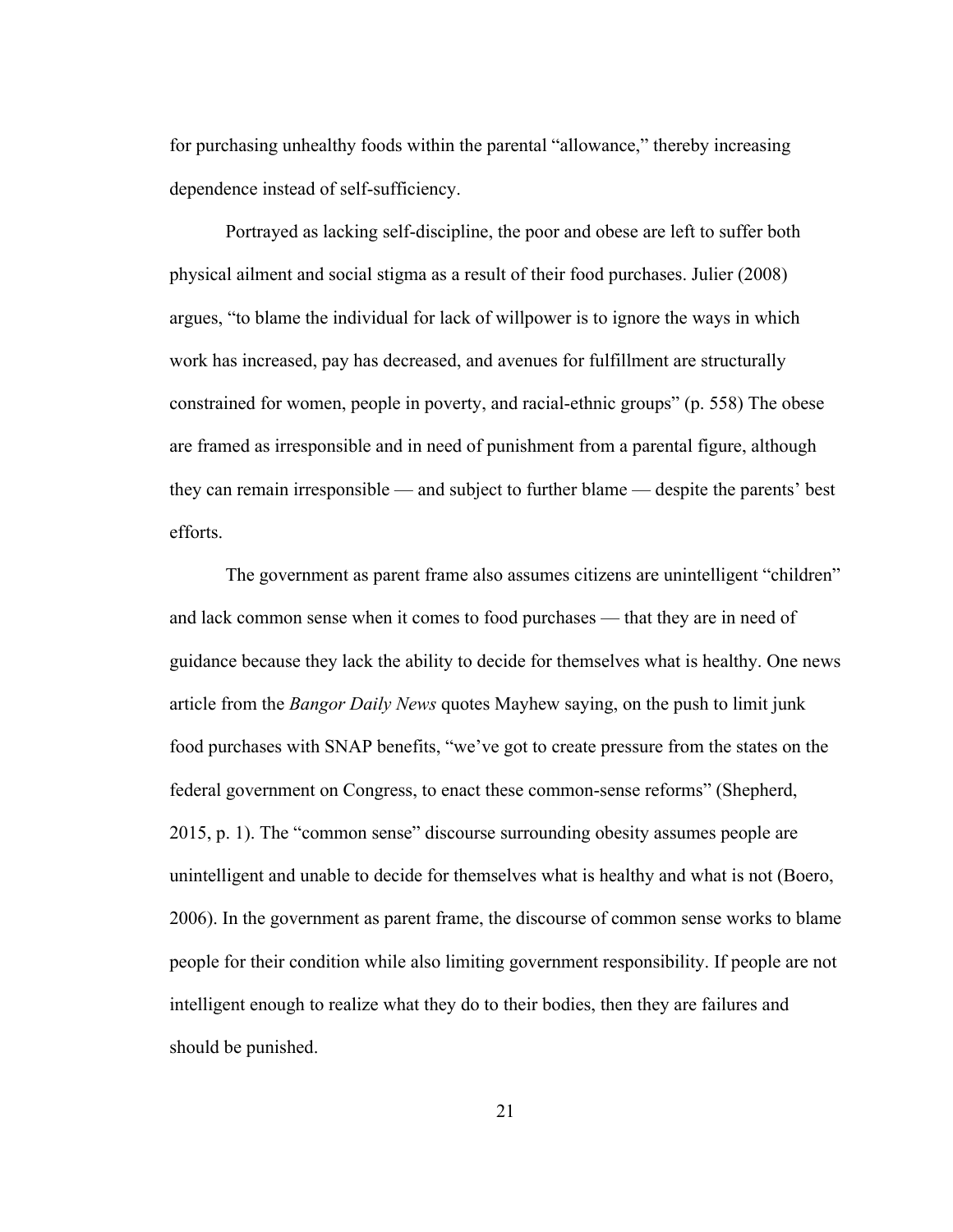News articles also write about how legislation "helps" people gain access to healthy food. They use the word "help" as a way to limit governmental responsibility with regard to obesity. News articles describe how the government will provide access to healthy food for those on SNAP benefits. The government will help *those people* gain access to healthy food. However, it is still up to the individuals to purchase healthy food items; it is not the responsibility of the government to provide better wages or address other economic and social constraints, which would allow people to purchase healthier foods without federal assistance.

The nurturing parent's role in this frame is to encourage people to be active citizens, reinforcing a traditional work ethic. Those who do not work are framed as children in need of help from the parental government and, by repealing their "allowance" (SNAP benefits), they will be forced to weigh their presumed food choices against their economic limitations. This contradicts the reality that most clients in the emergency food system are either working, disabled and/or barely surviving (Graham, 2015, p. 2). One article quotes the president of the Good Shepherd Food Bank as saying, "A liter of Coke is 79 cents, but a gallon of milk is \$4 […] We're seeing lower-income families having to buy less expensive food, which tends to be calorie dense but nutrientvoid. Now you have this paradox of being hungry and being obese on the same side of the coin" (Graham, 2015, p. 2). The government as parent frame places responsibility on the individual to make healthy choices, thus legitimizing the role of government as a good parent who has provided for its children. The problem with this is that, although the government has taken the time to provide healthier food options while limiting unhealthy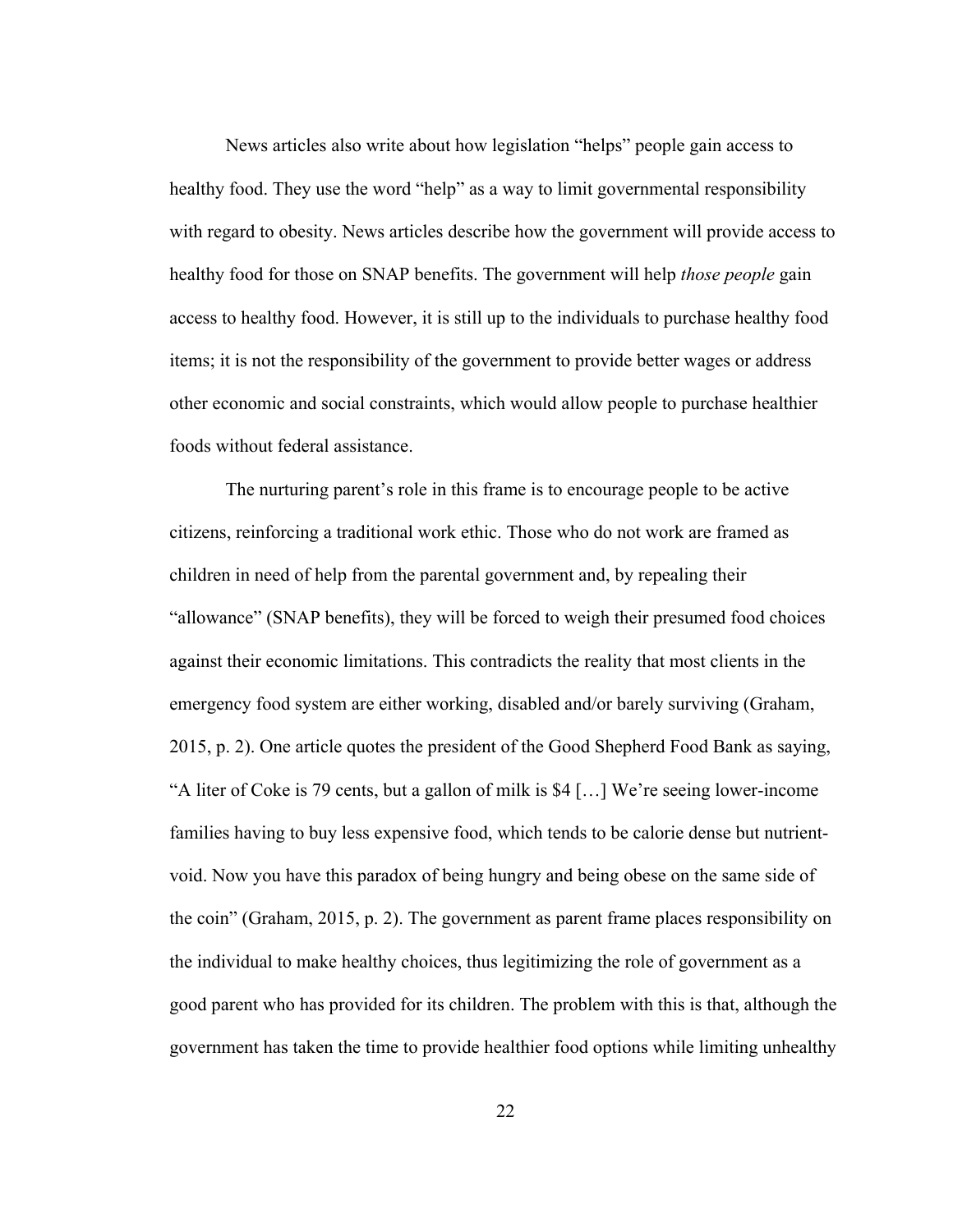options, simply taxing snack foods "neglects to take into account how these foods are distributed across the socioeconomic landscape" (Julier, 2008, p. 553). The government as parent frame does nothing to address the underlying socioeconomic issues surrounding food access. Individuals are then framed as requiring discipline from a parent for their lack of control

### **The "Ideal American" Citizen**

News frames resonate with culture and thus work to perpetuate norms of identity. The "Ideal American" identity frame works on both a national level to reinforce ideologies of what it means to be a U.S. citizen. U.S. values are frequently tied to notions of personal responsibility (Kim & Willis, 2007). These values hold that hard work and self-discipline are key to national patriotism and moral worth and that, in order to defend and further perpetuate these notions of patriotism, those who "offend" the norm must be called out (Julier, 2008, p. 553). "Hard work" is repeatedly emphasized as attributable to U.S. identity, and that a lack of hard work ethic is innately "un-American." Julier (2008) writes:

Good citizenship means doing more to improve their own health, and presupposes that people have the capacity to do more. Indeed, the responsibility of citizens to lose weight coexists with encouragement to consume more as a form of patriotism, particularly post-9/11, where consumption was presented as a way of preserving 'the American way of life' (p. 557).

News media as an institution works to perpetuate these notions by framing such people as irresponsible citizens. By accusing people of being gluttonous and lazy, the ideological norms of hard work, discipline, and honesty are reinforced (Julier, 2008, p. 553). Obesity represents a failure to work hard enough to maintain self-discipline, and thus those who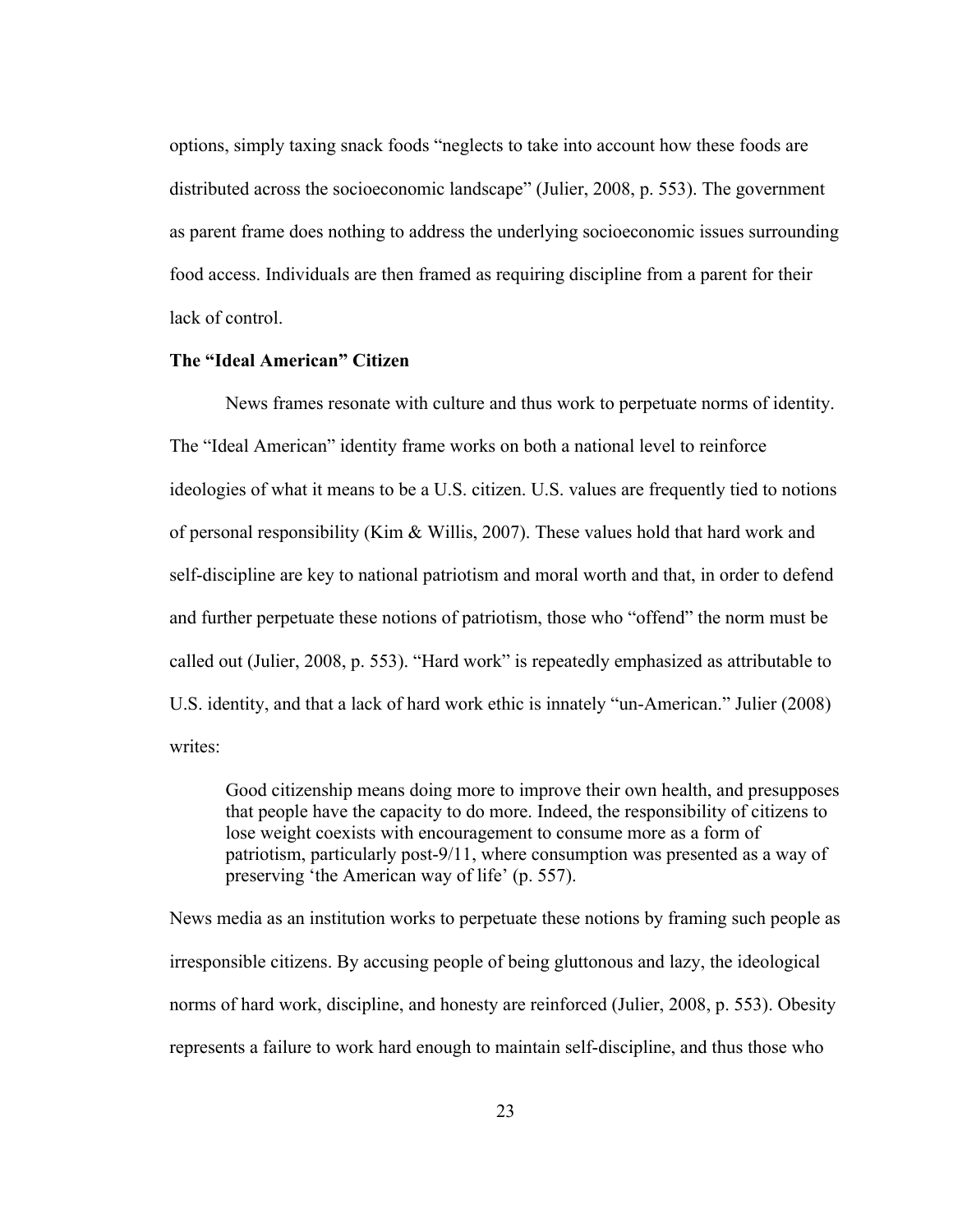are obese are un-American. According to Julier (2008), "the cornerstone of weight bias is the belief that it is a self-induced state from which a self-disciplined individual can escape by hard work or, failing that, the purchase of the right diet book, foods, exercise equipment, or medical interventions" (p. 553). Blaming the obese for their condition is one way to uphold the culturally-held norms of national identity; that is, that U.S. citizens are responsible for their own actions without government intervention.

 The identify frame also works on a local level. Just as news articles work to inform readers of what it means to be a "good" U.S. citizen, they also reinforce notions of what it means to be a good, "healthy" Mainer. One news article quotes someone as saying Maine is, "a great state to be active, with a lot of outdoor activities" (Lawlor, 2015, p. 2) and as such no one has an excuse not to get outside. It is true that Maine has many opportunities for outdoor recreation, given its many state parks, expansive coastline, and vast forestland. Those who do not take advantage of these resources are portrayed as lazy because they do not represent Maine's "outdoors" identity; therefore, they are not true "Mainers." Thus, obesity is framed as a moral and civic failure.

A news article describing "5 ways Mainers are almost as optimistic as Vermonters" pits the two states against each other, in an effort to push Mainers to better assume their state-identities. For example, the article claims that Mainers eat a lot of produce, but not as much as Vermont. Mainers work out a lot, but also not as much as Vermont (Kennedy, 2015, p. 1). By emphasizing competition between the two states, the article reinforces notions of what it means to be a true Mainer. According to Kennedy (2015), "When asked if they exercised for at least 30 minutes three or more days per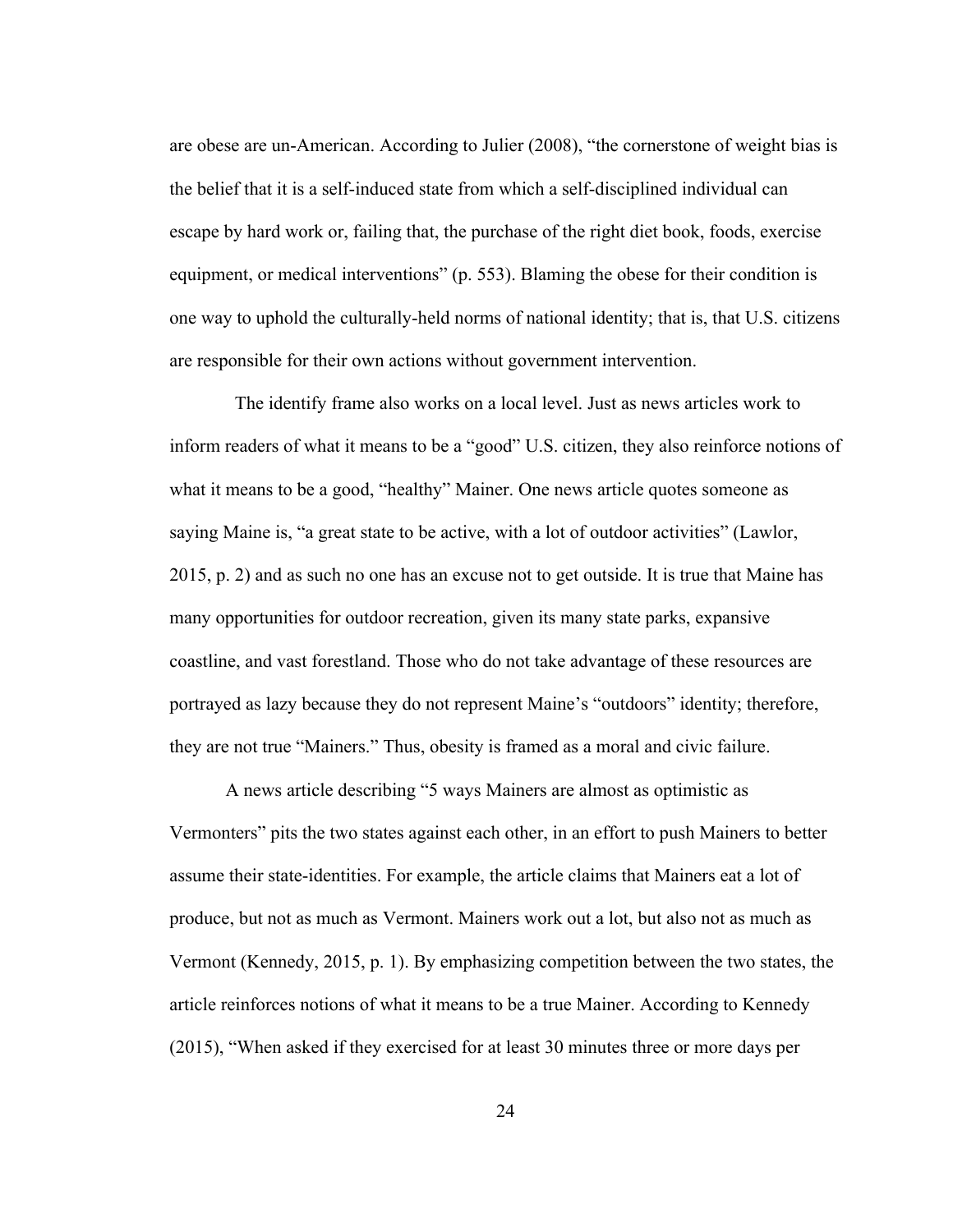week, 53.1 percent of Mainers answered yes. That's 1.2 percent above the national average (51.9 percent), but it's still not good enough to eclipse Vermont's 56.8 percent" (p. 1). Mainers, with their strong ethic of and values toward hard work, should be able to better utilize their resources and outdo Vermont in order to uphold their identity as the most "outdoorsy."

Other articles attribute blame for obesity to socioeconomic factors in Maine, but transfer that blame onto individuals, who have a civic obligation to fix the problem. One article states that, "outdoor folks living in rural Maine have a grand opportunity to stay in good condition by fishing, hunting, hiking, backpacking, camping, bicycling, running and so forth" ("Country life's healthy," 2015, p. 1) and, as a result, it should be easy for one to maintain a healthy weight. Despite the opportunities presented to people, the author notes Somerset Country residents have an obesity rate of 33.9%, compared with more urban Cumberland County at 21.5%. The author acknowledges this situation is largely due to socioeconomic factors such as low income and food insecurity, writing that, "in Somerset, 16.7 percent suffer from food insecurity, but that figure drops to 14.1 percent in Cumberland. […] Statistics show that low-income families eat meals rich in carbohydrates, because protein choices often cost more" ("Country life's healthy," 2015, p. 1). Despite the recognition of socioeconomic factors, such news articles frame the individual as responsible for overcoming this dilemma. For example, the article continues:

Those obesity statistics in Cumberland vs. Somerset counties show that despite the plethora of undeveloped woods and water with limited posting, folks still may not take advantage of outdoor resources. Some outdoor sports just aren't that physical, either […] In short, outdoor folks have the opportunity to walk long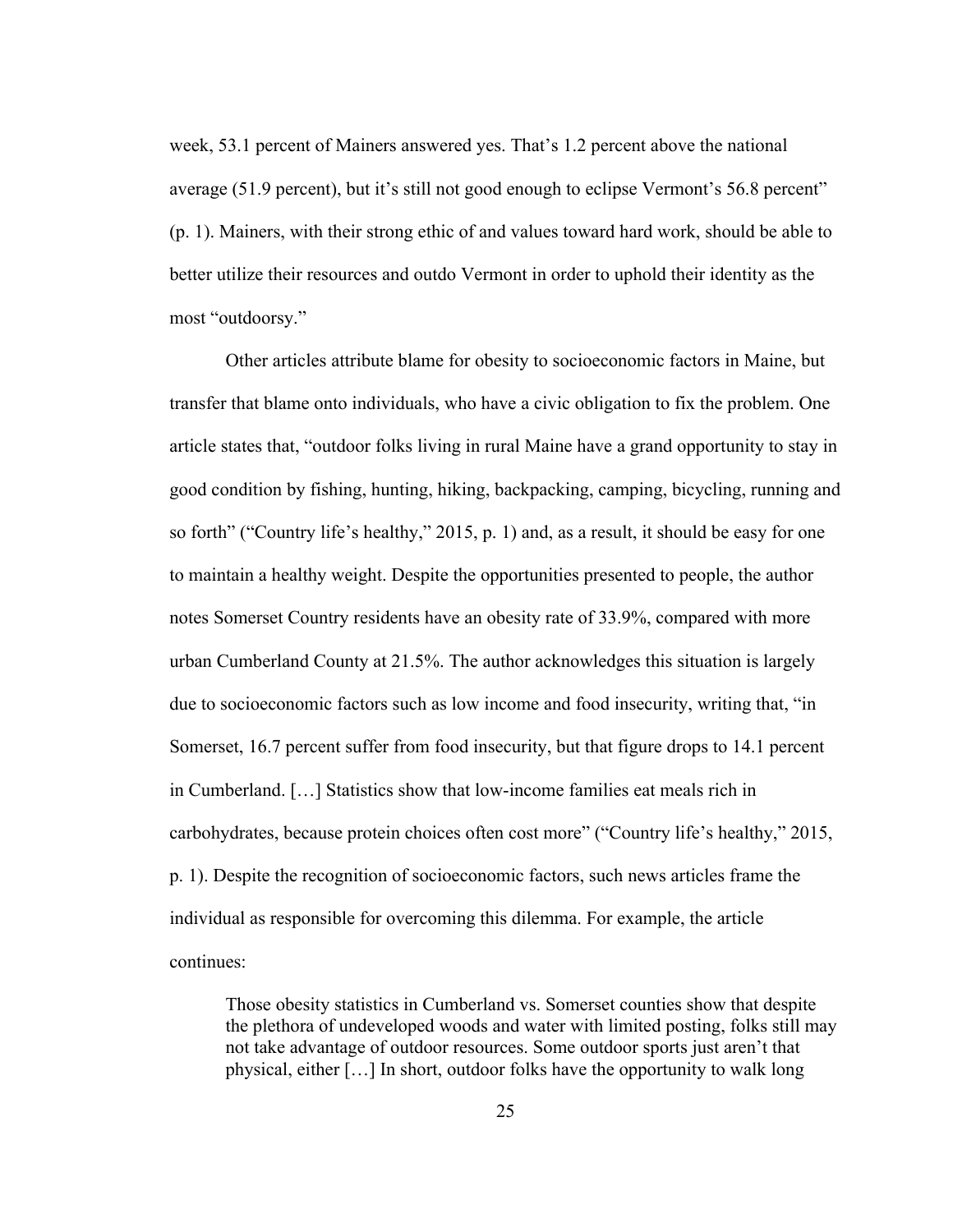distances, wade tough streams, paddle or row for miles, etc. If the outdoor crowd chooses from these options, their health will be the better for that decision. ("Country life's healthy," 2015, p. 2)

News articles frame individuals as having the civic duty change their health status by choosing healthier behaviors, including outdoor recreation, regardless of income to afford such activities or the motivation to pursue them. Moreover, by stating that some activities "just aren't that physical" assumes that people who make such choices are inherently lazy and lack the willpower to change their lives, a discursive tool to transfer not only blame, but responsibility for being good "outdoor folk." Further, by stating people are responsible for their changing their unhealthy lifestyles in the face of socioeconomic hardships "ignore[s] the ways in which work has increased, pay has decreased, and avenues for fulfillment are structurally constrained for women, people in poverty, and racial-ethnic groups" (Julier, 2008, p. 558). This particular viewpoint frames responsibility as belonging to individual citizens and their work ethic by supporting the ideology of choice (Julier, 2008, p. 553). Citizens have the choice to take advantage of their natural environments, and it is up to them to use what has been given to them; to do otherwise is to be "un-American" and not "a true Mainer."

# **Toxic Environment: The Illusion of Choice in a System of Overabundance**

The food encompasses all facets of the food system: agriculture, policy, diet and the consumption of foods themselves. News articles criticizing the food system typically employ a "toxic environment" frame, which "contends that the industry has flooded highways, shopping malls, and school cafeterias with healthy 'fast' foods while flooding the media marketplace with endless enticing ads, promotions, product placements, and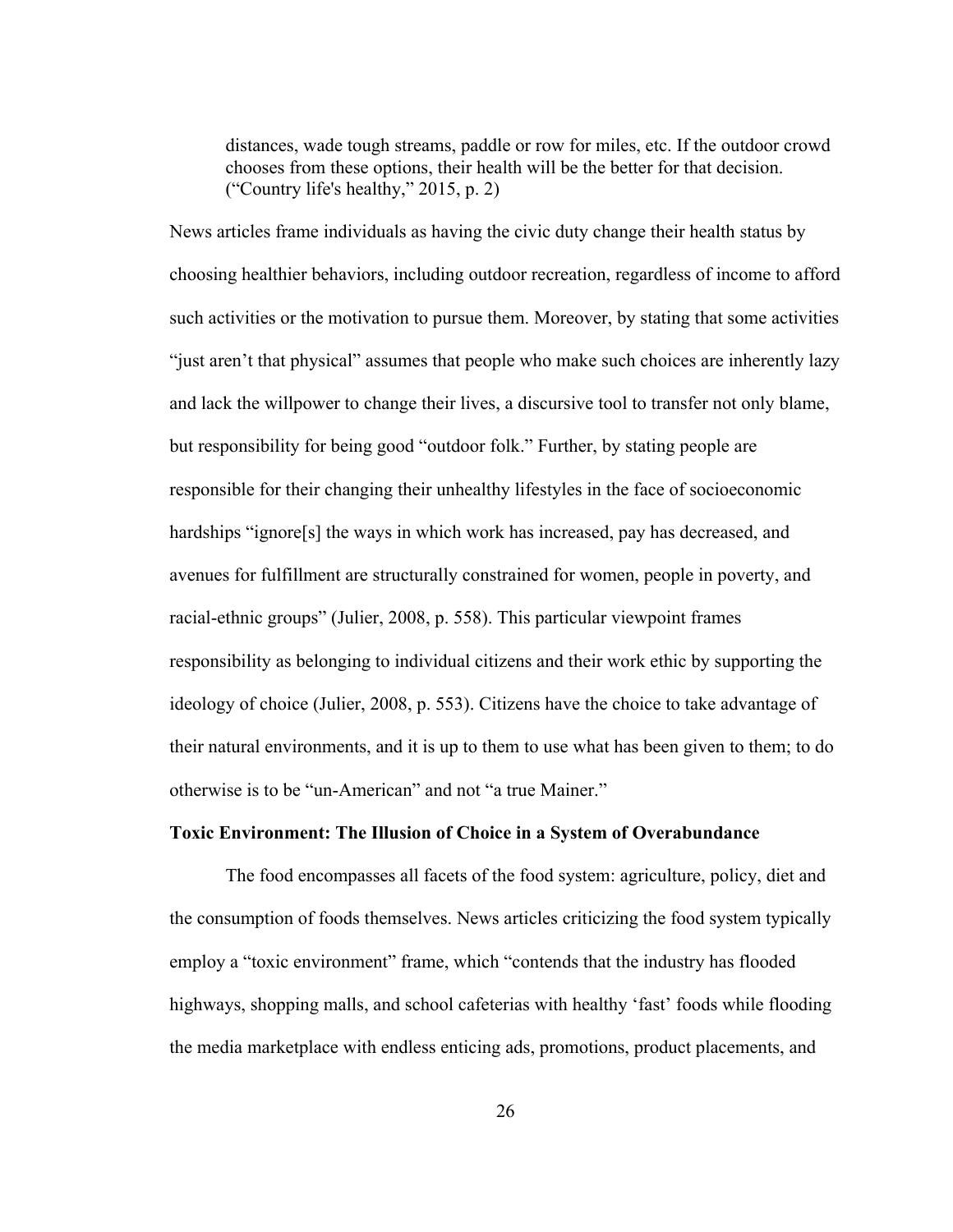other forms of 'stealth advertising'" (Lawrence, 2004, p. 61). As such, news articles that employ the toxic environment frame, or the frame of overabundance, place blame for obesity on the food system at large.

Because blame is attributed through emphasis of an overabundance of unhealthy food, news articles locate responsibility in the food system. However, the same articles also locate responsibility in individuals for overcoming the toxic environment through more "responsible" food purchases, despite being presented with "illusion of choice" in the market (Isenhour, 2011). In this frame, consumers are described as choosing from a multitude of food products of varying nutritional quality, and can become lost among the grocery store aisles. Isenhour writes there is an "impossibility of making informed choices in a world glutted with information and difficult contradictions between different kinds of 'good' and 'bad' products" (Isenhour, 2011, p. 15; Wilk, 2010, p. 8). The food system is blamed for being too large and too confusing. However, the obese are also blamed because they have the agency to purchase healthier food in this environment of overabundance but fail to do so. This illusion of choice has been discussed within the government as parent frame, which seeks to limit the foods purchased through SNAP benefits. The obese are presented as given more choice in purchasing healthy foods, despite socioeconomic barriers.

Articles employing this frame describe the U.S. industrial food system as having caused an overabundance of the "wrong" foods, foods that are unhealthy and heavily processed, which has lead to an increase in obesity. These articles also suggest that the burden of addressing obesity is also on institutions, such as the government, schools or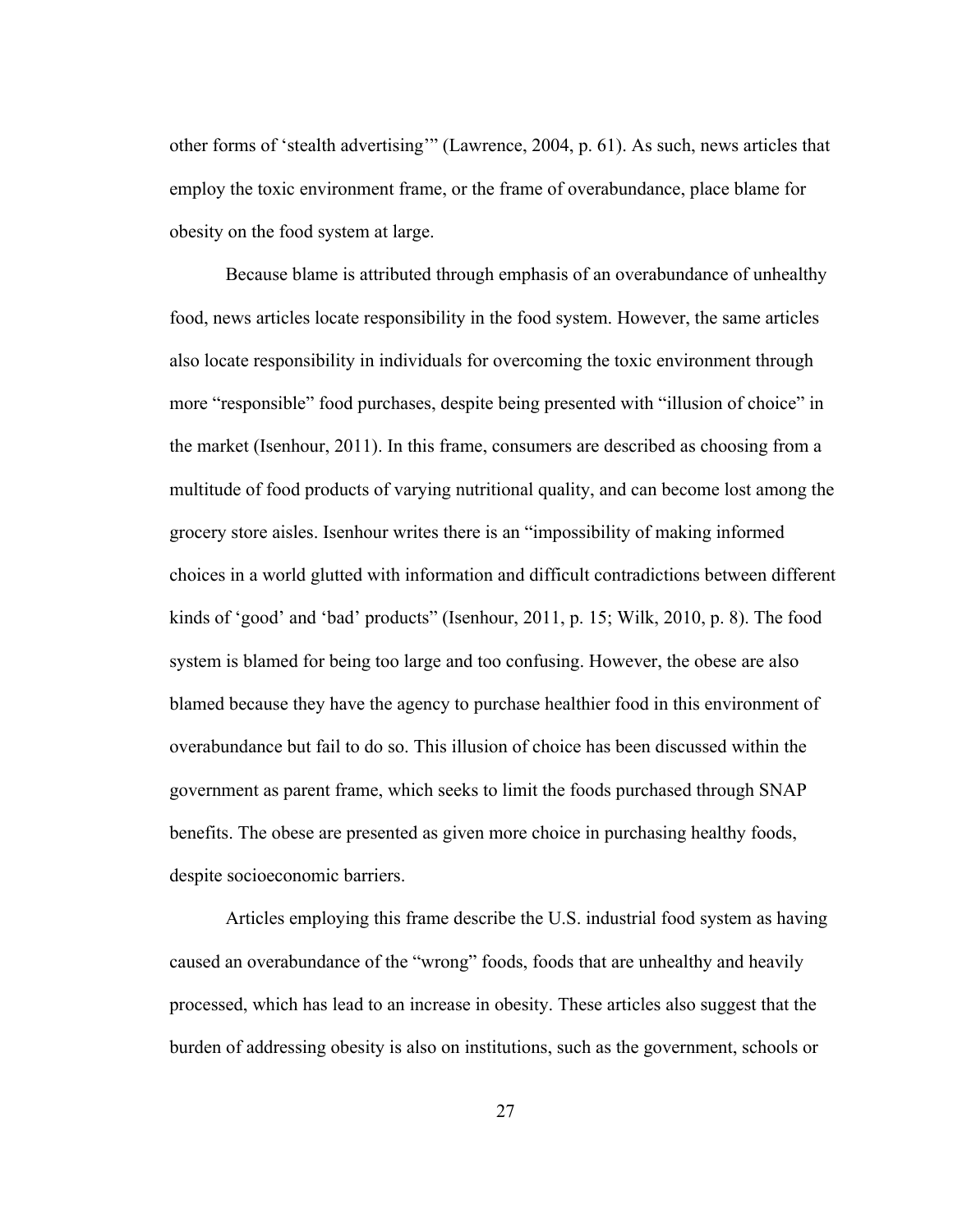the corporate food industry. News articles employing the frame of overabundance criticize the U.S. industrial food system by comparing it to the food systems of other nations and geographic regions, primarily Europe and Russia, to illustrate the proliferation of processed foods into the U.S. diet.

One such article from the *Portland Press Herald* utilizes a comparison between the U.S. and Europe to highlight both systemic and individual blame and responsibility. The article, a question-and-answer with Alison Pray and Matt James, owners of Standard Bakery in Portland, Maine, discusses how the overabundance of processed food is the root cause of obesity. In the article, Peggy Grodinsky asks the bakers their thoughts on new grains being introduced into baking, to which Pray responds: "In Europe […] well they are small countries. The farms – the grain farmers – are not very far away. The United States being so large and the industrial food system being what it is, to get a raw ingredient like wheat flour from any closer than Kansas, it wasn't even a pipe dream" (Grodinsky, 2015, p. 3). Pray's response describes the U.S. food system as too industrial to be healthy. Grodinsky (2015) also addresses the health concerns associated with the sugar in baked goods:

Q: Not to end on a downer, but I read this morning that the World Health Organization wants us to cut back drastically on sugar. JAMES: Drink less Coca Cola! PRAY: That is the chronic problem: Sodas, breakfast cereal, processed foods that have sugar in them where there is no need to have sugar in them [...] I honestly feel that what we make is health food. I don't think artisanal neighborhood bakeries are the cause of chronic obesity in this country. It's processed food. It's cheap overly processed food in quantities that will kill you." (p. 4)

The question-and-answer format leaves the interviewees' answers whole and, without a follow-up question, ends the article and forms the border of the frame. This illustrates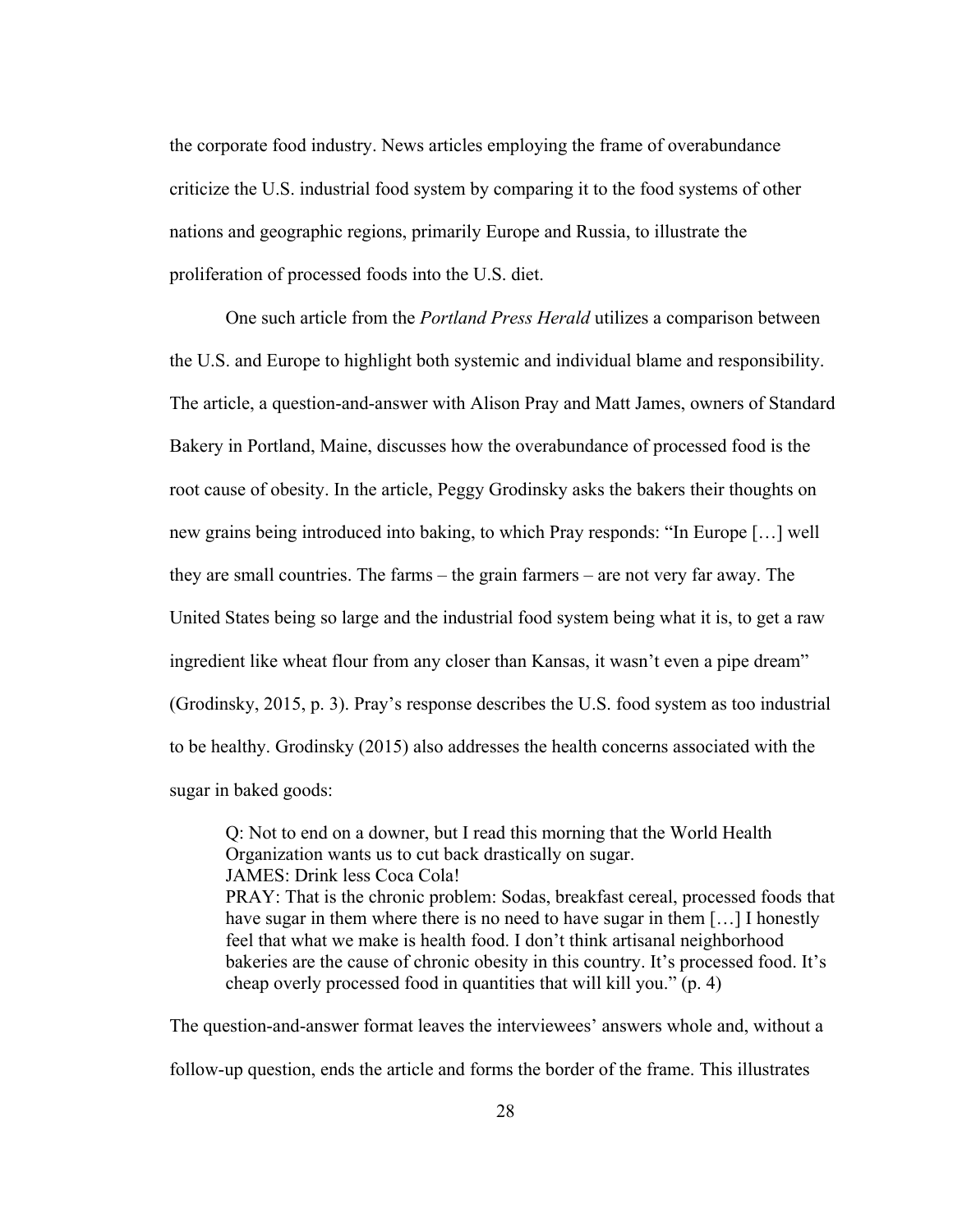both episodic and thematic attribution for obesity. Pray's statement that the proliferation of industrial foods is the root of obesity portrays the problem as inherently systemic. Although James' statement acts as an instance of individual blame, the news article highlights the illusion of choice in which individuals are told to make healthy choices in an environment of systemic gluttony. It is, as Julier (2008) writes, "the motivation for more cannot be separated from a capitalist system that fetishizes the market as an entity requiring endless development and promotion of new products, despite any discernable consumer demand" (p. 557).

In another example, a delegate from the city of Kotlas, Russia (sister city to Waterville, Maine) visited Waterville, and the differences and similarities between the two countries were discussed. This article discusses the topics of health and nutrition between the U.S. and Russia. The article cites Martha Coury Patterson, a retired laboratory chemist from MaineGeneral Medical Center. The article states, "Patterson said Kotlas schools provide much better food to students than those in the U.S. do. Vegetable soups, mashed potato, chicken and vegetables are typical offerings, she said. 'There's not a lot of obesity at all,' she said. 'They don't eat fried foods, chips and junk food'" (Calder, 2015, p. 2). The news article frames the U.S. food system, and also schools, as responsible for providing people with unhealthy options when compared to the food system of Russia, where healthy foods are consistently provided to residents. This comparison frames obesity as a systemic issue in which responsibility is also systemic — students are not given a choice as to their food options; rather, the schools choose which foods to provide.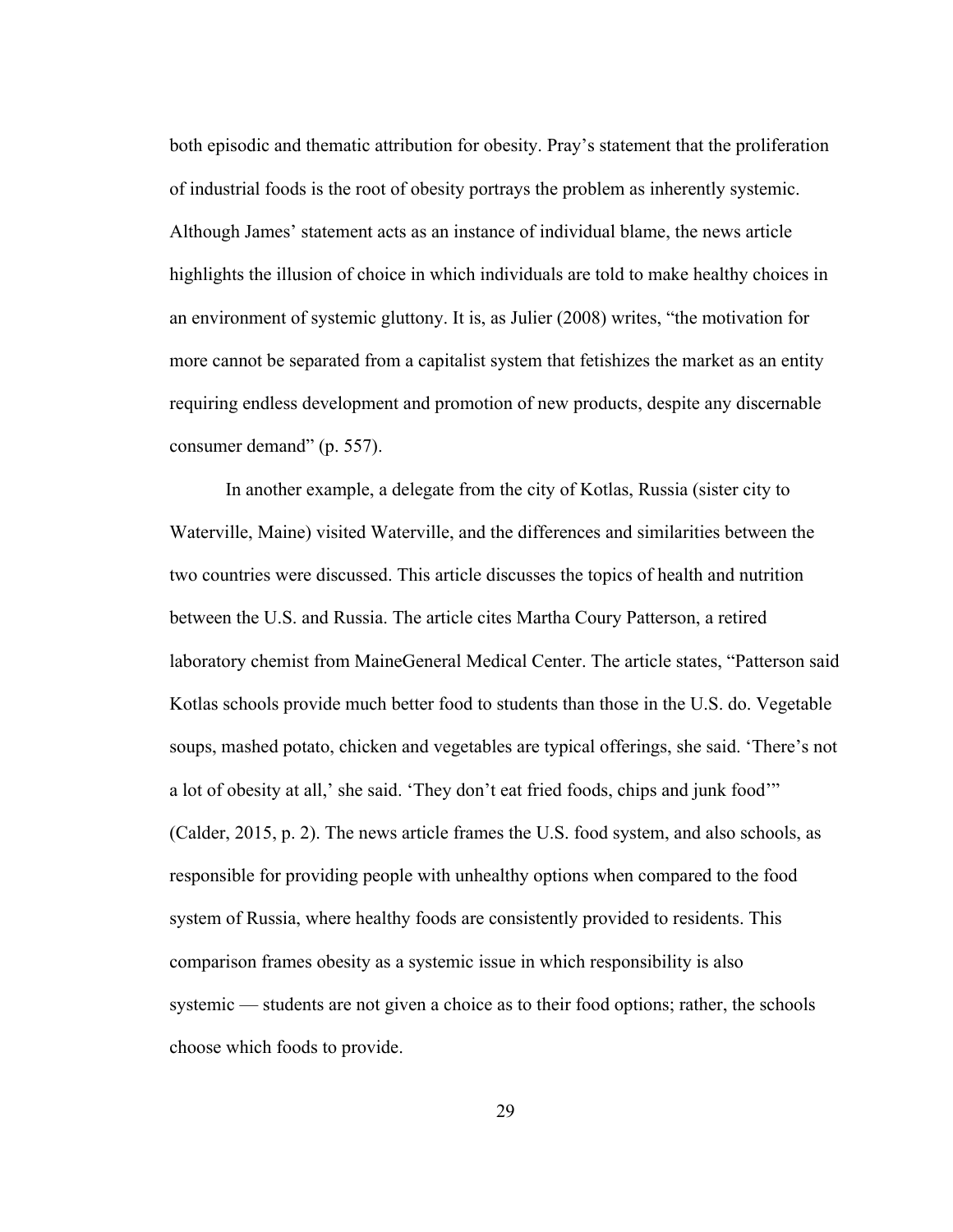# **"Fun" vs. Fear and Sadness: The Emotional Frames**

News frames play a role in shaping an audience's thinking and behaviors (Entman, 1993; Tewksbury et al., 2009). Therefore, it can be said frames can also play to peoples' emotions in eliciting response, if a frame's purpose is to identify problem topics and prescribe solutions for them (Entman, 1993, p. 52). Promoting exercise as "fun," Maine news articles do, then serves as an inducement for people to change their current lifestyles in adoption of one considered healthier, as long as the change is portrayed as positive for the individual. From this perspective, if news articles promote exercise as fun, then people will likely be more motivated to exercise on their own without changes forced to occur at the systemic level. On the contrary, news articles can also play to peoples' fears, specifically a "fear" of becoming obese, in order to motivate people to also make behavioral changes considered "healthier." Maine news articles utilize the "fun" frame in order to both community and individual responsibility for preventing or treating obesity. News articles also use the fear frame to motivate people to lose weight for fear of a negative quality of life, which is seen as a moral failure.

News articles using the "fun" frame attempt to motivate individuals to participate in public health initiatives and community events targeted at reducing weight or increasing physical activity. "Jumping over hay hurdles and rolling potato barrels are just two of the fun obstacles local youth will get to tackle during the 2015 Redy Youth Adventure Challenge" reads the lede of one news article ("Calling all kids," 2015, p. 1). The news article develops this frame by quoting the president of The Aroostook Medical Center is quoted as saying, "Being fit and active shouldn't be a chore" and "adults may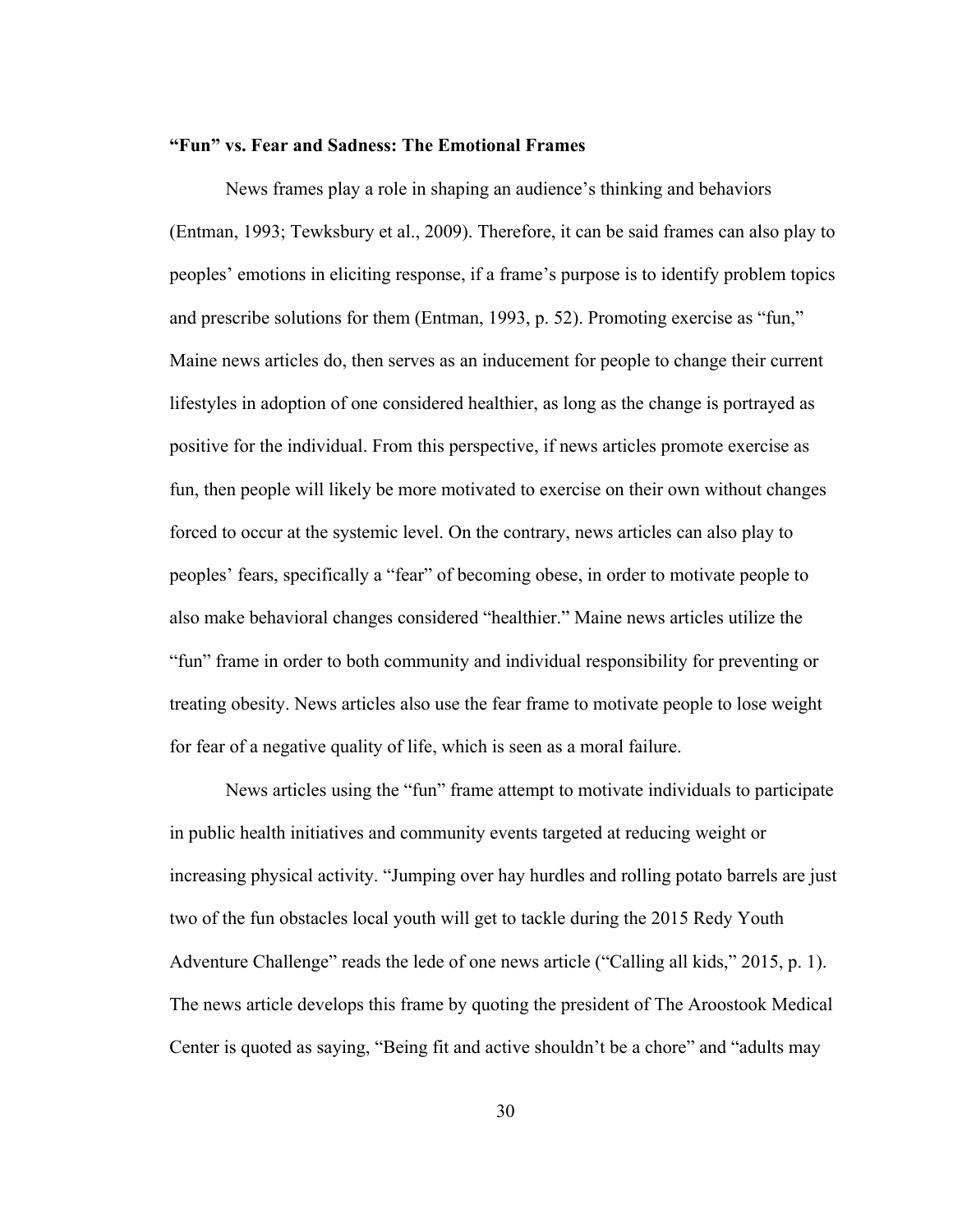be inspired to get more active as well, when they see what a great time is had by all the participants," ("Calling all kids," 2015, p. 2). Within this frame, the assumption is that people will want to participate if they see others having fun.

The "fun" frame assumes a connection between community and individual responsibility: communities have the duty to make participation in events worth peoples' time and leisure, but individuals still have to get up and move. Often, community responsibility comes in wake of public concern over the "obesity epidemic." One afterschool program in Rangeley, which features "Mix it up Monday" and "Work it Wednesdays" allows children to have a "fun-filled" day in which they "play games, stay active and make healthy treats they can take home to their parents […] keeping the message of healthy living exciting and youthful in order to subtly effect lifestyle change" (Abbate, 2015, p. 1-2). The "fun" frame emphasizes community responsibility and healthy education for youth, which in turn fosters a healthier community in subsequent generations.

On the reverse, fear is also used as a tool to motivate people to exercise and eat healthy. Such articles invoke the correlation between obesity and sadness. One such article discusses Maine's obesity rate as improving compared to national statistics but also discusses the perceived drawbacks of being obese. "The report also indicates, unsurprisingly, that unhappy people are more likely to be obese. […] The report showed a strong link between obesity and people who reported a poor sense of well-being" (Farwell, 2015, p. 1). If being obese leads to this negative sense of well-being, it is up to

31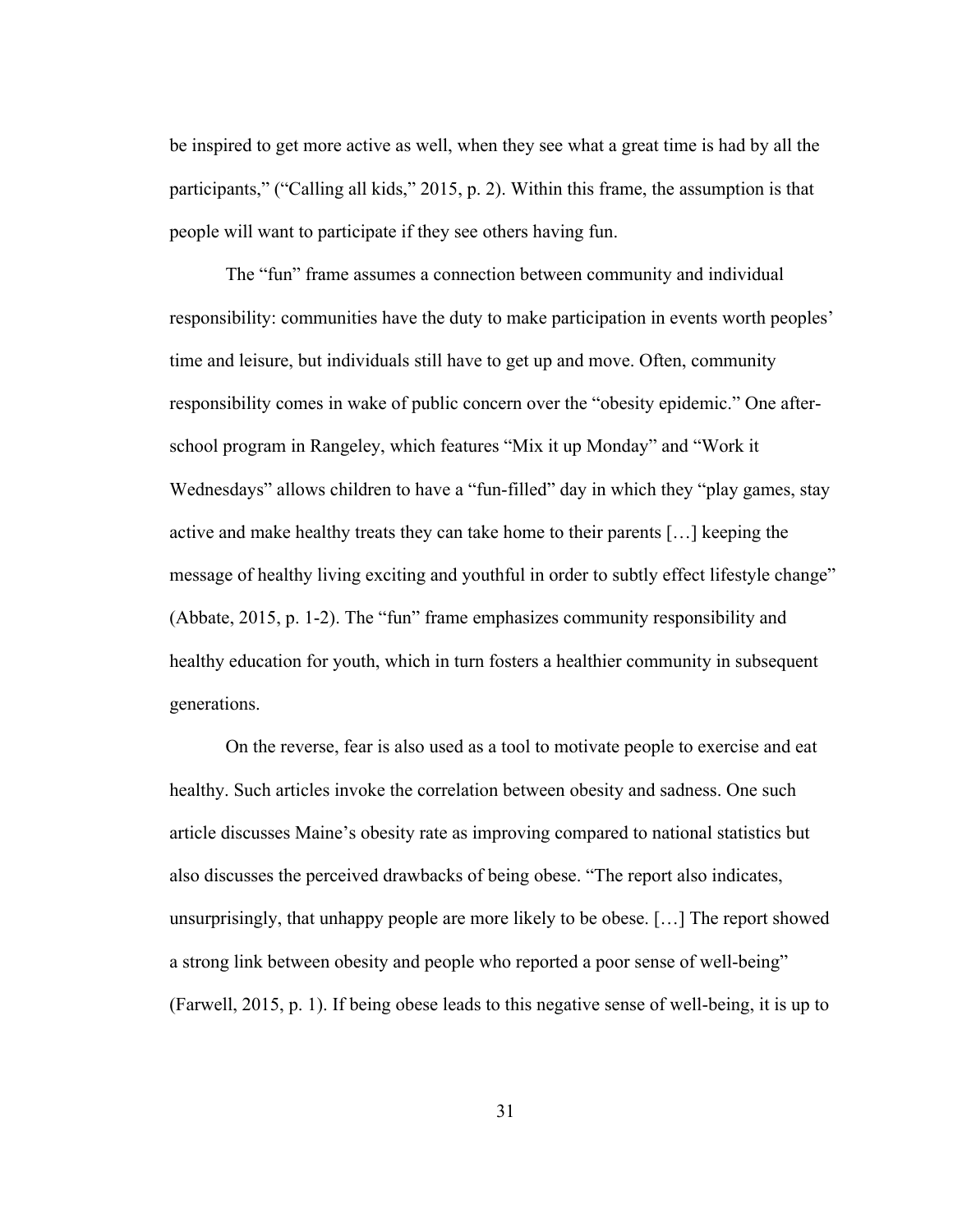the individual to either lose weight or not become obese at all. The use of judgmental language ("unsurprisingly") locates the blame for obesity in a poor sense of well-being.

Describing the correlation between obesity and sadness as a causal relationship implies that obesity leads to sadness and that obesity must be fixed in order to restore a sense of well-being. This same kind of framing is utilized in an article listing Maine as the tenth worst state for heart attacks, "'[T]hose who have had a heart attack also have higher rates of obesity [...] are more likely to smoke, and are less likely to exercise,' according to the report," and that, "People with a history of heart attack are also less likely to like what they do each day, less active productive every day, and twice as likely to have at least two days each month where poor health prevents normal activities" (MacLeod, 2015, p. 1). The invocation of voluntary behavior is crucial in attributing blame. While obesity is a risk factor for heart attack, drawing comparisons between heart attack, obesity, and smoking implies that, like smoking, obesity is voluntary. People who choose to be fat may not just have heart attacks, but they will also be sad, and it is up to them to exercise and prevent this from happening.

Other articles prescribe certain foods to avoid. One article quotes a FoodPlay official telling children, "'Some foods build us up. They are the go-to foods. Some let us down. They are the woe [sic] foods,' Tardif said. 'You kids are getting bombarded with 10,000 ads a year to buy woe foods.'" Tardif continues by saying, "You need to feed your body a healthy message" (Adams, 2015, p. 1-2). Fear is invoked in this article to draw attention to the unhealthy food environment in which people live, where "woe"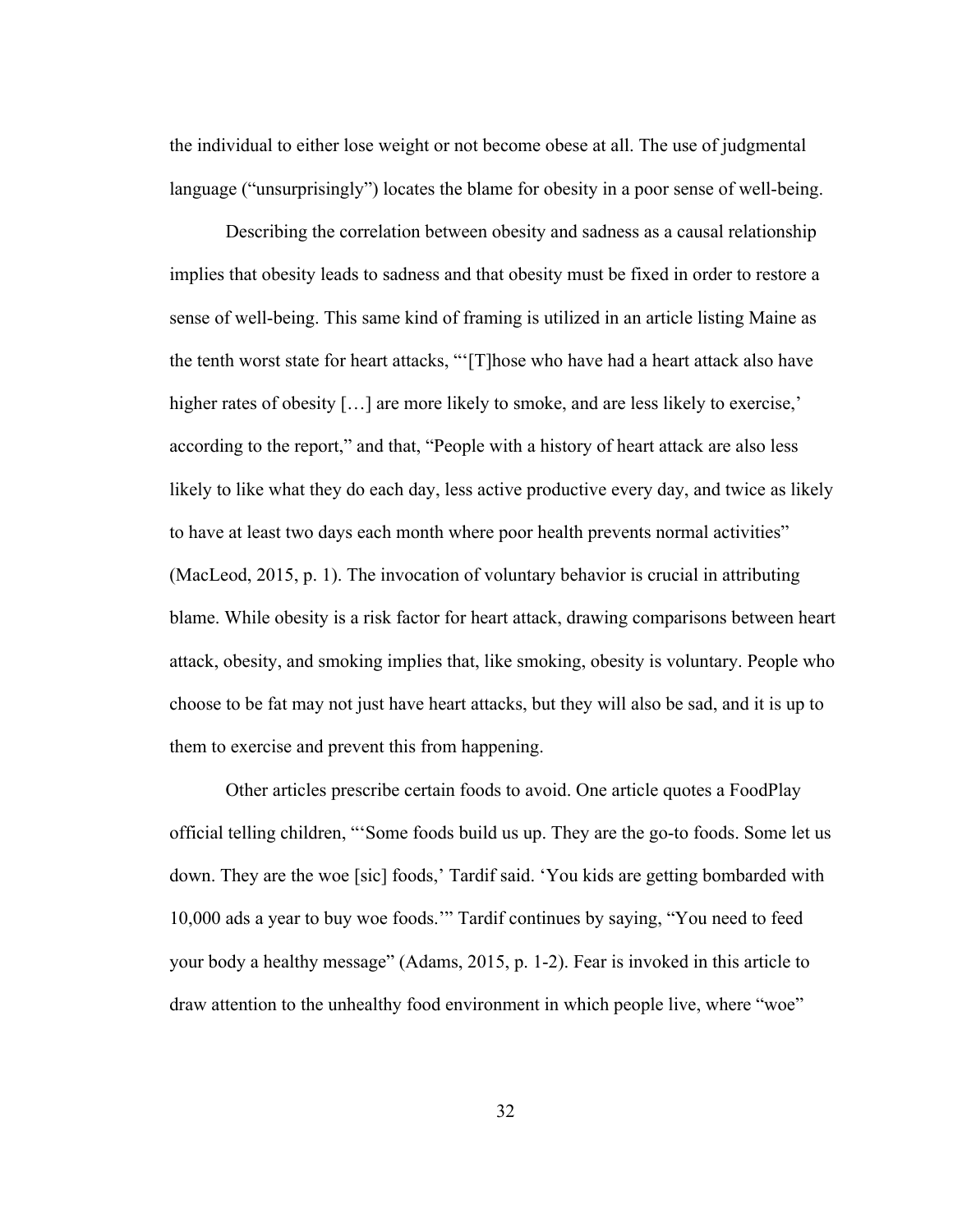foods are overabundant. Fear is used to motivate individuals to take control of their bodies and conquer their unhealthy environments.

### **Education: Teaching Norms**

The "fun" frame can be used in combination with arguments for the importance of education, which is a frame in of itself. The education frame uses the physical school building to situate societal and systemic factors as the causes of obesity, but also locates personal responsibility for prevention of obesity within an institutional context. The education frame also portrays people as lacking basic knowledge about exercise and healthy eating and makes the case that people should seek education on healthy behaviors.

One article discusses a "walking bus" program, whereby students can walk to school as a group one day each month. The article assigns institutional blame to the schools by stating:

The Walking School Bus movement is part of an effort to include movement throughout the day, as many schools are cutting back on recess and physical education classroom time […] The American Heart Association and the U.S. Center for Disease Control and Prevention both recommend that children get at least one hour of physical activity each day […] The elementary school students have just 15 minutes of recess after lunch. They do get some recess time before and after school starts, but it rarely adds up to more than 30 minutes per day (Ohm, 2015, p 2).

Institutions are unable to adequately provide physical activities for children. Children are then encouraged to voluntarily take part in other forms of physical activity so as to align with self-reliant U.S. norms. The education frame asserts that taking part in the voluntary "walking bus" reinforces this notion. In the article, one parent is quoted is saying, "it's a fun opportunity to get outside," while a child states, "it's fun because you get to talk to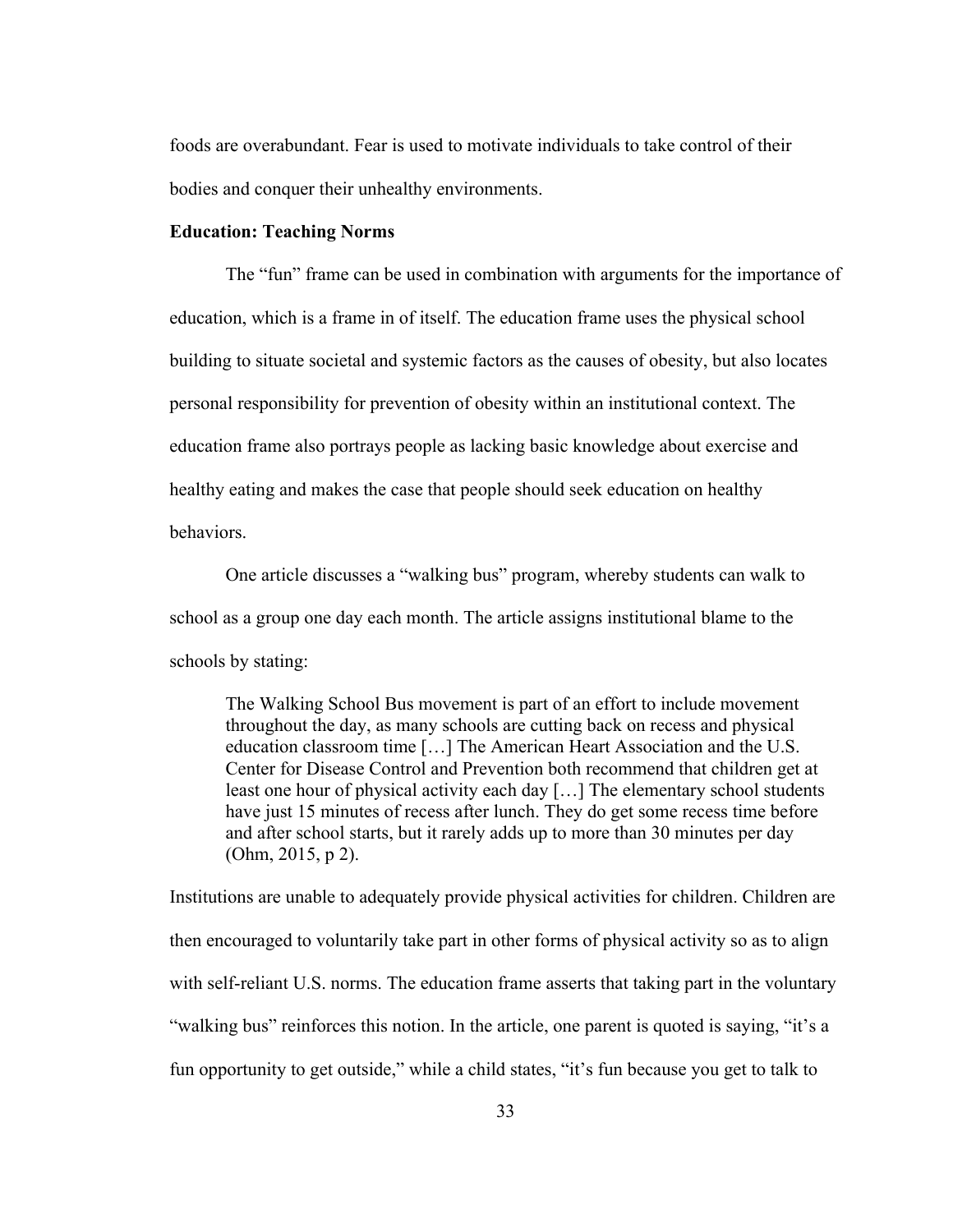your friends […] and it's good exercise before school starts" (Ohm, 2015, p. 2). Using a combination of the "fun" frame with the education frame, the news article reinforces values of self-sufficiency.

These values are also upheld in news reporting on the events schools choose to bring to their campuses, as already represented by the FoodPlay event described within the fear frame. One *Sun Journal* news article highlights the work of John Burnstein, also know as "Slim Goodbody" for his role as a health educator in a skin-tight body suit. The title is an indication of what a "good body" is: slim. Burnstein's teaches what it means to be a healthy citizen, and the article's focus on the suit reinforces this notion: "What people do notice: the fact that Burstein still fits into a skin-tight bodysuit. So many people ask about it -- How do you do that? -- that he's posted the answer on his website. (Hint: It involves working out and eating right)" ("All hale slim goodbody," 2015, p. 2). Within the school setting, the responsibility for preventing obesity falls on the students and not the institution.

A second implication of the education frame concerns the responsibility for parents to make changes within the educational system, suggesting concerns school reform as a way to fight the systemic influence of obesity. An article on concussions from contact sports reads, "Researchers, doctors and athletic trainers are always searching for ways to prevent concussions. Part of that requires having a better idea of the risks athletes face. But parents can put greater athletes at risk for other health problems by taking drastic actions to protect their children" (Whitehouse, 2015, p. 1). The same article quotes Dr. Paul Berker, director of Maine Concussion Management Initiative at Colby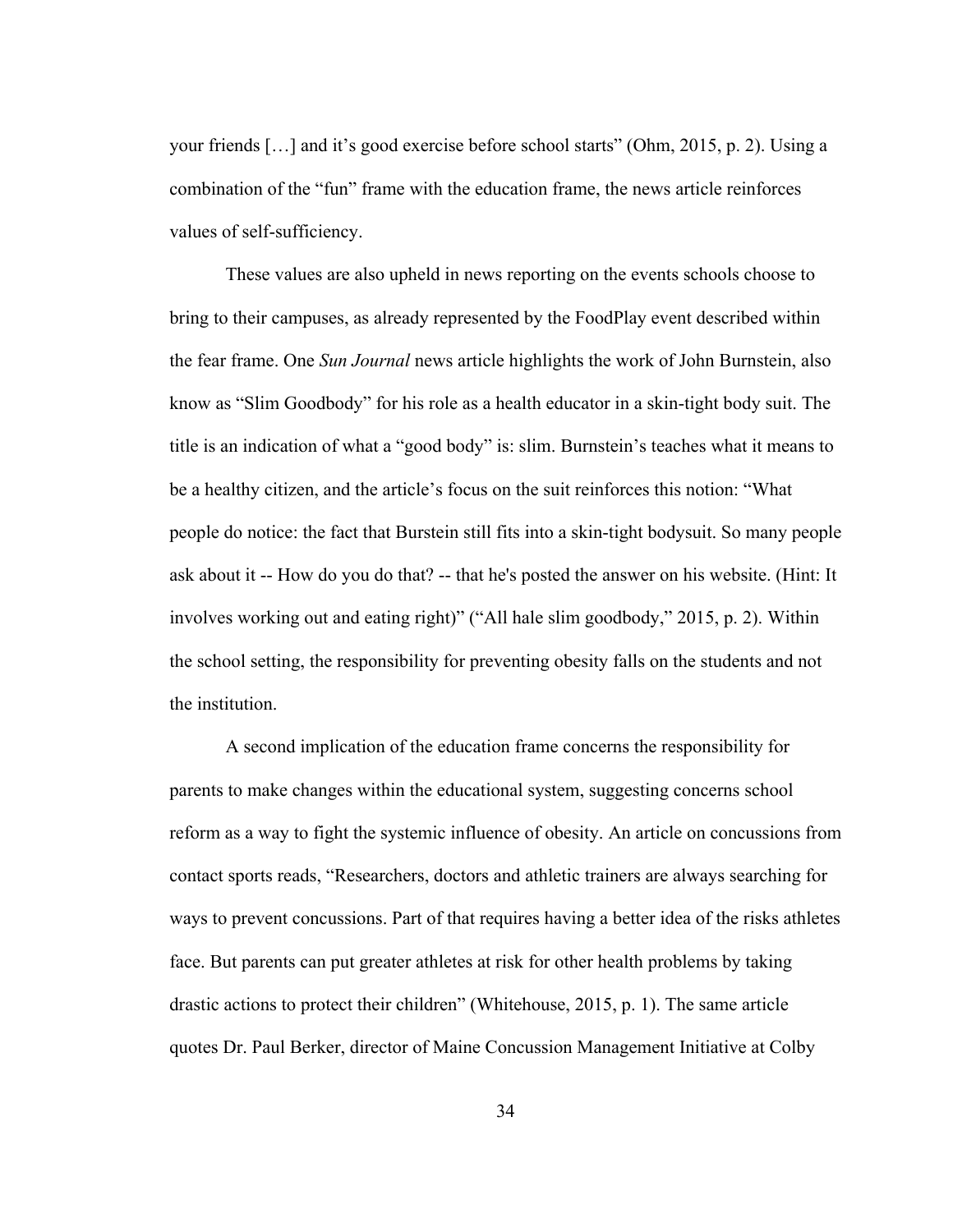College, as saying, "We're terrifying our parents and they're making decisions about activities, and that's the worst thing we can do […] Our obesity rate in children in Maine is terrible. If we start having people not participating, I think the long-term risks from obesity are probably higher than the long-term risks from concussions" (Whitehouse, 2015, p. 1). Despite giving no statistics about the actual number of traumatic head injuries faced by students, or the number of obese children in Maine, parents are made responsible for initiating school reform in order to prevent obesity. While the primary topic of the article is concussions, obesity is situated as the chief concern. In this case, the fear of obesity is used to defend dangerous school sports. News articles suggest parents should work to prevent concussions, and therefore obesity, through education reform.

The education frame encourages parents to work with schools to change the institutional environment. For example, "Try to get your child's school to stock healthy choices such as fresh fruit, low-fat dairy products, water and 100 percent fruit juice in the vending machines," and "Restrict your child's soft drink consumption" ("Back to school safety page copy," 2015, p. 3), and to work with schools on new initiatives. The education frame can be found in articles about setting later school start times, which were in hot debate in 2015. According to Lawlor (2015), "Research shows that later start times for schools can fend off depression, obesity and diabetes" (p. 1). Lawlor quotes Lloyd Crocker, superintendent of RSU 23, as saying, "Public education is still stuck in the old model of doing things," and that 'we get stuck into continuing what's convenient rather than what's best" (p. 2). The education frame links school responsibility to parental responsibility, in which parents must seek reform on their own. Because, "this is the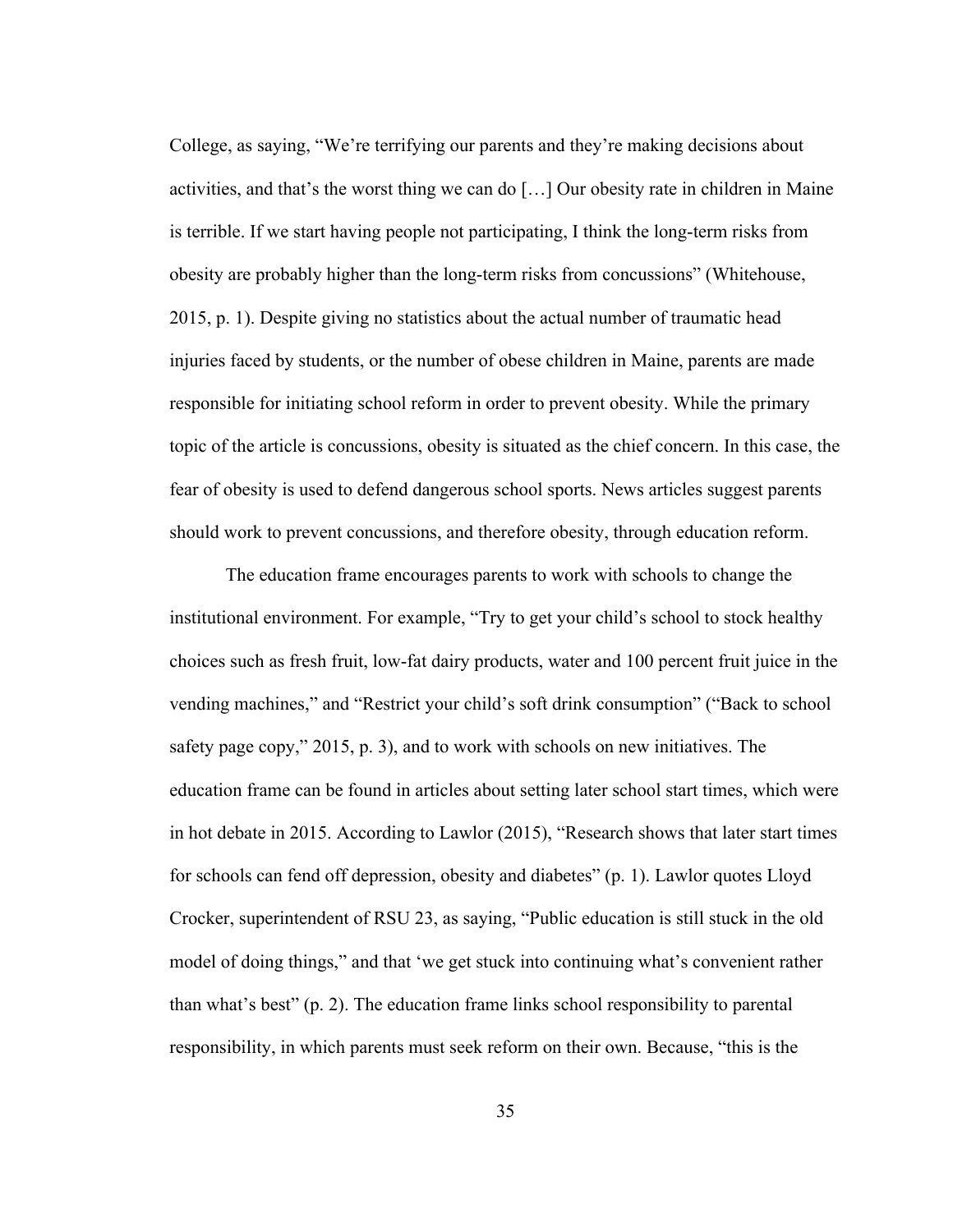biggest public health issue that we actually have the power to do something about," as one parent with the coalition Start School Later is quoted as saying, parents must take the initiative where schools fall behind (Lawlor, 2015, p. 2).

# **Distribution**

The following chart depicts the distribution of frames across articles in the corpus:

|  | Table 1. Obesity News Frames by Article, Jan. 1, 2015 – Dec. 31, 2015 |  |  |  |
|--|-----------------------------------------------------------------------|--|--|--|
|  |                                                                       |  |  |  |

|                                                                  | <b>EPISODIC</b>                |                                        |                                                   | <b>THEMATIC</b>                         |                                     |                |  |
|------------------------------------------------------------------|--------------------------------|----------------------------------------|---------------------------------------------------|-----------------------------------------|-------------------------------------|----------------|--|
| <b>NEWS ARTICLE</b>                                              | <b>Public</b><br><b>Health</b> | Govern<br>-ment<br><b>as</b><br>Parent | The<br>"Ideal"<br>Ameri-<br>can<br><b>Citizen</b> | <b>Toxic</b><br><b>Environ</b><br>-ment | "Fun"<br>vs. Fear<br>and<br>sadness | Edu-<br>cation |  |
| <b>Bangor Daily News</b>                                         |                                |                                        |                                                   |                                         |                                     |                |  |
| Back to school safety<br>page copy                               |                                |                                        |                                                   |                                         |                                     | X              |  |
| Calling all kids: Redy<br>youth adventure<br>challenge is coming | $\mathbf{X}$                   |                                        |                                                   |                                         | X                                   |                |  |
| Cousins, Maine<br>lawmakers endorse new<br>$bid \dots$           | $\mathbf{X}$                   | $\mathbf{X}$                           | X                                                 | $\mathbf{X}$                            |                                     |                |  |
| Farwell, Gallup: Maine<br>14th for obesity                       |                                |                                        |                                                   |                                         | $\mathbf X$                         |                |  |
| Fishell, Report: Cost of<br>doing business                       | $\mathbf{X}$                   |                                        |                                                   |                                         |                                     |                |  |
| Health briefs for Friday,<br>March 6                             | X                              |                                        |                                                   |                                         |                                     |                |  |
| Kennedy, M. 5 ways<br>Mainers                                    |                                |                                        | $\mathbf X$                                       |                                         |                                     |                |  |
| Let's go! awards sites for<br>keeping kids healthy               | $\mathbf{X}$                   |                                        |                                                   |                                         |                                     | X              |  |
| MacLeod, Maybe this is<br>$why \dots$                            |                                |                                        | X                                                 |                                         |                                     |                |  |
| MacLeod, Maine is<br>among the top-10 worst                      | $\mathbf{X}$                   |                                        |                                                   |                                         | X                                   |                |  |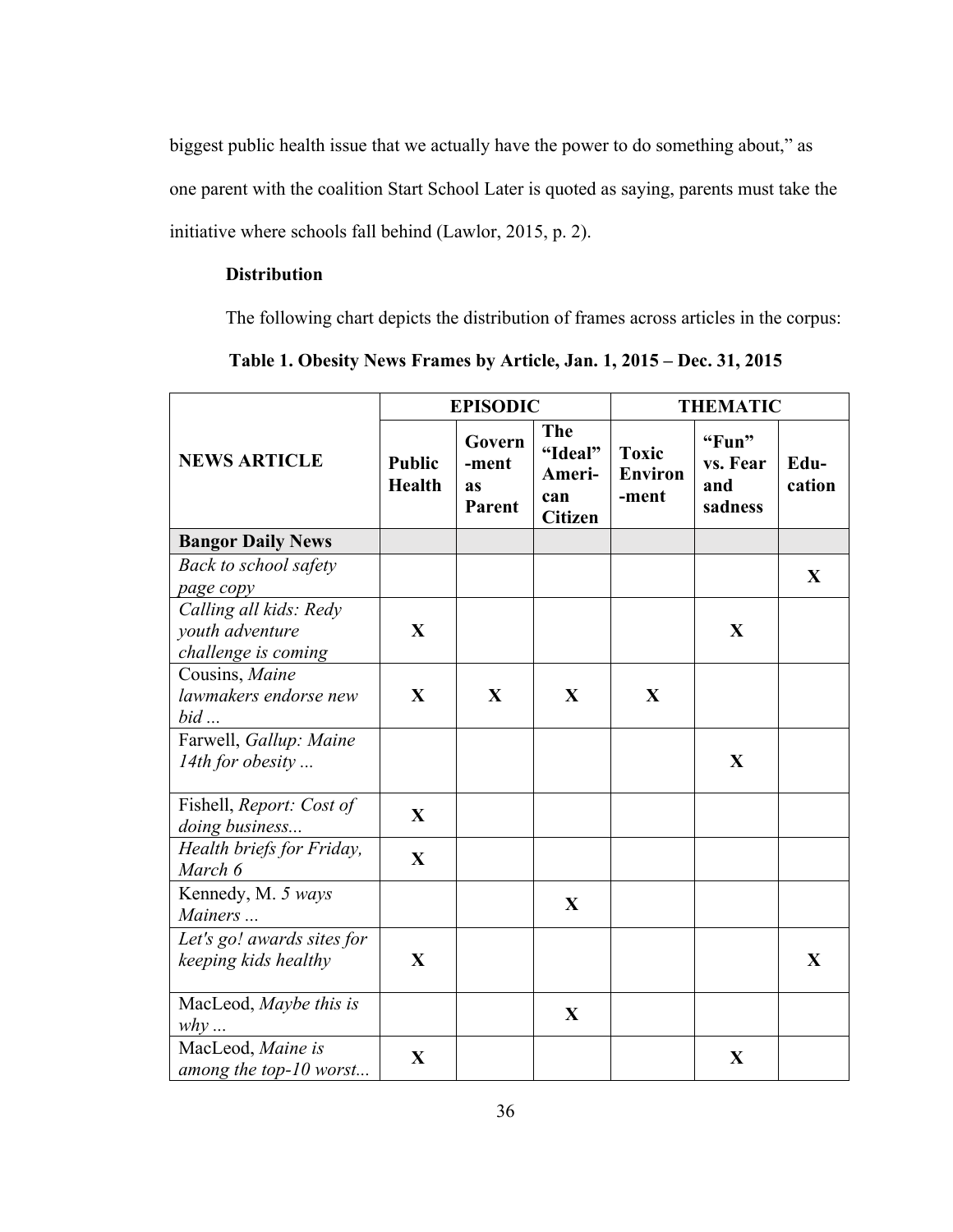|                                                                            |                                | <b>EPISODIC</b>                        |                                                  | <b>THEMATIC</b>                         |                                     |                |  |
|----------------------------------------------------------------------------|--------------------------------|----------------------------------------|--------------------------------------------------|-----------------------------------------|-------------------------------------|----------------|--|
| <b>NEWS ARTICLE</b>                                                        | <b>Public</b><br><b>Health</b> | Govern<br>-ment<br><b>as</b><br>Parent | The<br>"Ideal"<br>Americ<br>an<br><b>Citizen</b> | <b>Toxic</b><br><b>Environ</b><br>-ment | "Fun"<br>vs. Fear<br>and<br>sadness | Edu-<br>cation |  |
| Pierce, Farm to food<br>bank                                               |                                |                                        |                                                  | $\mathbf{X}$                            |                                     |                |  |
| PRYMCA receives<br>second round                                            | $\mathbf{X}$                   | X                                      |                                                  |                                         |                                     |                |  |
| Rhoda, It starts with<br>one                                               | $\mathbf X$                    | $\mathbf X$                            |                                                  |                                         |                                     | X              |  |
| Rhoda, Maine's sleep-<br>deprived counties                                 |                                |                                        |                                                  |                                         | $\mathbf{X}$                        |                |  |
| Shepherd, LePage,<br>Mayhew renew push for<br>SNAP junk food ban.          | $\mathbf{X}$                   | X                                      | $\mathbf{X}$                                     | $\mathbf X$                             |                                     |                |  |
| <b>Sun Journal</b>                                                         |                                |                                        |                                                  |                                         |                                     |                |  |
| Adams, Rumford<br>students feast on<br>FoodPlay                            | $\mathbf{X}$                   |                                        | X                                                | X                                       | X                                   | X              |  |
| All hale slim goodbody!                                                    |                                |                                        | $\mathbf X$                                      |                                         |                                     | X              |  |
| Buying junk with food<br>stamps? Maybe not for<br>long in Maine            | $\mathbf{X}$                   | $\mathbf{X}$                           | $\mathbf X$                                      | $\mathbf{X}$                            |                                     |                |  |
| Program recognizes<br>healthy habits                                       | $\mathbf X$                    | X                                      |                                                  |                                         |                                     | $\mathbf X$    |  |
| Report: Androscoggin<br>county losing lives to<br>health gaps              | $\mathbf{X}$                   |                                        |                                                  |                                         |                                     |                |  |
| Strong elementary<br>fourth-graders<br>participate in healthy<br>snack day | $\overline{\mathbf{X}}$        | $\mathbf{X}$                           |                                                  |                                         | $\mathbf{X}$                        | X              |  |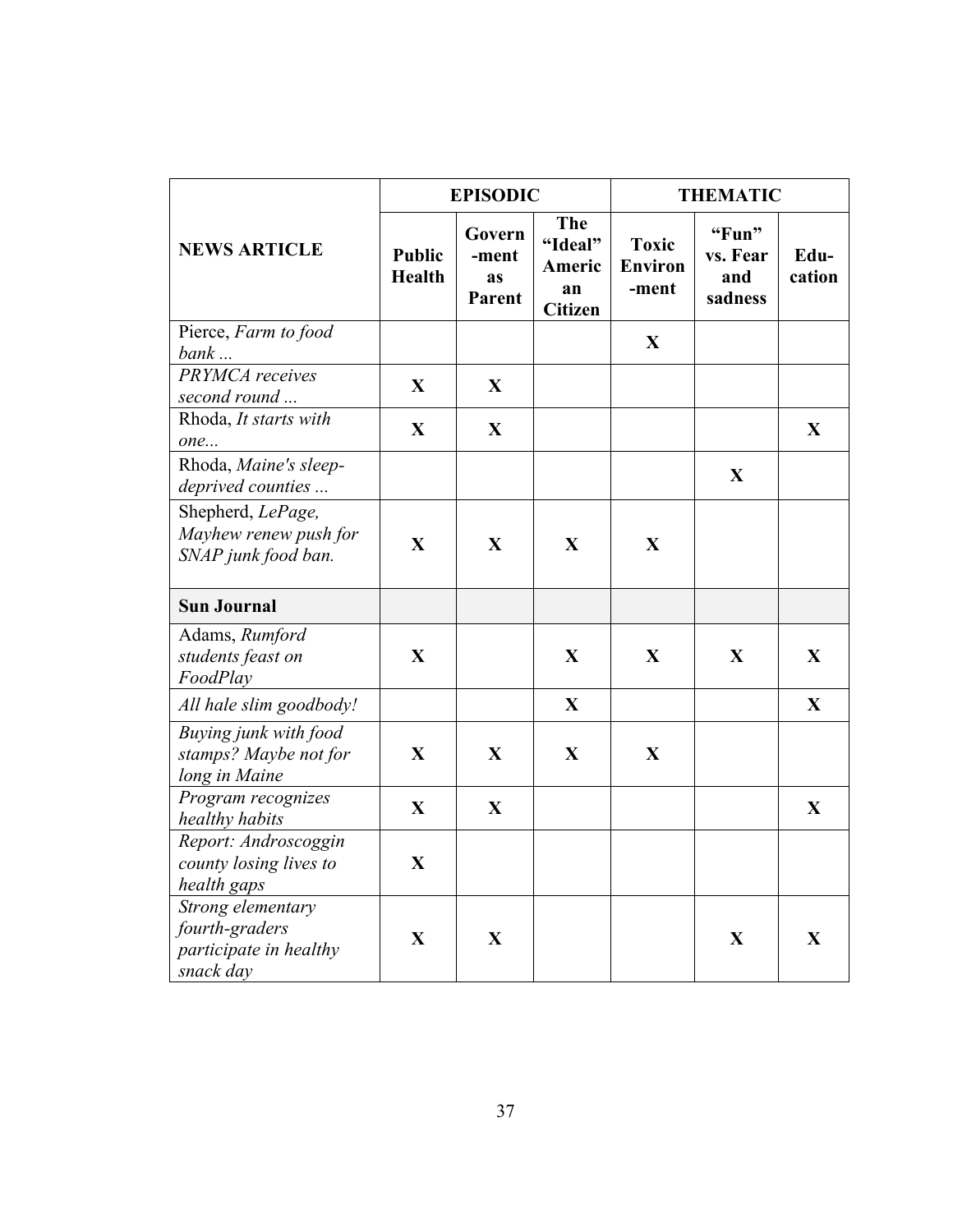|                                                      |                                | <b>EPISODIC</b>                 |                                                         |                                         | <b>THEMATIC</b>                     |                |
|------------------------------------------------------|--------------------------------|---------------------------------|---------------------------------------------------------|-----------------------------------------|-------------------------------------|----------------|
| <b>NEWS ARTICLE</b>                                  | <b>Public</b><br><b>Health</b> | Govern<br>-ment<br>as<br>Parent | <b>The</b><br>"Ideal"<br>Americ<br>an<br><b>Citizen</b> | <b>Toxic</b><br><b>Environ</b><br>-ment | "Fun"<br>vs. Fear<br>and<br>sadness | Edu-<br>cation |
| <b>Portland Press Herald</b>                         |                                |                                 |                                                         |                                         |                                     |                |
| Grodinsky, All the<br>ingredients were there         | X                              | X                               |                                                         |                                         |                                     | X              |
| Lawlor, Maine gets a<br>clean bill                   |                                |                                 |                                                         | $\mathbf{X}$                            |                                     |                |
| Lawlor, LESSON FROM<br>A LATER START                 | X                              |                                 |                                                         |                                         |                                     | X              |
| Lawlor, Later start times                            | $\mathbf X$                    |                                 |                                                         |                                         |                                     | X              |
| Bouchard, K.<br>Development, middle                  | X                              |                                 |                                                         |                                         |                                     | X              |
| Mistler, S. State tries<br>again to halt food        | $\mathbf X$                    | X                               | X                                                       | $\mathbf{X}$                            |                                     |                |
| <b>Morning Sentinel</b>                              |                                |                                 |                                                         |                                         |                                     |                |
| Abbate, After-school<br>group                        | X                              |                                 | X                                                       |                                         | X                                   | X              |
| Calder, Inland hospital's                            | $\mathbf X$                    |                                 | X                                                       |                                         | X                                   |                |
| Calder, Russian<br>delegation                        |                                |                                 |                                                         | $\mathbf{X}$                            |                                     | X              |
| Country life's healthy, if<br>1 only takes advantage |                                |                                 | $\mathbf X$                                             | $\mathbf{X}$                            |                                     |                |
| Graham, Hunger's fresh<br>foe                        | $\mathbf{X}$                   |                                 |                                                         | $\mathbf{X}$                            |                                     |                |
| Lawlor, J. Maine's health<br>ranking                 |                                |                                 | X                                                       |                                         |                                     |                |
| Ohm, 'Walking bus'<br>jump-starts                    | $\mathbf{X}$                   |                                 |                                                         |                                         | X                                   | X              |
| Whitehouse, Training<br>tied                         |                                |                                 | X                                                       |                                         | X                                   | X              |
| <b>Total mentions</b>                                | 22                             | 9                               | 13                                                      | 10                                      | 10                                  | 15             |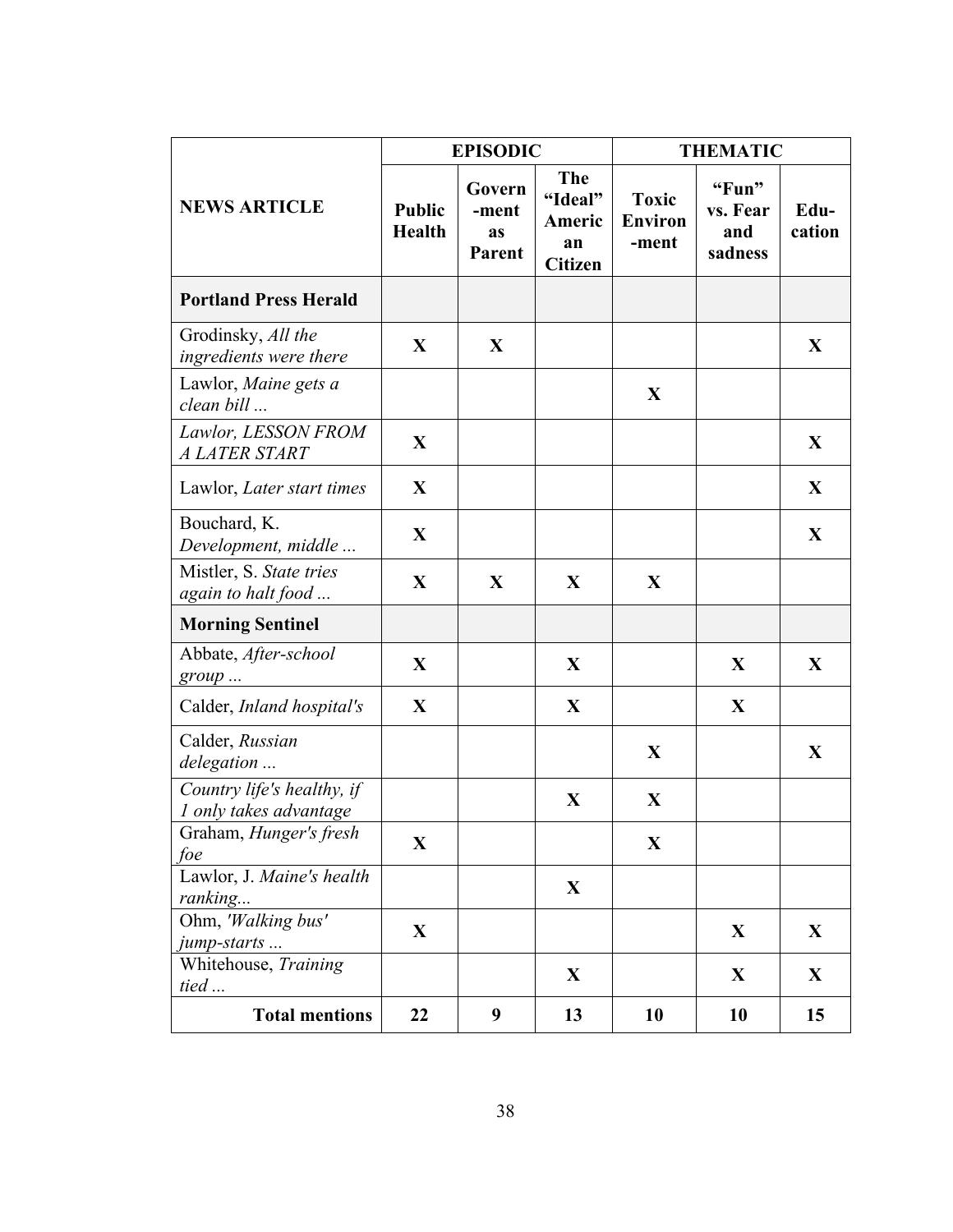The summary of Maine news articles in Table 1 suggests the ways in which frames interact across multiple narratives. For example, the government as parent frame is coupled with the public health frame, as the government works to decide what public health initiatives should be undertaken. The frame of ideal citizenship is also commonly found in articles employing both the parental government and public health frames as both act to influence behavior to correlate with national, culturally-held norms of selfreliance. Articles that frame obesity episodically also frame the toxic environment as something individuals are able to overcome through diet and exercise, which incorporates notions of ideal citizenship through hard work and individual choice. Thematic frames such as education and "fun" are often combined, which suggests that children are more easily motivated by entertainment. However, "fun" is also used to motivate adults in hopes of obtaining nutritional or physical education. In the next section, I consider the implications of these frames and this research.

### **Discussion**

Analysis of how news frames obesity in Maine newspapers reveals the dominant discourses surrounding the condition in the state. Taking a descriptive, narrative approach to frame analysis, these frames — public health and prevention, government as parent, toxic environment and illusion of choice, fun versus fear and sadness, and education — work in tandem to support culturally and nationally-held ideologies of hard work and self-determination. In essence, the discourse surrounding obesity in Maine promotes neoliberal ideologies of personal responsibility, which simultaneously work to hold people accountable for their actions given choice in the free market (Goldstein et al.,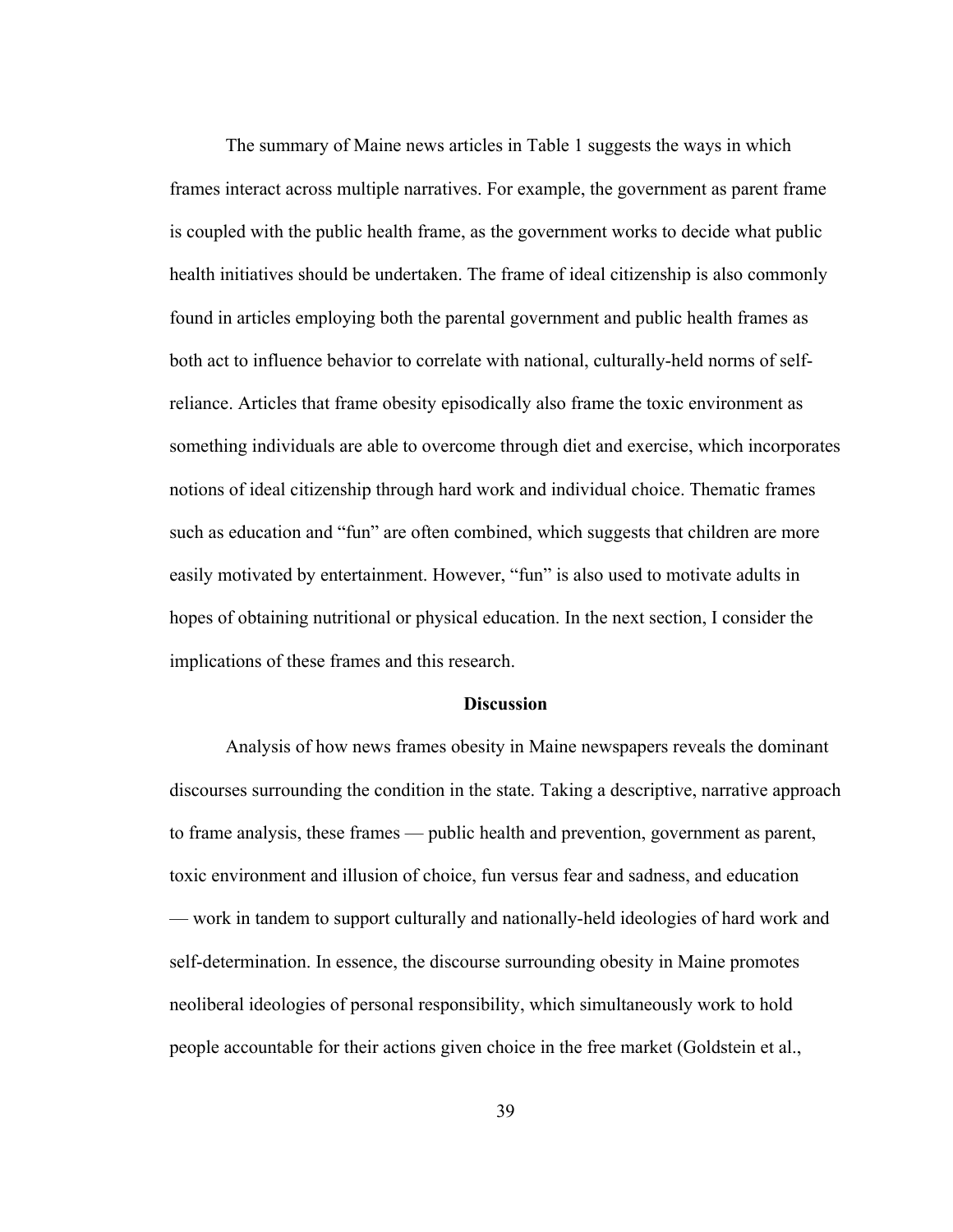2011, p. 114). This research has several implications, such that the promotion of hard work ethic maintains current power structures while enforcing notions of national identity, and that extraditing the obese as "others" reinforces one's own peace of mind that he or she falls in line with cultural norms. I will discuss these implications further in the following sections.

### **Framing Obesity in Maine News Articles**

This analysis highlights the ways in which Maine news articles utilize overlapping frames when discussing obesity. For example, 13 out of 35 news articles employ episodic frames of public health, government parental identity, and ideal citizenship within one news story. Because the government has direct influence over public health initiatives, and as a parent the government instills social norms and expectations, all three frames work to reinforce what it means to be a "good" citizen. Even within a thematic or environmental context, articles hold the obese responsible for losing weight or making healthier food choices, seen in the frames of toxic environment and "Ideal American" (7 out of 35 articles). I describe in the analysis section above how articles using the education frame also utilize the frames of "fun" or "fear" to motivate children to take part in school nutrition programs. Framing activities as "fun" will make people want to participate. If people do not participate, news articles caution, then they are at risk of either staying or becoming obese, and will become sad as a result. Articles that employ use of the toxic environment frame maintain that the obese, although surrounded by an overabundance of unhealthy foods, still have the ability to purchase the "correct" foods; this, despite the reality that many obese do not have the money to do so.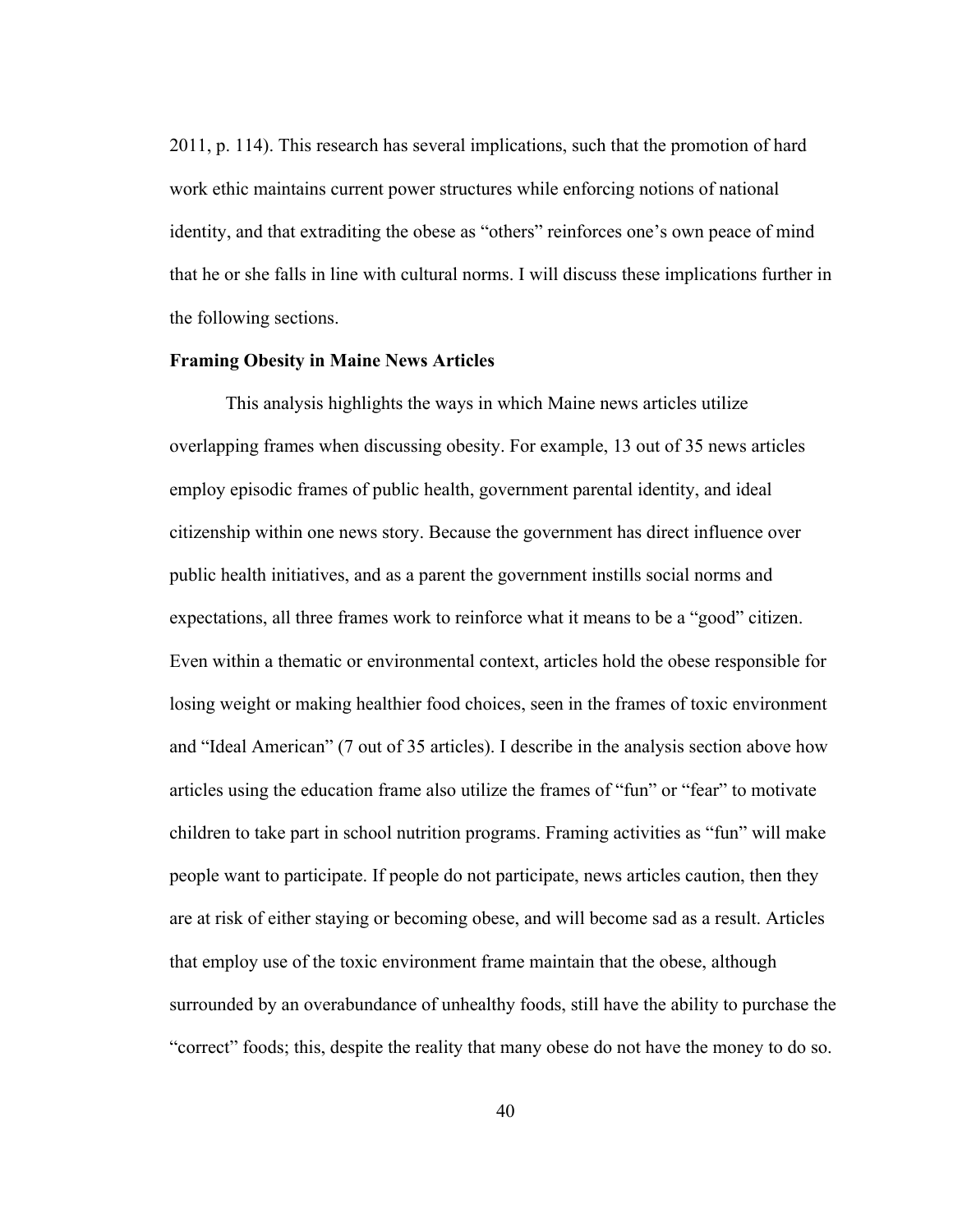Notions such as these are also echoed as frames are combined across thematic and episodic discourses, whereby the thematic frame of overabundance is used by parental government to support the ideology of food choice among those on food assistance programs (4 out of 35 articles). Other combinations of frames suggest the thematic frames of education and "fun" are inextricably linked to ideas of what it means to be a "good" citizen (4 out of 35 articles). News articles using the "fun" frame are likely to invoke notions of choice — get up and move, or don't — to reinforce culturally-held beliefs that ideal American citizens are hard-working and self-reliant. Six "fun-framed" articles from the sample also combine with the public health frame, which asserts people are to take preventative behavior against the obesity "epidemic" (6 out of 35 articles pertain to "fun" and public health). Within the education frame (15 articles out of 35), it is the responsibility of children or parents to encourage healthy eating or participate in youth fitness programs, despite schools' unhealthy food provisions or lack of physical education or recess time. These examples demonstrate that even when news articles are thematically-framed, blame and shame can still be situated episodically. News articles frame individuals as responsible for "fixing" their condition even when blame for the condition is placed on external factors.

This neoliberal discourse has two functions: by reinforcing ideologies of hard work and control, the discourse surrounding obesity maintains the integrity of the system as it is while assigning responsibility to individuals, and it assures peace of mind for those who are not obese that they are within the norm. If the obese are responsible for their condition, they should be the ones to rectify in order to assume their roles as ideal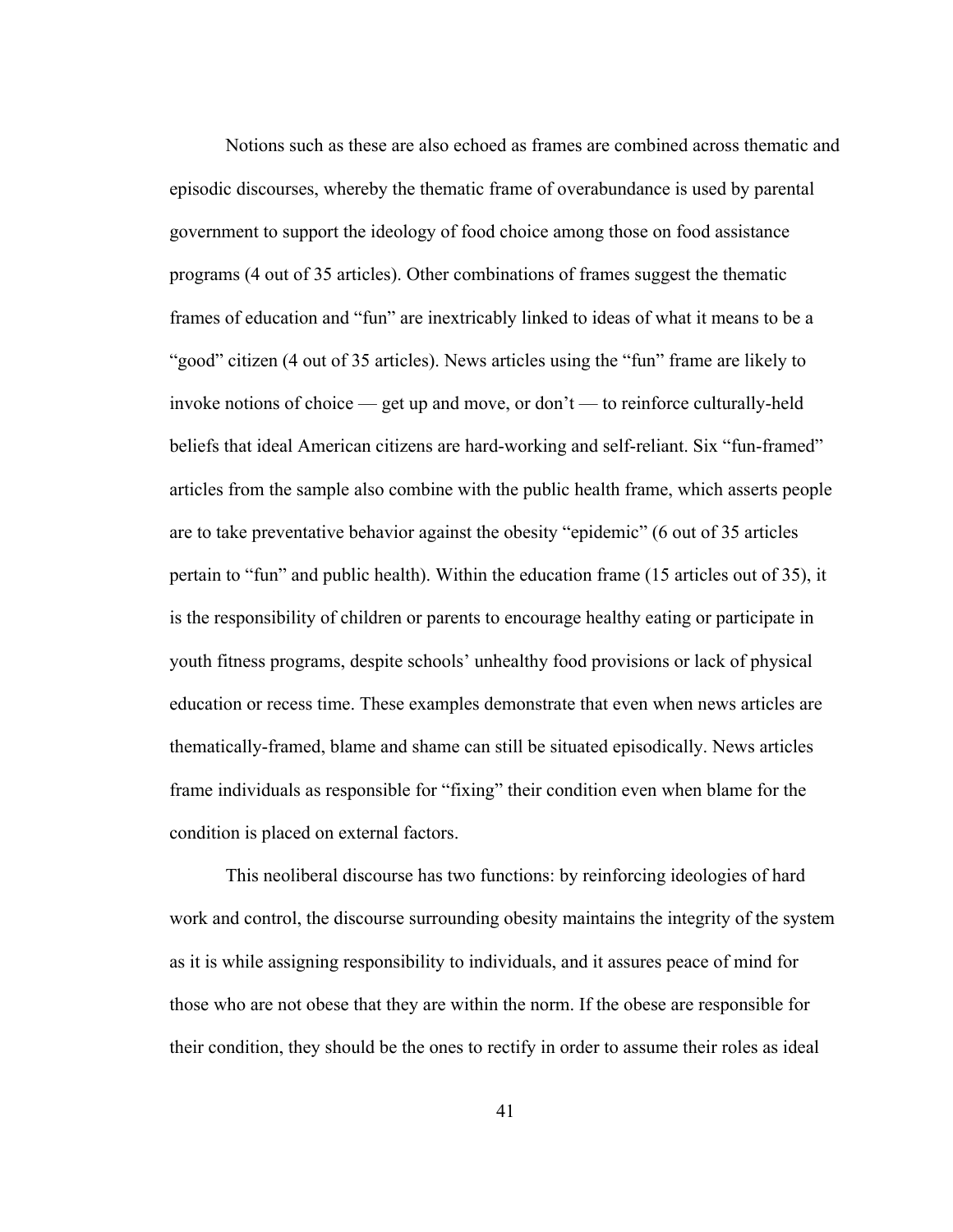citizens. LeBesco (2010) argues that the implications surrounding the phrase "obesity epidemic" protects those of average weight while allowing them the authority to monitor the obese, therefore distancing them from those within the norm (p. 160).

## **Choice and Culture Within the Context of "Epidemic"**

This analysis of news frames illustrates the implications of culture within a neoliberal discourse. If culture functions as context for communication, as Entman (1993, p. 53) argues, communication resonates with already-held cultural beliefs. Cultural beliefs surrounding obesity have long invoked notions of what Boero (2006) describes as the "cultural black box of fatness," in which the media operate under pre-existing understandings of obesity to scientific debate in lieu of hard evidence (p. 51). When differences in opinion as to the cause and responsibility for obesity occur, "Differences, which in other cases might be presented as major scientific cleavages […] are made irrelevant by the notion of individual will. Thus, even the most scientifically committed researchers will still be quoted saying that obesity is 'a condition that will yield to good old-fashioned willpower'" (Boero, 2006, p. 51).

Neoliberal promotion of free market ideals supports the ideology of choice. This work further highlights the ways in which the illusion of choice is perpetuated in news media with regard to obesity. In 1971, Margaret Mead wrote that "we have contrived to construct a world in which food in great variety is present everywhere at all times of the year" (Mead, 1971, p. 1). In news media, the obese are simultaneously invited to participate in the very environment for which they are being punished for taking part in participating. As news media label the obese as ignorant and unethical for indulging in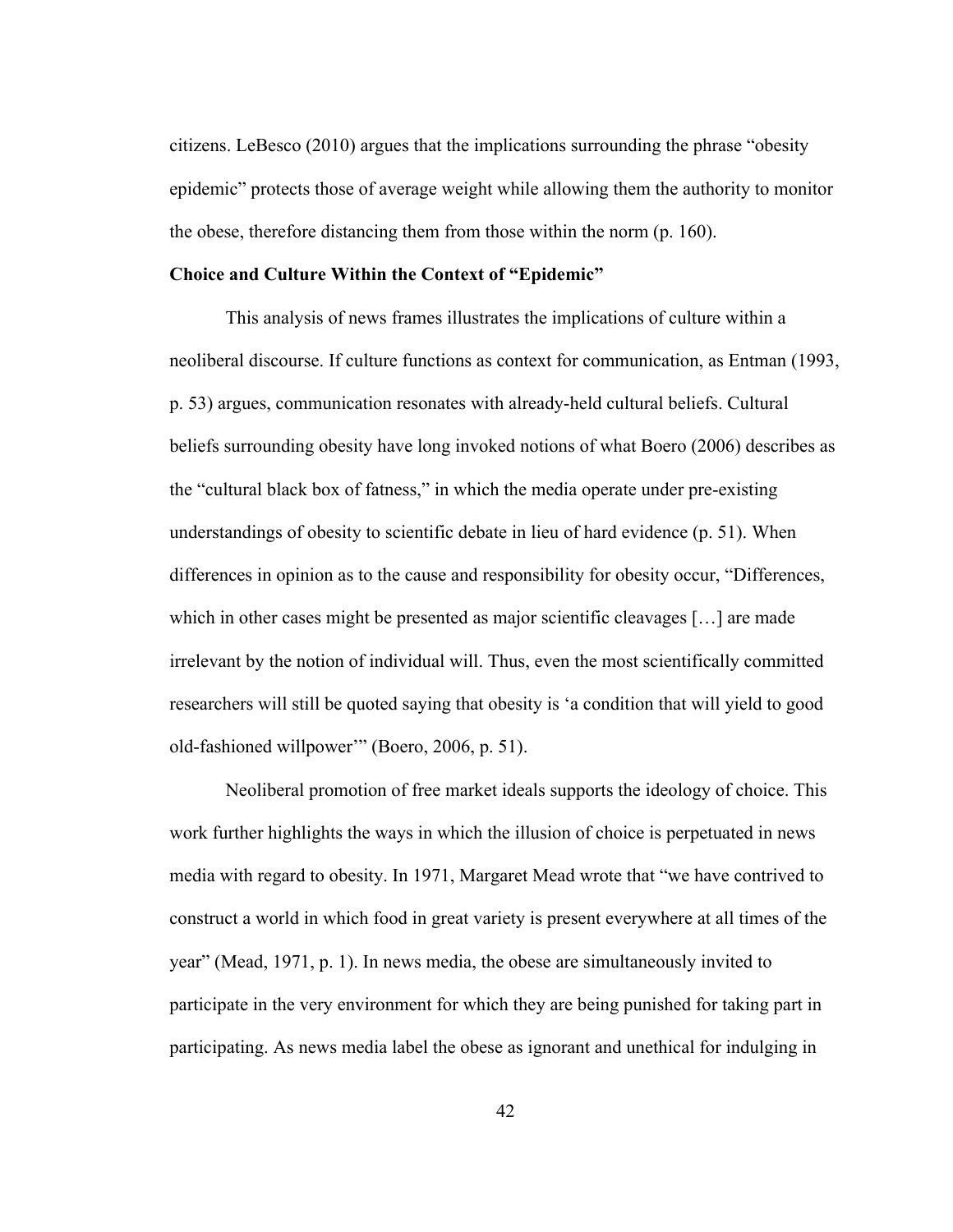the industrial food system, they are also given the burden of "fixing" their problem (Isenhour, 2011, p. 14). The obese are shamed for consuming too much, yet they are expected to seek help for their condition by contributing to the overabundant environment through the continued purchase of food or diet products.

The medicalization of obesity as an "epidemic" allows this cycle to continue. Julier (2008) writes, "Labeling obesity an epidemic creates jobs for a number of occupations and professions that serve or 'service' the diet, exercise, and health industries—and perhaps, 'protect' the rest of society from the obese" (p. 551). Consumption becomes a manifestation of choice. Touting obesity as an "epidemic" forces the obese to choose — the foods they eat, the exercises they perform, or the diet books they buy. Such alternative methods to "combat" obesity inadvertently legitimize the toxic environment, in which consumer risk is personalized (Isenhour, 2011, p. 19).

This neoliberal discourse becomes crucial to understanding how news articles perpetuate ideas of national identity. According to Mead (1971), "Americans are extremely intolerant of people who, as we see it, 'let themselves go.' This applies to anyone who neglects to "fix' anything physical that can be remedied. […] There are handicaps, clearly, that cannot be overcome. But everyone can try. To make the most of oneself, we say, is good. To give up is wrong" (p. 2). Because there is so much choice in the market, the obese have all capacity to change their condition, therefore "improving" themselves to fall in line with U.S. ideologies of citizenship (Julier, 2008). If the obese do not take initiative, it is their own moral failing and they are held responsible.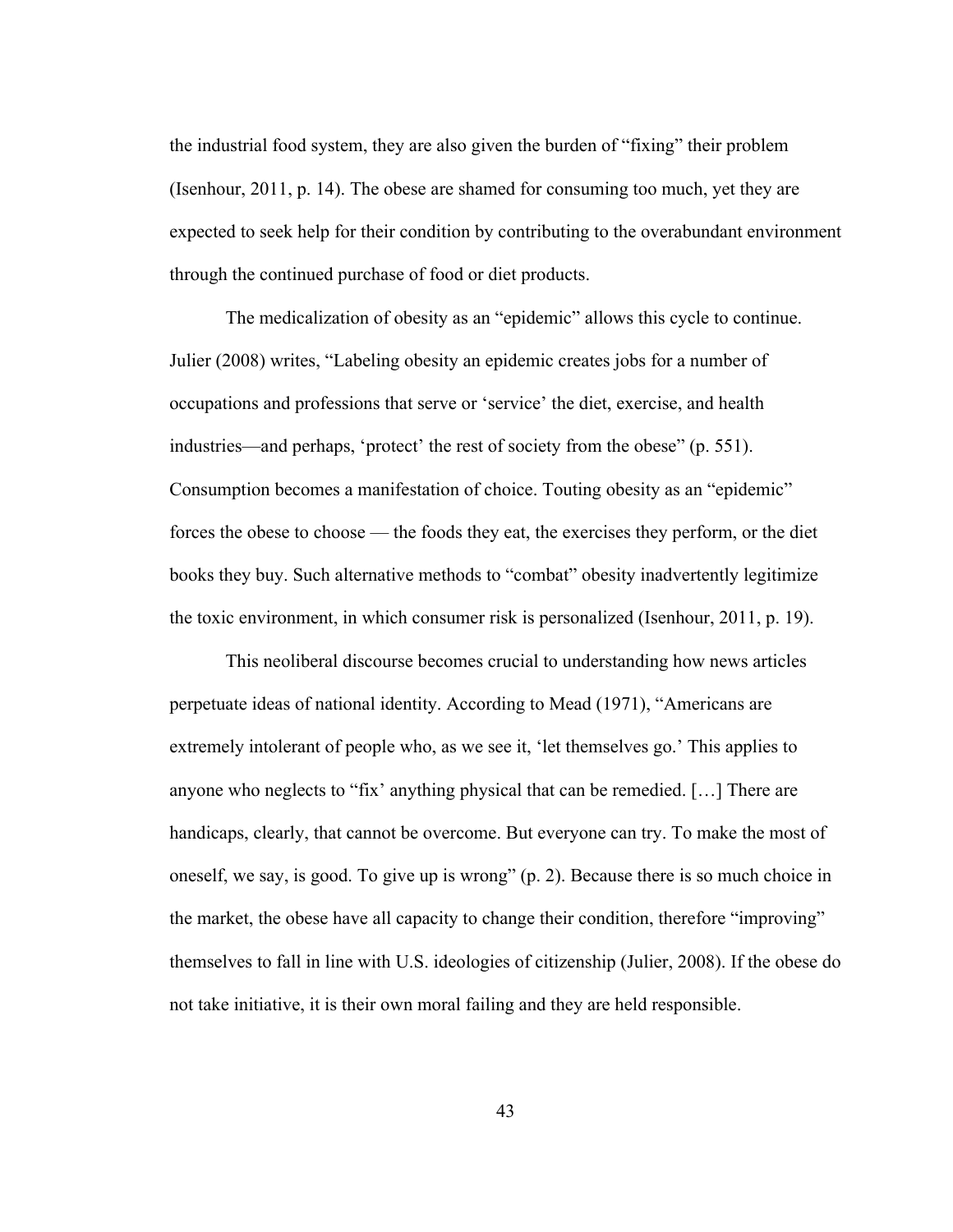LeBesco (2010) argues that the implications surrounding the phrase "obesity epidemic" protect those of average weight while allowing them the authority to monitor the obese, therefore distancing them from those within the norm (p. 160). LeBeseco writes: "With phrases like 'medical neglect' and 'fugitive' looming large, we immediately recognize these people […] as Other. We can set ourselves up, then, in contrast: as healthy, appropriate, moderate consumers, not voracious, out-of-control, unhealthy gluttons (LeBesco, 2010, p. 156-157). News articles support LeBesco's ideal of the "healthy, appropriate, moderate consumer" as the ideal U.S. citizen, who exercises both agency in the free market and the willpower to not consume too much; those who do consume too much are to be feared, for they do not fall in line with our national identity and thus cannot be trusted. Maine news articles serve the same purpose, often utilizing neoliberal discourses to frame the ideology of the "true Mainer," who is fit and active in a natural environment rich with opportunity. Those who do not choose to go outside go against the norm.

#### **Conclusion: Beyond the 'Black Box:' A New Discourse?**

In Maine, where 28 percent of citizens are obese, news articles act on the same principles to support ideologies of what it means to be a "true" Mainer: one who takes advantage of the natural environment, who participates in the public health services provided to them (regardless of socioeconomic barriers), and one who can personally make change in the food system. This work has further implications for not only the understanding of obesity as it is seen through the news media, it has implications for news media itself. This research raises questions into the responsibility of reporting in a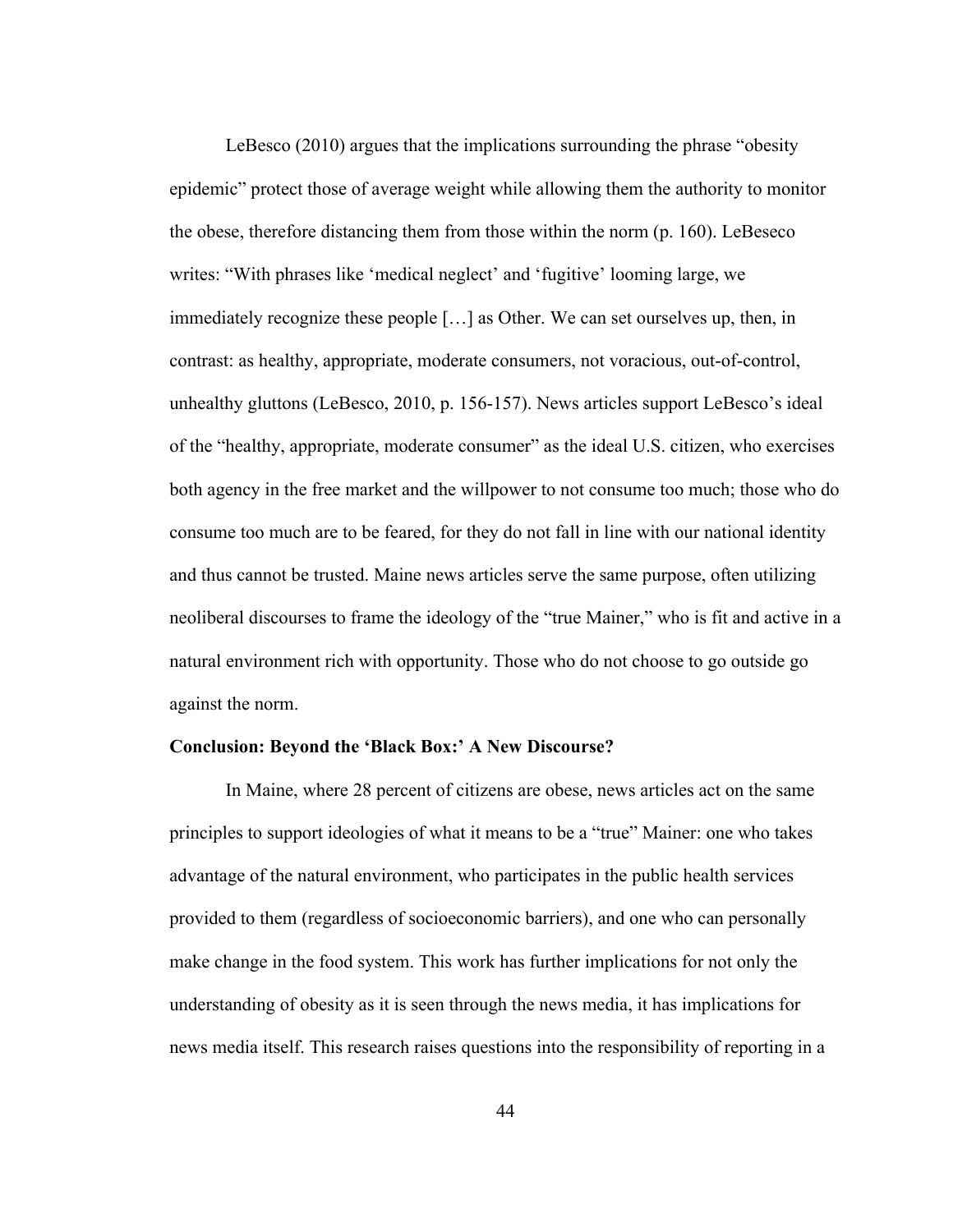media landscape that reinforces individual choice. If "a person's health status is a function of physiological, structural, and environmental factors as well as his or her own actions" (Kim & Willis, 2007, p. 360), then why do news articles focus primarily on the latter?

Journalists act within the dominant culture of society and therefore write according to this cultural resonance (Tewksbury & Scheufele, 2009, p. 23). Because journalists work within these social categories, news stories are framed to fall in line with the understanding underlying these prevailing socially shared categories (Goffman, 1974; Entman, 1993). As a result, cultural norms and social schemata are perpetuated and are often accepted as true. Because U.S. society favors neoliberal discourse, news media consciously or unconsciously work to uphold neoliberal standards of citizenship and journalistic practices. Most news frames in this analysis work to support notions of what it means to be an ideal citizen, and in Maine these neoliberal ideologies are continually reinforced through framing obesity as an individual issue even when described in an environmental context. If society operates within the "cultural black box of fatness," so too, will journalists (Boero, 2006, p. 51).

The cultural resonance within which journalists operate has several implications. First, it presents a skewed lens through which the public sees the topic of obesity. Such individual-episodic framing (or attribution within thematic framing) masks broader social and structural issues, such as inadequate government policy, corporate greed, or class inequality. Isenhour (2011) argues that, "the current neoliberal emphasis on consumer choice can be seen, in many ways, as a defense of contemporary global structures of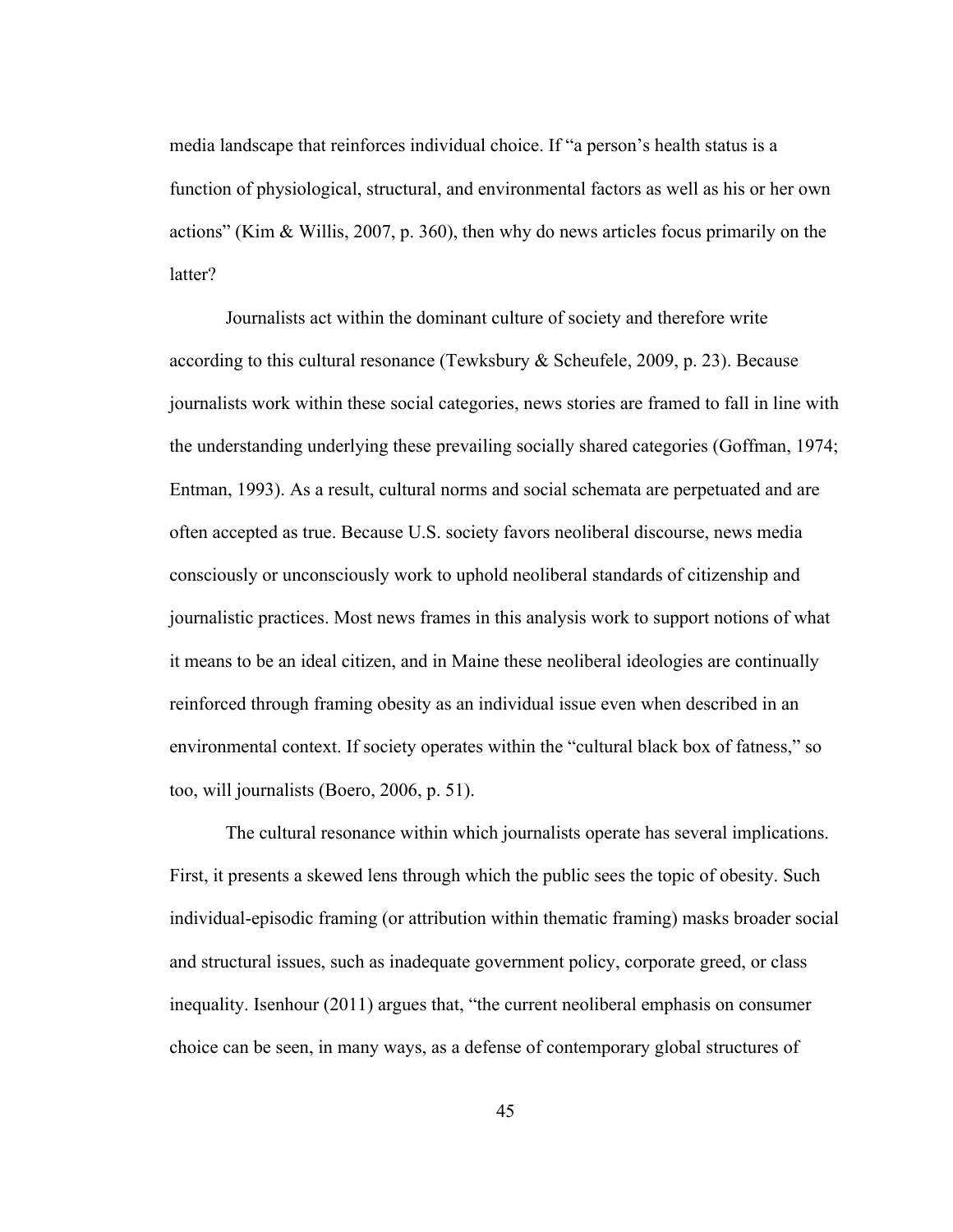inequality. The world's most privileged defend their ability to choose, but unfortunately they often choose products or practices that are extremely harmful for the world's most vulnerable communities (p. 19). What falls outside a news frame is equally important in determining the frame's meaning as what is placed within its confines. By ignoring systemic causes of and responsibility for obesity, culturally-held attitudes toward the obese are reinforced as are normative ideologies of U.S. citizenship such as hard work, in practicing self-control and self-reliance, in making "correct" choices.

It is important to acknowledge that the framework through which I have identified these frames and their implications may also fall in line with the neoliberal framing observed in the corpus. That is, in suggesting journalists need additional training on reporting scientific evidence, I can be taken as assuming that journalists are personally responsible for the current discourse surrounding obesity, thereby blaming them as individuals who must "fix" the "problem." I can be seen as assuming the role of parent within an academic context. As an academic critic, I can be seen as framing journalists as lacking the knowledge to accurately report obesity. Because journalists are then situated as unknowing "children," it is my duty to tell them how to report (much as the parental frame I have identified tells the obese how to eat). Ultimately, I may frame journalists as having the choice on how to report their findings, thus ignoring other factors at play in news content selection, such as pressures from lobbyists, governmental influences, and professional practices (Tewksbury et al., 2009, p. 23).

Therefore, it is imperative that this research be used to address media as an institution of systemic influence and not to demonize individuals. This research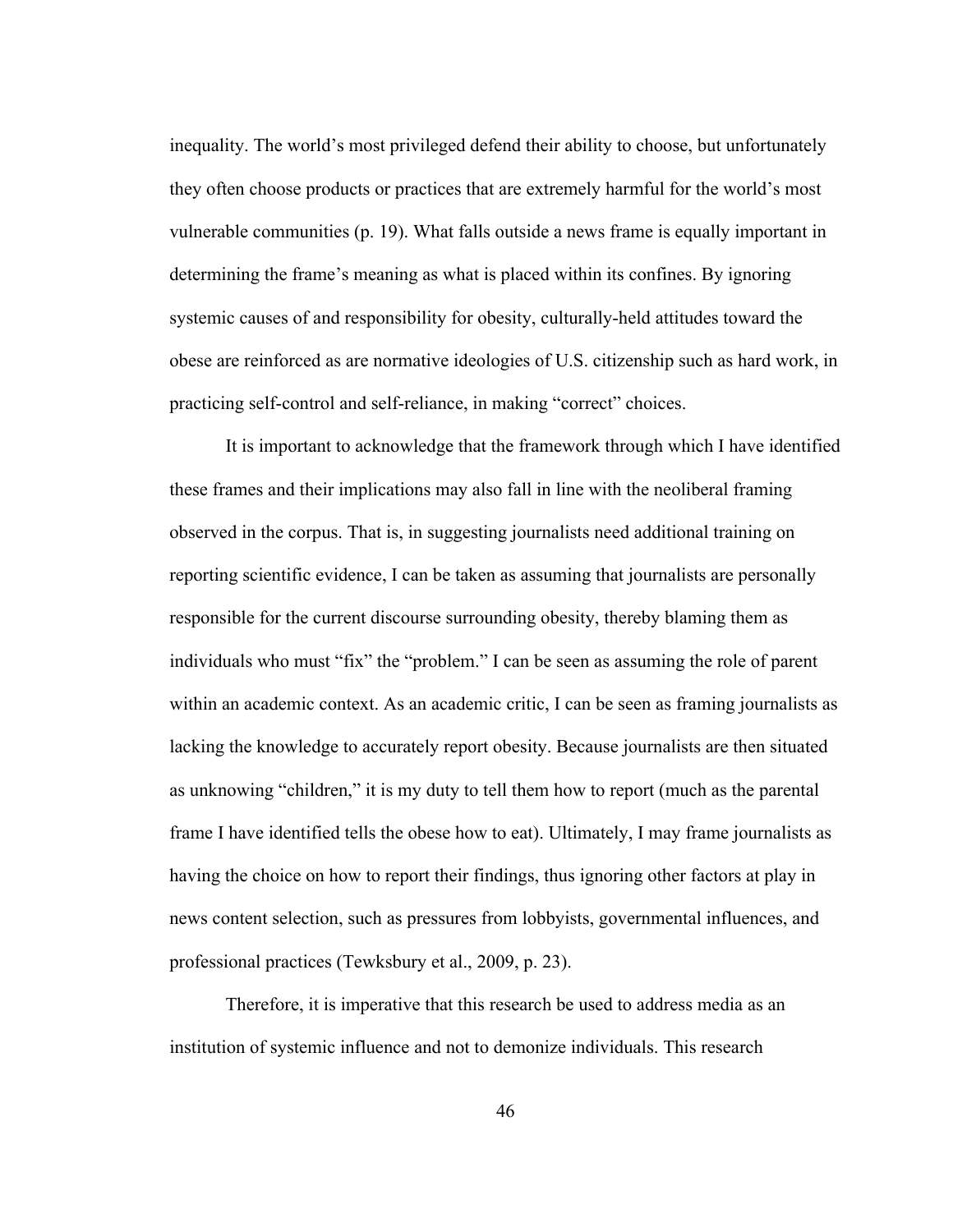highlights the importance of evaluating journalistic practices on a cultural and systemic level if we are to move past individual blame, either by journalists in their news reports or on the journalists themselves. Media provide coherence that relates news to familiar assumptions about how the world functions. Therefore, because journalists are limited by cultural resonance in their own selection of news reporting, the individual framing of obesity then becomes a systemic issue of journalistic influence. Further research can thus identify the ways in which cultural influence over the media impacts news framing at one level of analysis, and further on framing of obesity at another level.

Further framing research on obesity can address the ways in which the discourse can go beyond the "black box" and frame obesity in better-rounded context that addresses all aspects of the condition. If the black box is culturally-held, how has it been perpetuated throughout culture and where along the line can we shift understanding of obesity? The current discourse does a disservice to the obese and further to journalists. Because frames tell people what to think about a topic, framing obesity through this ideological lens ultimately tells people that obesity is abnormal and that, through "othering," the obese are something to be feared. This notion not only demonizes the obese, but it has the potential to demonize the journalists who frame news in this way, all the while perpetuating culturally-held neoliberal values among the general public. Obesity is treated as a moral failure in the news media and, if allowed to happen, directly contradicts the ideological norm. It is, as Mead (1971, p. 3) writes, "The obese, whom we treat as sinners, are scapegoats for all of us, made to suffer as examples of what many of us fear we might become—if we let ourselves go."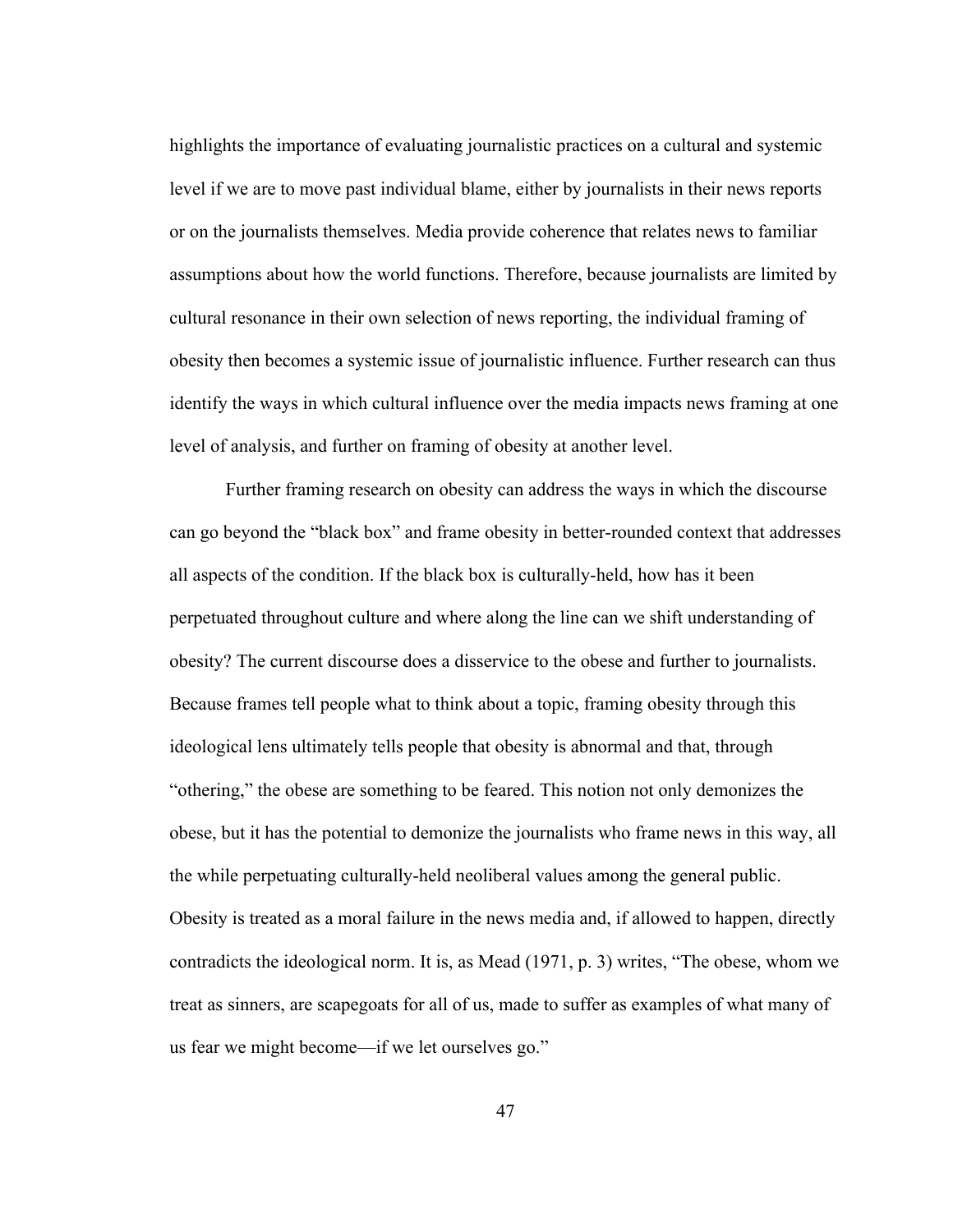## **References**

- About MaineToday Media The Portland Press Herald / Maine Sunday Telegram. (n.d.). Retrieved April 12, 2016, from http://www.pressherald.com/about/
- Boero, N. (2007). All the news that's fat to print: the American "obesity epidemic" and the media. *Qualitative Sociology*, *30*(1), 41-60.
- Bryant, J., & Oliver, M. B. (Eds.). (2009). *Media effects: Advances in theory and research*. NY: Routledge.
- Centers for Disease Control and Prevention (2015). Adult obesity causes & consequences. U.S. Department of Health & Human Services. Retrieved from http://www.cdc.gov/
- Centers for Disease Control and Prevention (2015). Adult obesity facts. U.S.

Department of Health & Human Services. Retrieved from http://www.cdc.gov/

- Centers for Disease Control and Prevention (2012). Defining Adult Overweight and Obesity. U.S. Department of Health & Human Services. Retrieved from http://www.cdc.gov/
- Centers for Disease Control and Prevention (2015). Obesity prevalence maps. U.S. Department of Health & Human Services. Retrieved from http://www.cdc.gov/
- Cox, J. R., & Pezzullo, P. C. (2016). *Environmental communication and the public sphere*. Los Angeles.
- Entman, R. M. (1993). Framing: Toward clarification of a fractured paradigm. *Journal of Communication*, *43*(4), 51-58.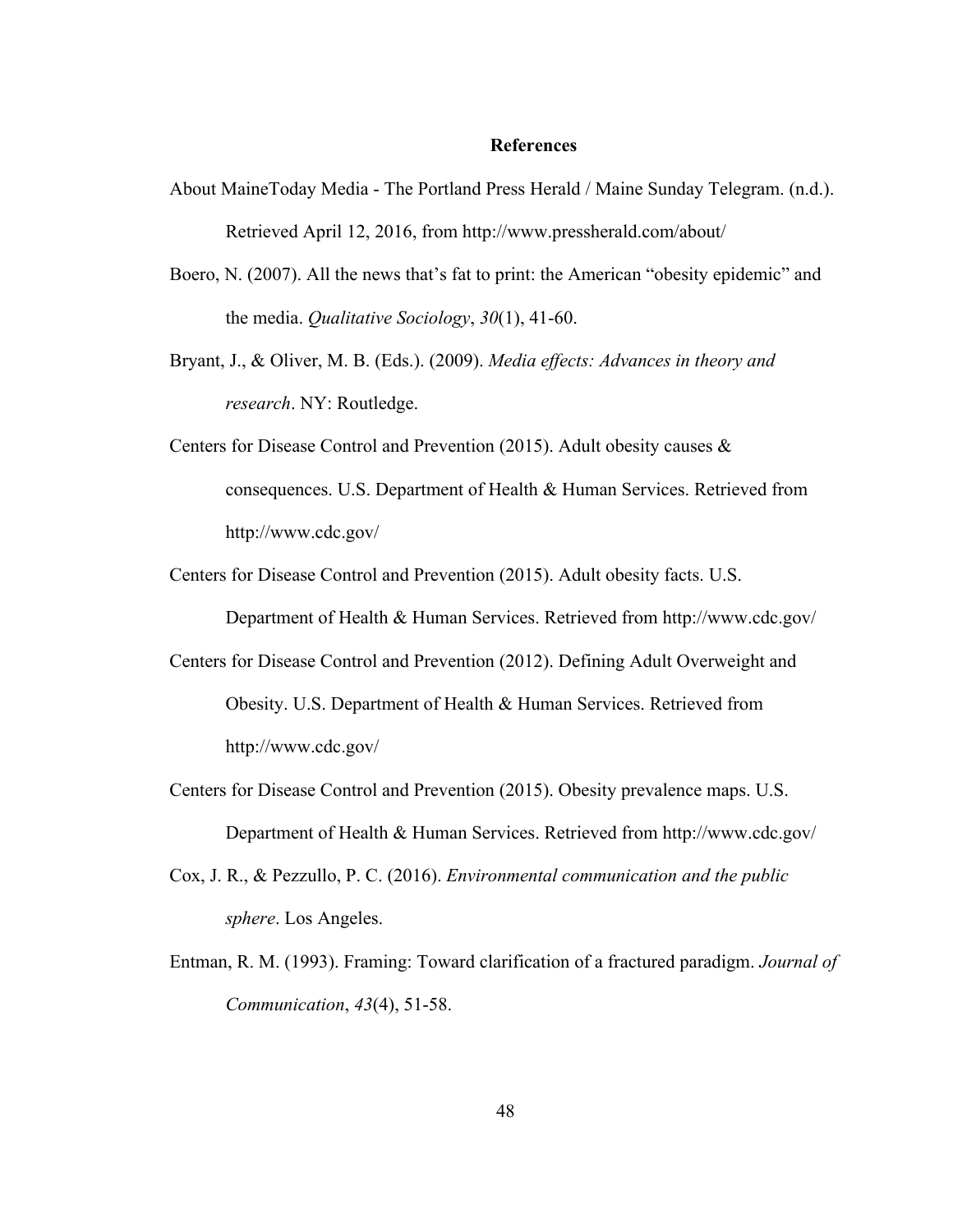- Goffman, E. (1974). *Frame analysis: An essay on the organization of experience*. Cambridge: Harvard University Press.
- Goldstein, R., Macrine, S., & Chesky, N. (2011). Welcome to the "New Normal": The News Media and Neoliberal Reforming Education. *Journal of Inquiry and Action in Education*, *4*(1), 112-131.
- Guthman, J. (2007). Commentary on teaching food: Why I am fed up with Michael Pollan et al. *Agriculture and Human Values*, *24*(2), 261-264.

Hansen, A. (2010). *Environment, media and communication*. NY: Routledge.

- Isenhour, C. (2011). Can consumer demand deliver sustainable food? Recent research in sustainable consumption policy and practice. *Environment and Society: Advances in Research*, *2*(1), 5-28.
- Iyengar, S. (1990). Framing responsibility for political issues: The case of poverty. *Political behavior*, *12*(1), 19-40.
- Iyengar, S. (2005, November). Speaking of values: The framing of American politics. In *The Forum* (Vol. 3, No. 3).
- Julier, A. (2008). The political economy of obesity: The fat pay all. In C. Counihan & P. Van Esterik (Eds.), *Food and culture: A reader* (pp.546-562). NY: Routledge.
- Kim, S. H., & Anne Willis, L. (2007). Talking about obesity: News framing of who is responsible for causing and fixing the problem. *Journal of health communication*, *12*(4), 359-376.
- Lawrence, R. G. (2004). Framing obesity the evolution of news discourse on a public health issue. *The Harvard International Journal of Press/Politics*, *9*(3), 56-75.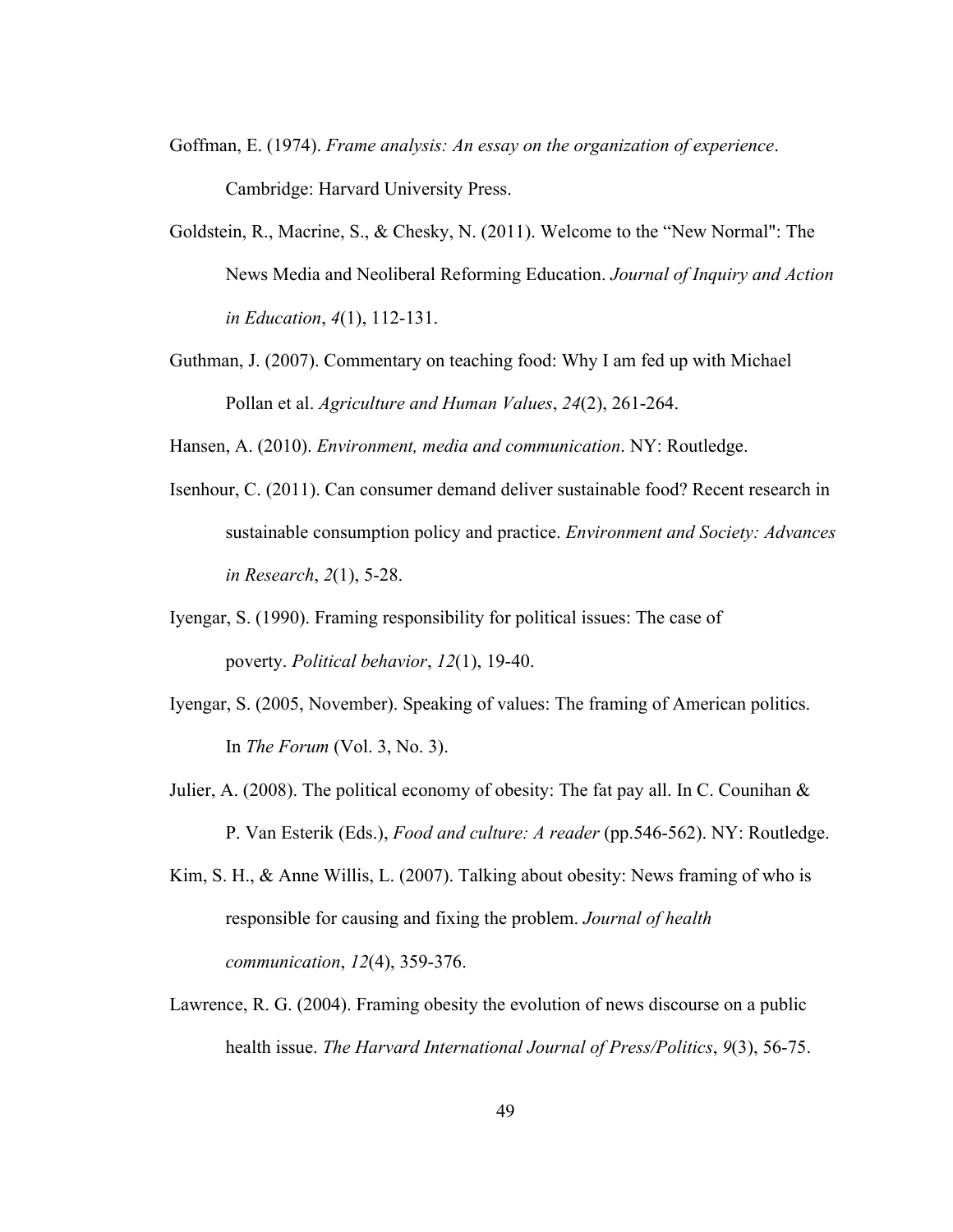- LeBesco, K. (2011). Neoliberalism, public health, and the moral perils of fatness. *Critical Public Health*, *21*(2), 153-164.
- Mead, M. (1971). Why Do We Overeat?. *Food and Culture: A Reader* (2013), 19-22.
- Ogden, C. L., Carroll, M. D., Kit, B. K., & Flegal, K. M. (2014). Prevalence of childhood and adult obesity in the United States, 2011-2012. *JAMA, 311*(8), 806- 814. doi:10.1001/jama.2014.732
- Price, V., & Tewksbury, D. (1997). News values and public opinion: A theoretical account of media priming and framing. *Progress in communication sciences*, 173- 212.
- Saguy, A. C., & Almeling, R. (2008). Fat in the fire? Science, the news media, and the "obesity epidemic." *Sociological Forum*. 23(1), 53-83.
- Simon, A. F., & Jerit, J. (2007). Toward a theory relating political discourse, media, and public opinion. *Journal of Communication*, *57*(2), 254-271.
- Tewksbury, D., Scheufele, D. A., Bryant, J., & Oliver, M. B. (2009). News framing theory and research. In J. Bryant & M.B. Oliver (Eds.), *Media effects: Advances in theory and research*. NY: Routledge.
- Trust for America's Health and the Robert Wood Johnson Foundation. (2015). Maine. *The State of Obesity.* Retrieved from http://stateofobesity.org/states/me/
- Trust for America's Health and the Robert Wood Johnson Foundation. (2015). Adult obesity in the United States. *The State of Obesity.* Retrieved from http://stateofobesity.org/adult-obesity/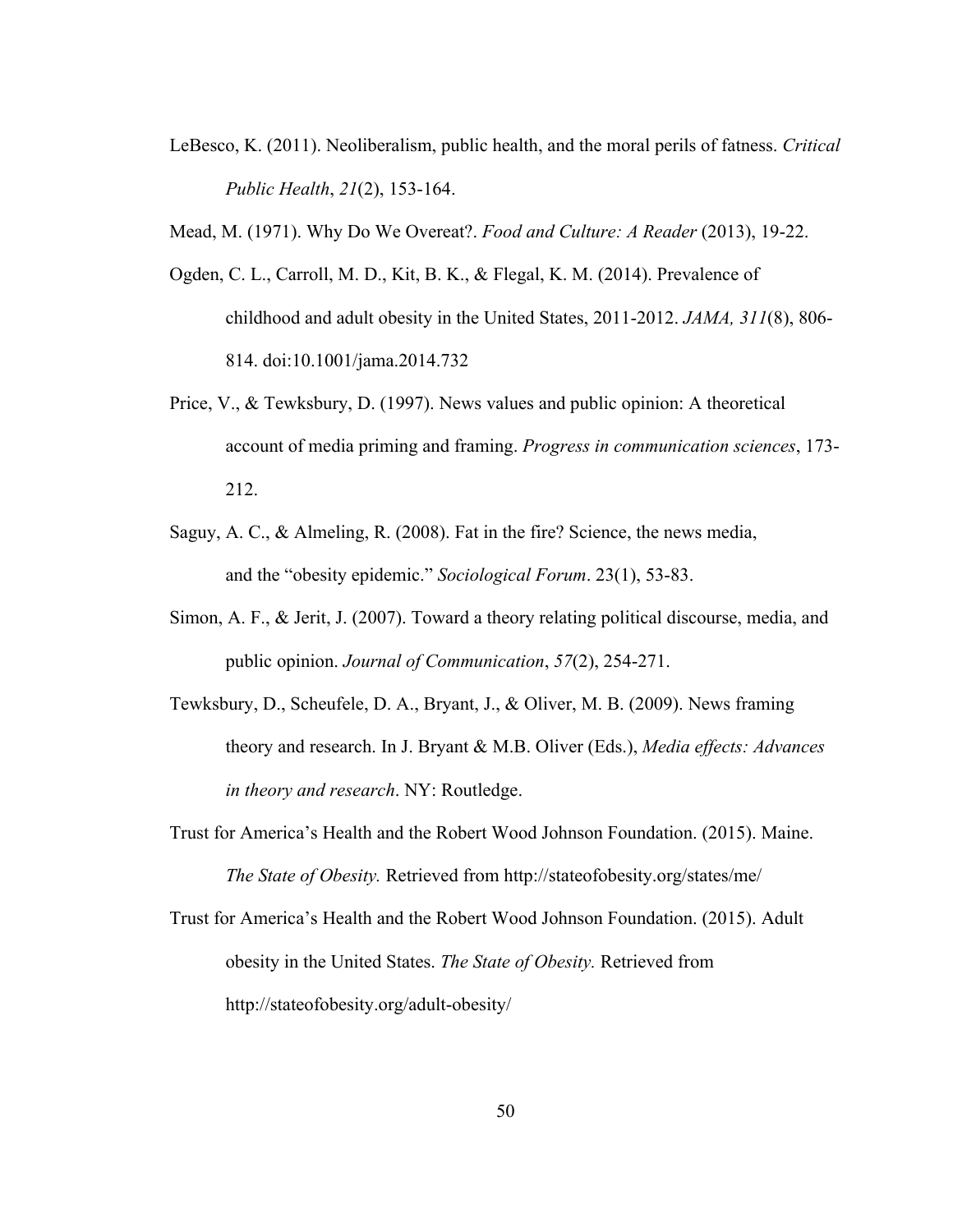Wilk, Richard. (2010). "Consumption embedded in culture and language: Implications for finding sustainability." *Sustainability: Science, Practice and Policy,* 6(2), 38- 48.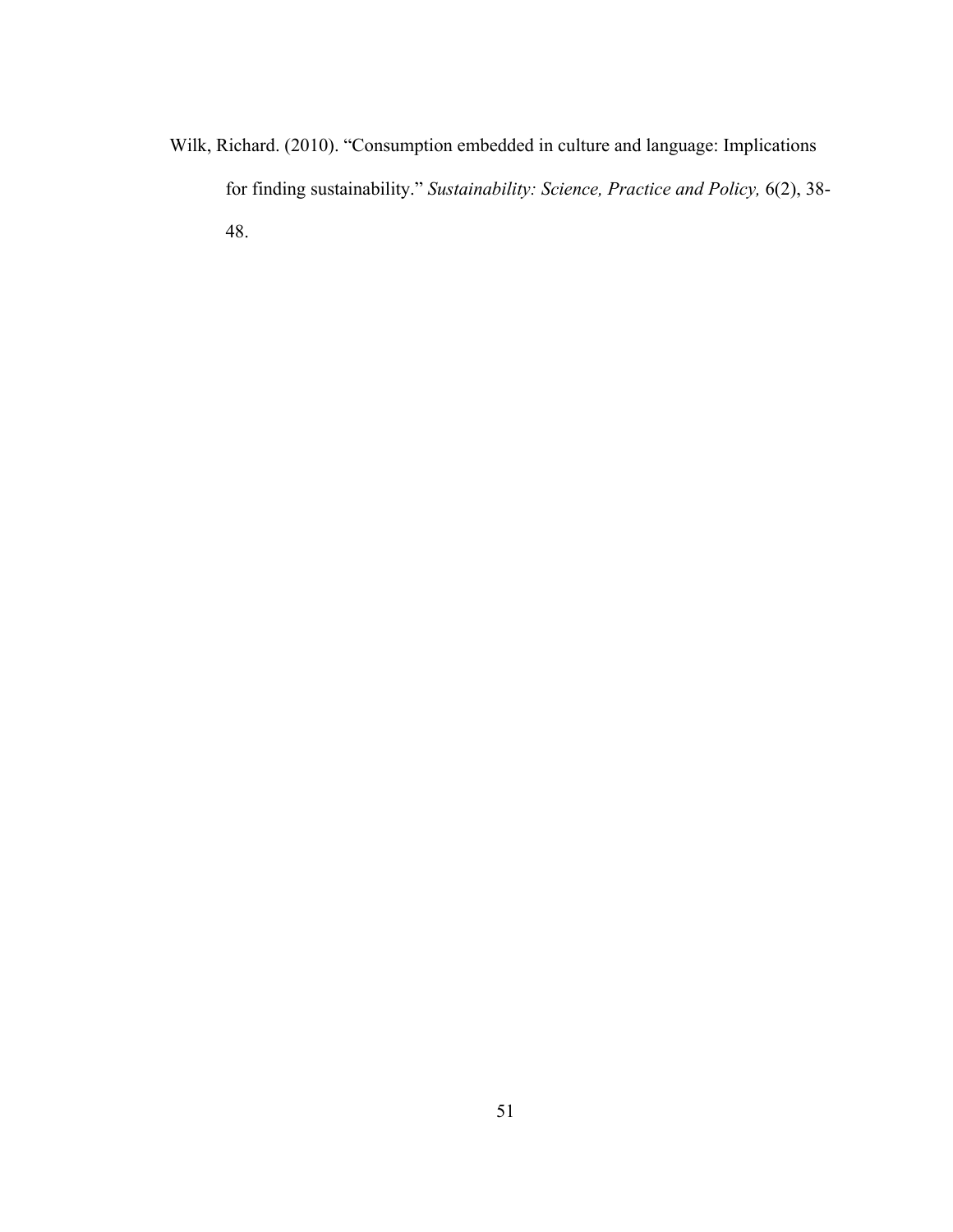# **News Articles**

Abbate, L. (2015, November 16). After-school group fosters fitness, fun, health. *Morning Sentinel*. Retrieved from http://www.centralmaine.com/

Adams, E. (2015, February 10). Rumford students feast on FoodPlay. Sun Journal Retrieved from http://www.sunjournal.com/

All hale slim goodbody! (2015, May 10). *Sun Journal*. Retrieved from http://www.sunjournal.com/

Back to school safety page copy. (2015, August 16). *Bangor Daily News*. Retrieved from http://bangordailynews.com/

Bouchard, K. (2015, October 19). Development, middle school consolidation key issues in South Portland races. *Portland Press Herald*. Retrieved from http://www.pressherald.com/

Buying junk with food stamps? maybe not for long in Maine. (2015, April 24). *Sun Journal*. Retrieved from http://www.sunjournal.com/

Calder, A. (2015, February 24). Inland hospital's WinterFest receives green light. *Morning Sentinel.* Retrieved from http://www.centralmaine.com/

Calder, A. (2015, June 11). Russian delegation to visit Waterville. *Morning Sentinel*. Retrieved from http://www.centralmaine.com/

Calling all kids: Redy youth adventure challenge is coming. (2015, August 16). *Bangor Daily News.* Retrieved from http://bangordailynews.com/

Country life's healthy, if 1 only takes advantage. (2015, May 23). *Morning Sentinel.* Retrieved from http://www.centralmaine.com/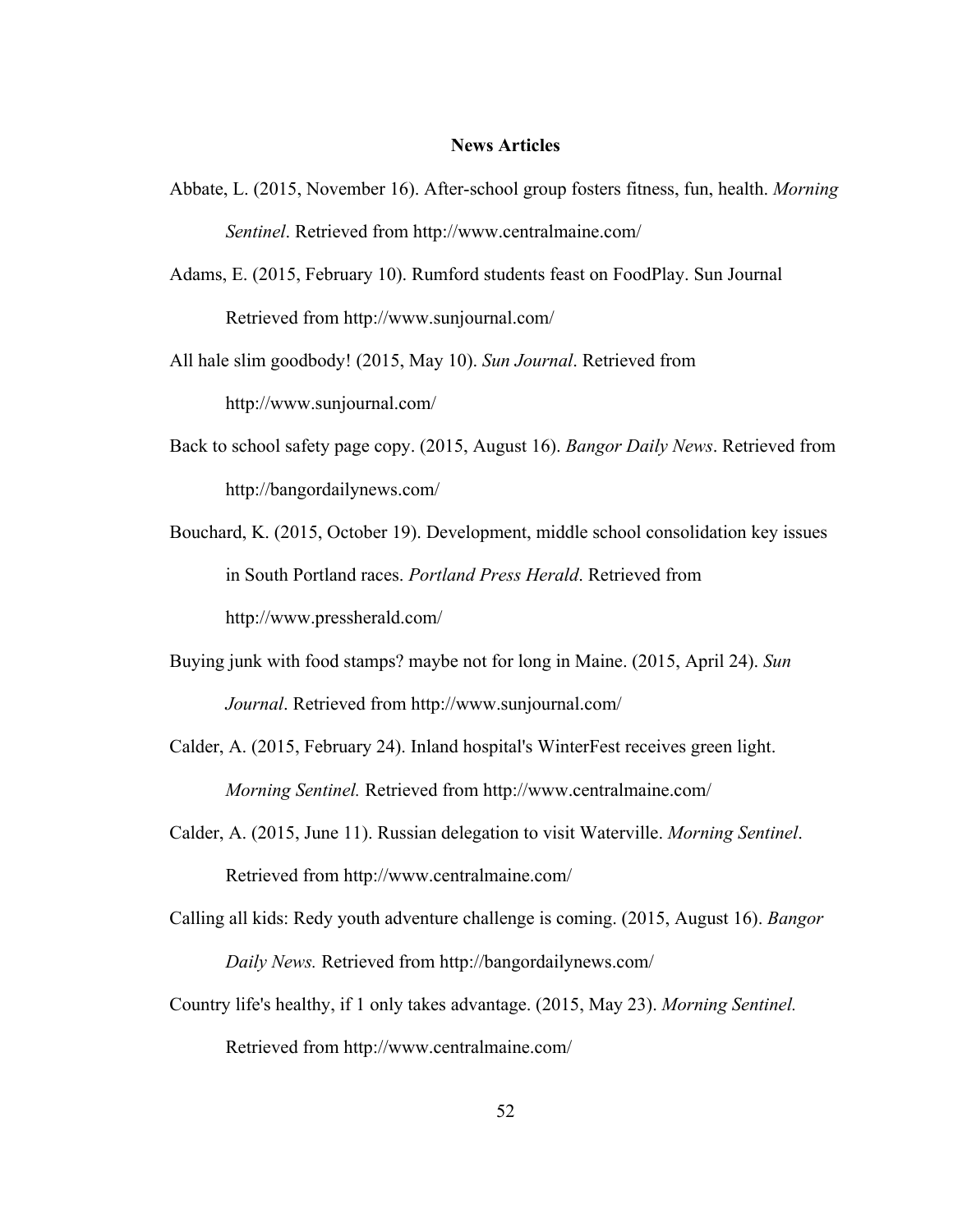- Cousins, C. (2015, May 04). Maine lawmakers endorse new bid to prevent food stamp spending on junk food. *Bangor Daily News.* Retrieved from http://bangordailynews.com/
- Farwell, J. (2015, May 28). Gallup: Maine 14th for obesity as nation grows fatter. *Bangor Daily News.* Retrieved from http://bangordailynews.com/
- Fishell, D. (2015, April 15). Report: Cost of doing business in Maine lowest since early '90s. *Bangor Daily News.* Retrieved from http://bangordailynews.com/
- Graham, G. (2015, February 01). Hunger's fresh foe. *Morning Sentinel.* Retrieved from http://www.centralmaine.com/
- Grodinsky, P. (2015, March 11). All the ingredients were there. *Portland Press Herald.* Retrieved from http://www.pressherald.com/
- Health briefs for Friday, March 6. (2015, Mar 05). Bangor Daily News Retrieved from http://search.proquest.com/docview/1661113959?accountid=14583
- Kennedy, M. (2015, June 14). 5 ways Mainers are almost as optimistic as Vermonters. *Bangor Daily News.* Retrieved from http://bangordailynews.com/
- Lawlor, J. (2015, December 11). Maine's health ranking jumps from 20th to 15th. *Morning Sentinel.* Retrieved from http://www.centralmaine.com/
- Lawlor, J. (2015, March 25). Maine gets a clean bill of health in annual nationwide rankings. *Portland Press Herald.* Retrieved from http://www.pressherald.com/
- Lawlor, J. (2015, October 17). Later start times for middle and high schools gaining momentum in Southern Maine. *Portland Press Herald.* Retrieved from http://www.pressherald.com/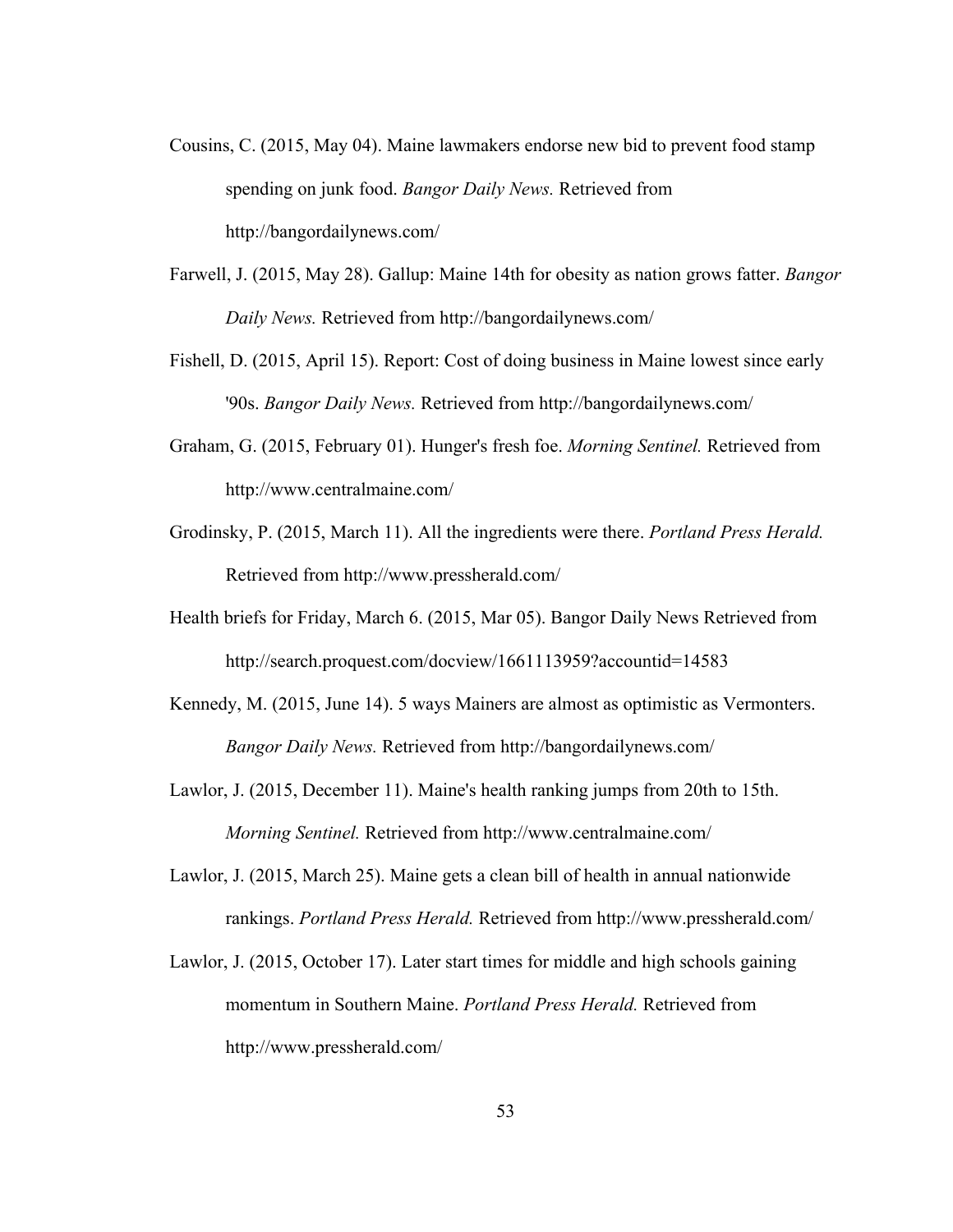- Lawlor, J. (2015, September 13). LESSON FROM A LATER START: *Portland Press Herald.* Retrieved from http://www.pressherald.com/
- Let's go! awards sites for keeping kids healthy. (2015, November 25). *Bangor Daily News*. Retrieved from http://bangordailynews.com/
- MacLeod, D. (2015, May 30). Maybe this is why more than a quarter of Mainers are obese. *Bangor Daily News*. Retrieved from http://bangordailynews.com/
- MacLeod, D. (2015, November 20). Maine is among the top-10 worst states for heart attacks, according to this new poll. *Bangor Daily News.* Retrieved from http://bangordailynews.com/
- Mistler, S. (2015, November 24). State tries again to halt food stamps for junk food. *Portland Press Herald.* Retrieved from http://www.pressherald.com/
- Ohm, R. (2015, October 07). 'Walking bus' jump-starts students' day. *Morning Sentinel.* Retrieved from http://www.centralmaine.com/
- Pierce, K. (2015, October 10). Farm to food bank: Growers extend harvest to Maine's food insecure. *Bangor Daily News.* Retrieved from http://bangordailynews.com/
- Program recognizes healthy habits. (2015, November 09). *Sun Journal.* Retrieved from Retrieved from http://www.sunjournal.com/
- PRYMCA receives second round of healthy community funding. (2015, July 19). *Bangor Daily News.* Retrieved from http://bangordailynews.com/
- Report: Androscoggin county losing lives to health gaps. (2015, November 10). *Sun Journal.* Retrieved from http://www.sunjournal.com/

Rhoda, E. (2015, May 12). It starts with one: Behind the scenes of my school's outdoor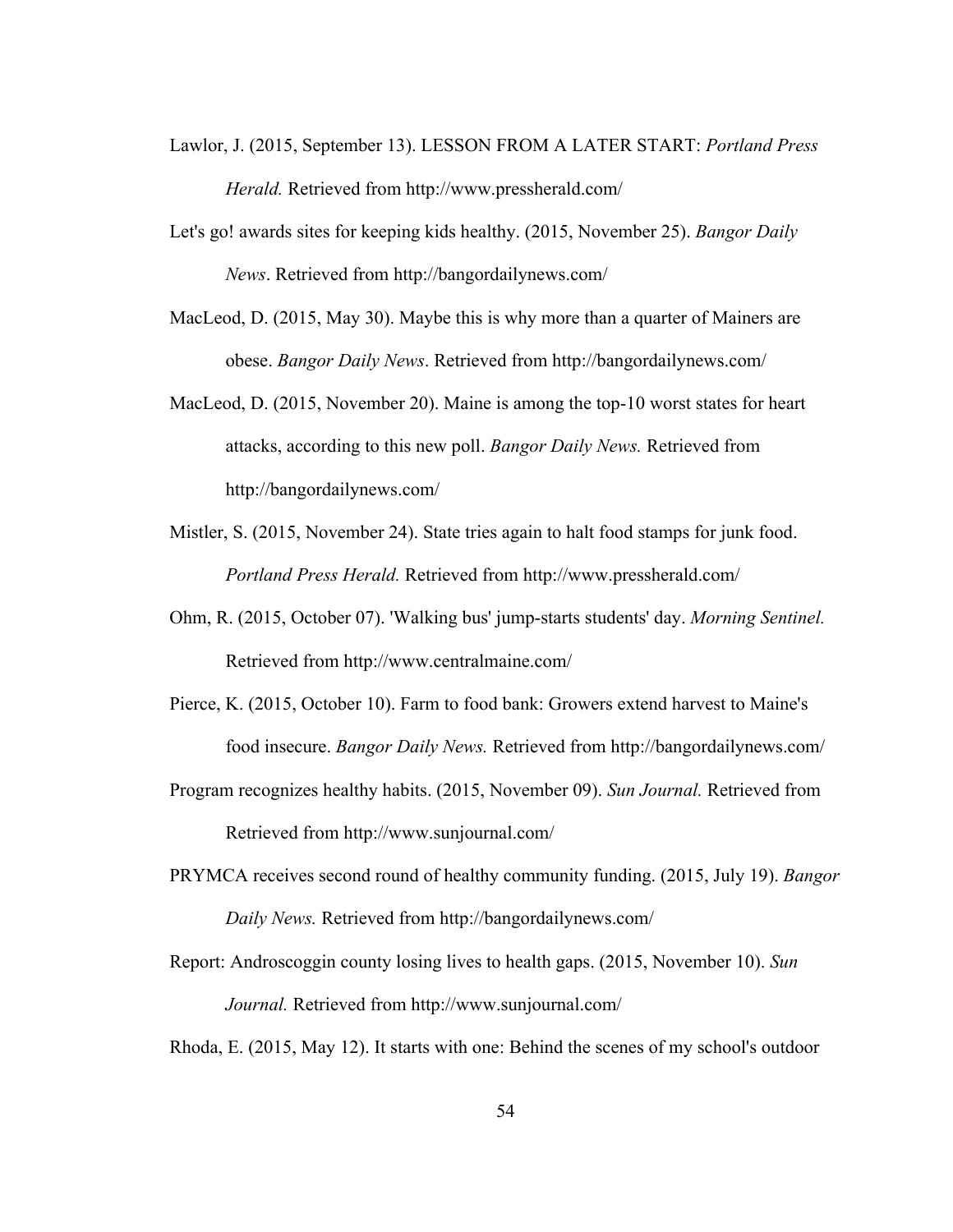transformation. *Bangor Daily News.* Retrieved from http://bangordailynews.com/

- Rhoda, E. (2015, November 12). Maine's sleep-deprived counties have something in common. *Bangor Daily News.* Retrieved from http://bangordailynews.com/
- Shepherd, M. (2015, November 23). LePage, Mayhew renew push for SNAP junk food ban. *Bangor Daily News*. Retrieved from http://bangordailynews.com/
- Strong elementary fourth-graders participate in healthy snack day. (2015, April 15). *Sun Journal*. Retrieved from http://www.sunjournal.com/
- Whitehouse, R. (2015, October 04). Training tied to preventing concussions. *Morning Sentinel.* Retrieved from http://www.centralmaine.com/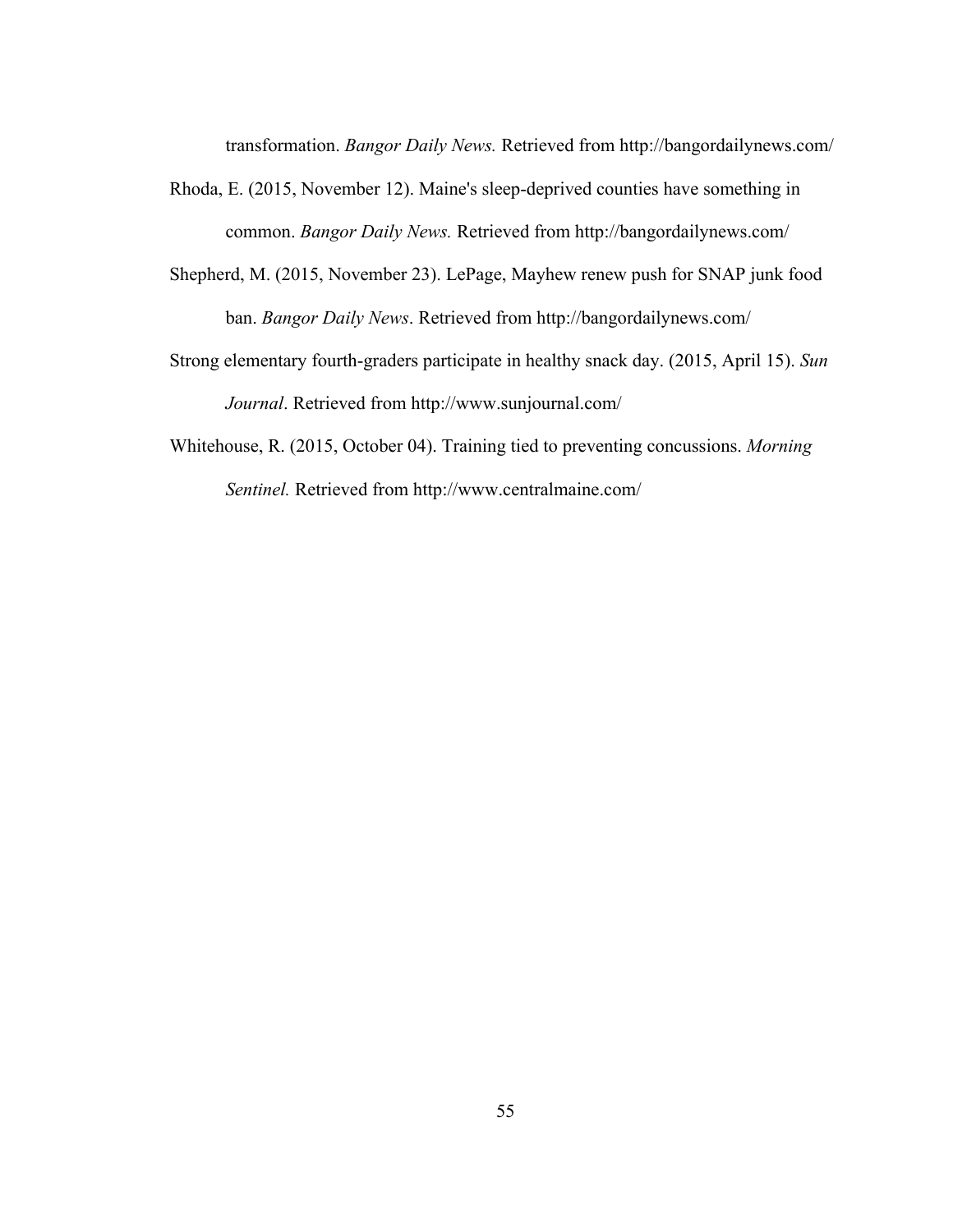# **Appendix A**

#### **Example of an Episodically-Framed News Article**

Kennedy, M. (2015, June 14). 5 ways Mainers are almost as optimistic as Vermonters. *Bangor Daily News.* Retrieved from http://bangordailynews.com/

Gallup recently published an interactive map titled State of the States that provides statistical data on people's views of politics, the economy, religion and overall well-being. Mainers appear to have fairly positive attitudes about their circumstances, but they aren't as optimistic and healthy as people from Vermont.

Here's what the data says:

1. Mainers -- more than most -- feel appreciated by their state.

When asked whether state residents felt recognized for helping to improve their city or area in the past 12 months, 21.8 percent of Mainers reported positively. That's second in New England to Vermont's 24.4 percent and good enough to be tied for ninth (with Colorado) in the nation. It's also 2.7 percent higher than the national average (19.1 percent).

2. Mainers aren't very religious.

More than half of the population -- 51.1 percent of Mainers -- answered that religion wasn't an important aspect of their lives and that they seldom or never attended religious services. In New England -- and the nation -- that's just tailing Vermont (56.3 percent). The national average of nonreligious citizens, according to the study, is 30.3 percent.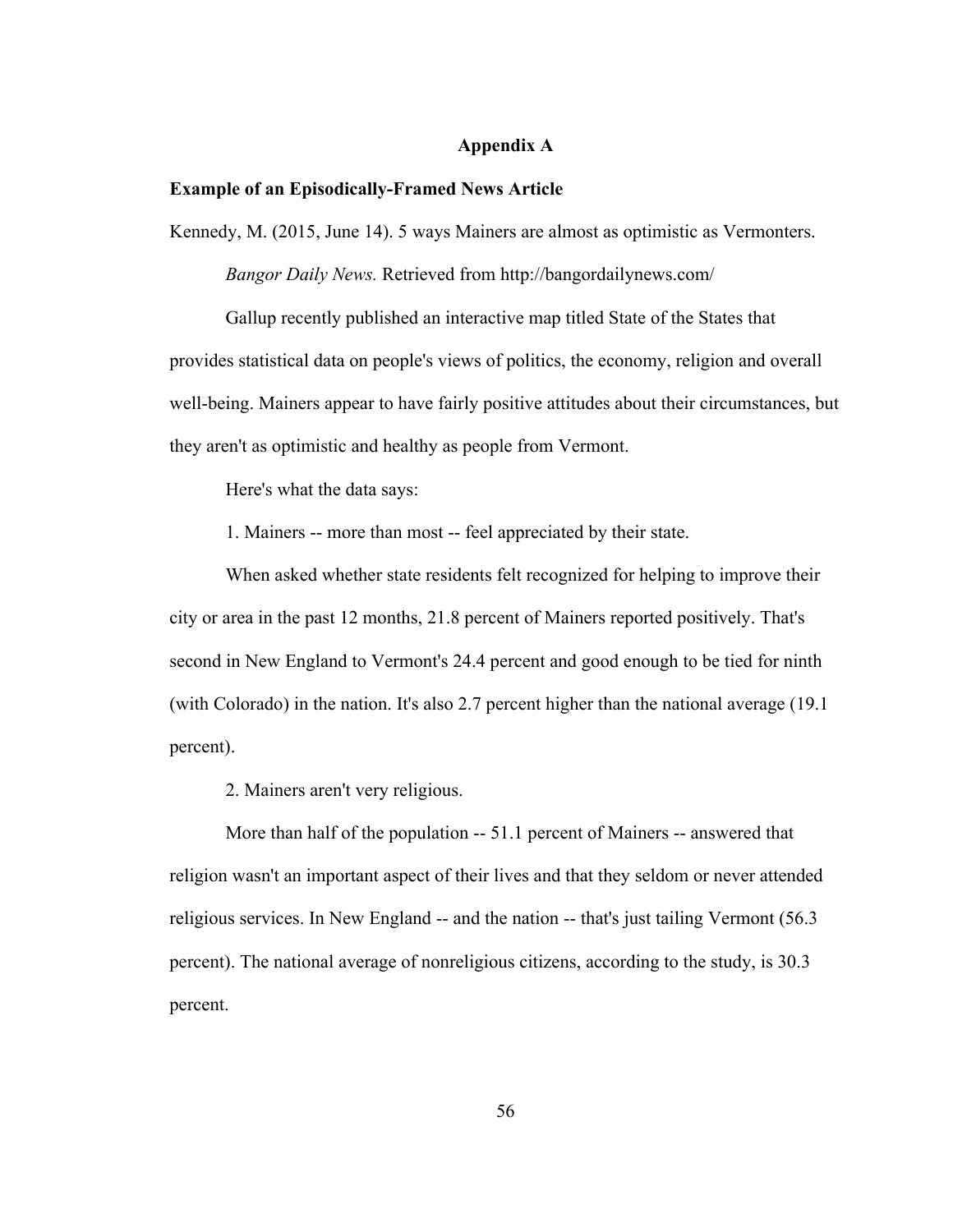3. We eat a lot of produce.

In Maine, 63.1 percent of residents answered that they eat five or more servings of fruits and vegetables at least four -- or more -- days per week. Care to guess which state, barely, inches us out nationally? Vermont leads the charge for healthy eating with 64.5 percent of their residents reporting that they, too, eat a lot of veggies. The national average, comparatively, was 57.6 percent.

4. We all have to exercise more, though (if we want to beat Vermont).

Maine appears to do pretty well in the exercise department. When asked if they exercised for at least 30 minutes three or more days per week, 53.1 percent of Mainers answered yes. That's 1.2 percent above the national average (51.9 percent), but it's still not good enough to eclipse Vermont's 56.8 percent. It also doesn't completely jive with our actual obesity rate; Maine has the 27th highest rate of adult obesity, according to "The State of Obesity: Better Policies for a Healthier America."

5. We definitely have a solid claim to "the way life should be."

In quantifying "overall well-being," Gallup takes into consideration five elements that are integral to a healthy, "good" life: community involvement, consistent physical activity, financial security, a satisfying social life and a feeling of purpose. So how did Maine do? Compared with the rest of New England, pretty well. More than half of all Mainers -- 62.4 percent -- are reportedly experiencing a positive overall well-being, compared with the national average of 61.6 percent. The only state to score higher in New England? Vermont (62.7 percent).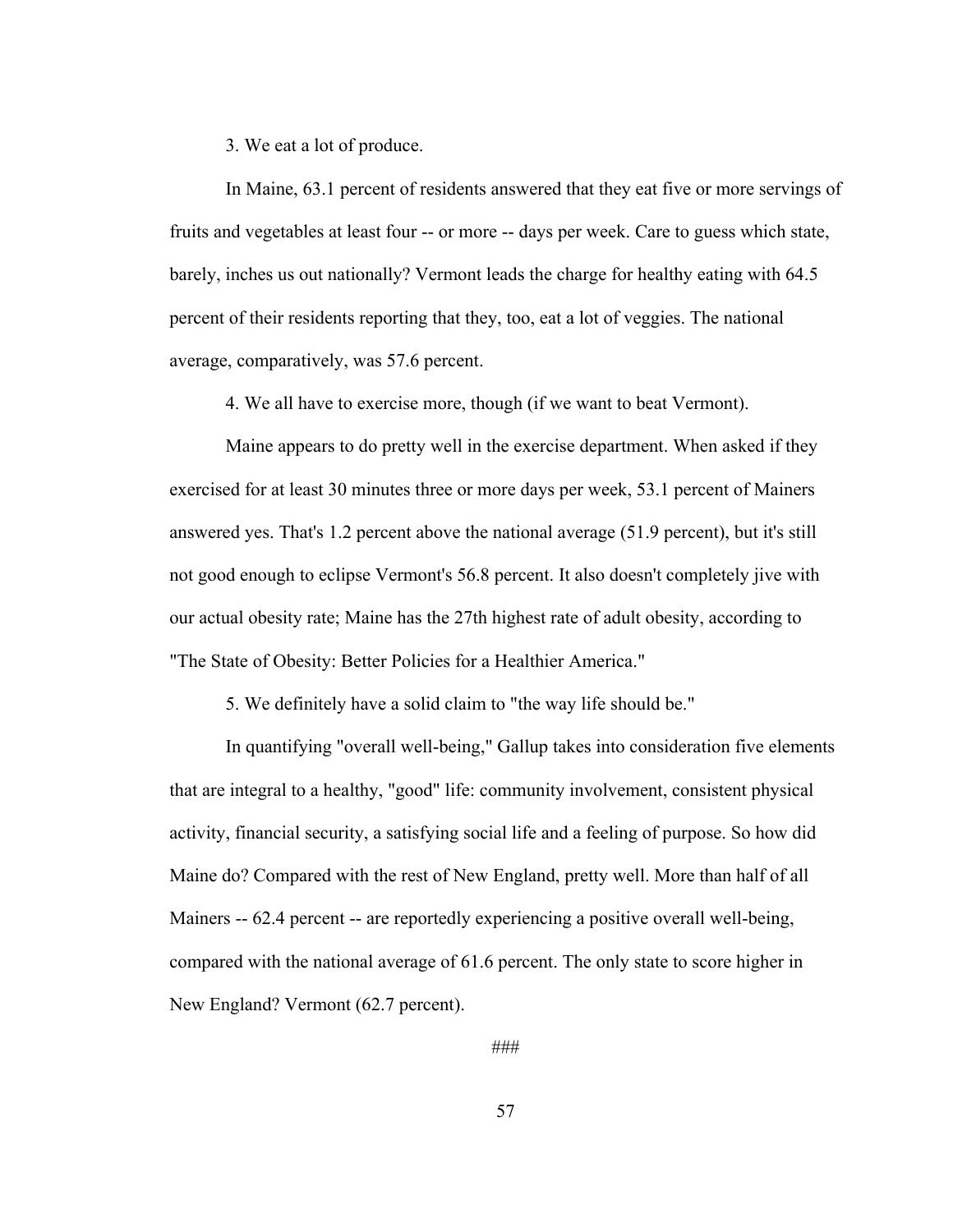#### **Example of a Thematically-Framed News Article**

Farwell, J. (2015, May 28). Gallup: Maine 14th for obesity as nation grows fatter. *Bangor Daily News.* Retrieved from http://bangordailynews.com/

Maine ranks 14th in the nation for obesity, steadily improving compared to other states as the country grows fatter, according to a new Gallup report.

Still, more than a quarter of Mainers are obese. Nearly 26 percent of Maine adults who reported their height and weight to Gallup in phone interviews during 2014 qualified as obese, with a body mass index of 30 or higher.

That measure of body fat varies from person to person. But an individual who's 5 feet, 6 inches inches tall and weighs 190 pounds, for example, qualifies as obese, according to the National Heart, Lung and Blood Institute's BMI calculator.

Nationally, the obesity rate rose to 27.7 percent in 2014, based on Gallup's interviews with nearly 177,000 U.S. adults. Americans are at their most obese since the Gallup-Healthways Well-Being Index began tracking the rate in 2008.

Maine held steady in the rankings from 2013, when the state also placed 14th in the country for obesity. That's a much better showing than prior years, including in 2010 and 2012, when Maine ranked 31st.

But while Maine improved in relation to other states, data from another source show Maine's not immune to the widening of America. The percentage of overweight or obese residents steadily has inched up over time, much like in the rest of the country.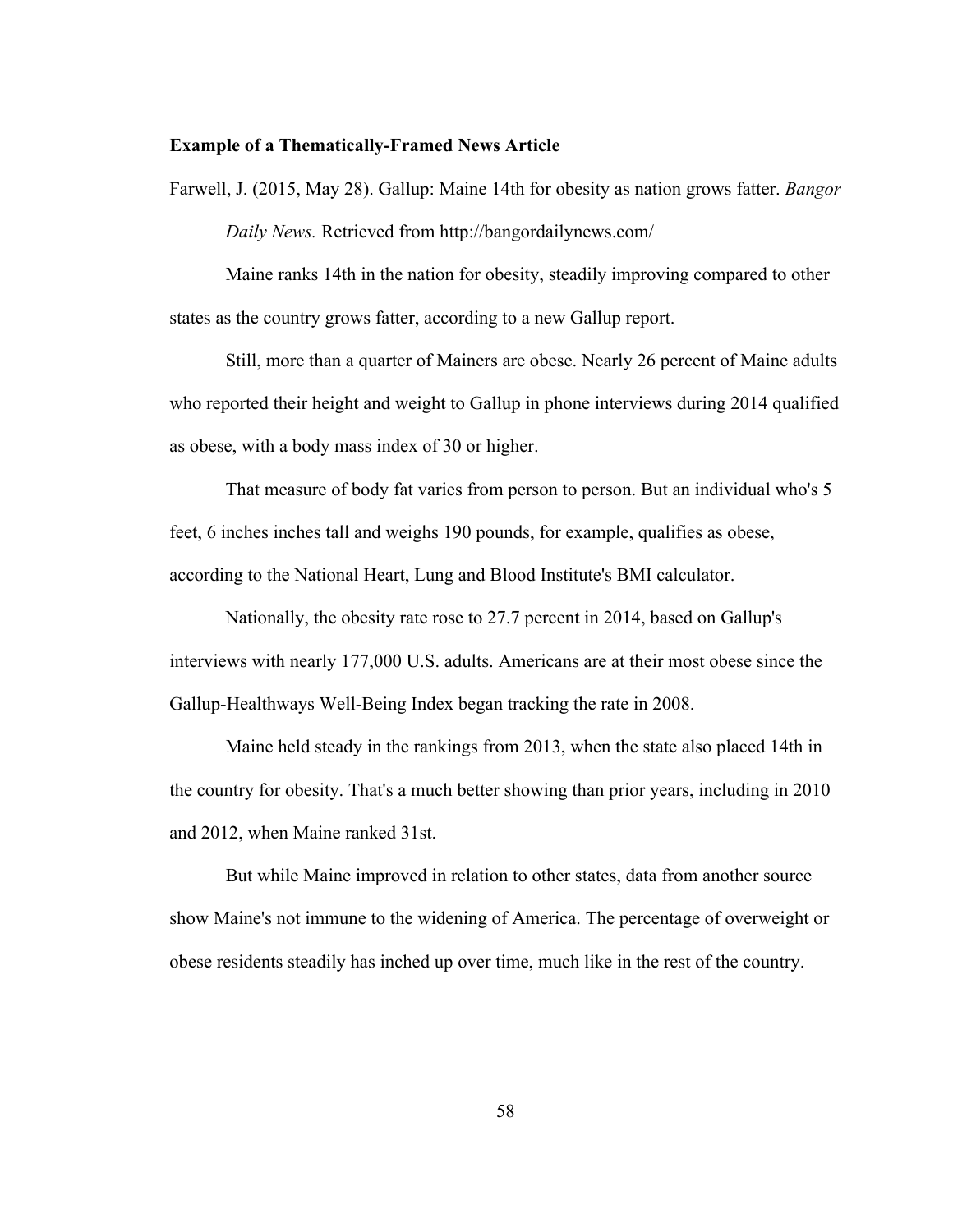Hawaii had the lowest obesity rate in the nation at 19 percent, followed by California, Colorado, Connecticut and Massachusetts, which have ranked among the 10 states with the best rates every year since 2008.

At the other end of the scale, Mississippi was the fattest U.S. state for the second year in a row. There, 35.2 percent of residents are obese, according to the report.

Mississippi is among five states placing among the fattest 10 states every year since 2008, along with Arkansas, Kentucky, Louisiana and West Virginia.

The list of health consequences from carrying too much weight is long. Being overweight or obese raises the risk of heart disease, Type 2 diabetes, some cancers, high blood pressure and stroke, among other ailments, according to the U.S. Centers for Disease Control and Prevention.

The report also indicates, unsurprisingly, that unhappy people are more likely to be obese.

The Well-Being Index, based on 2.2 million surveys, captures how Americans feel about their daily lives based on five measures: a sense of purpose, social relationships, financial security, community and physical health. The report showed a strong link between obesity and people who reported a poor sense of well-being.

"People who are not obese are more likely to reach their goals, use their strengths at what they do best, make time for regular trips or vacations with friends and family, be satisfied with their standard of living, and feel safe and secure in their community," the report stated.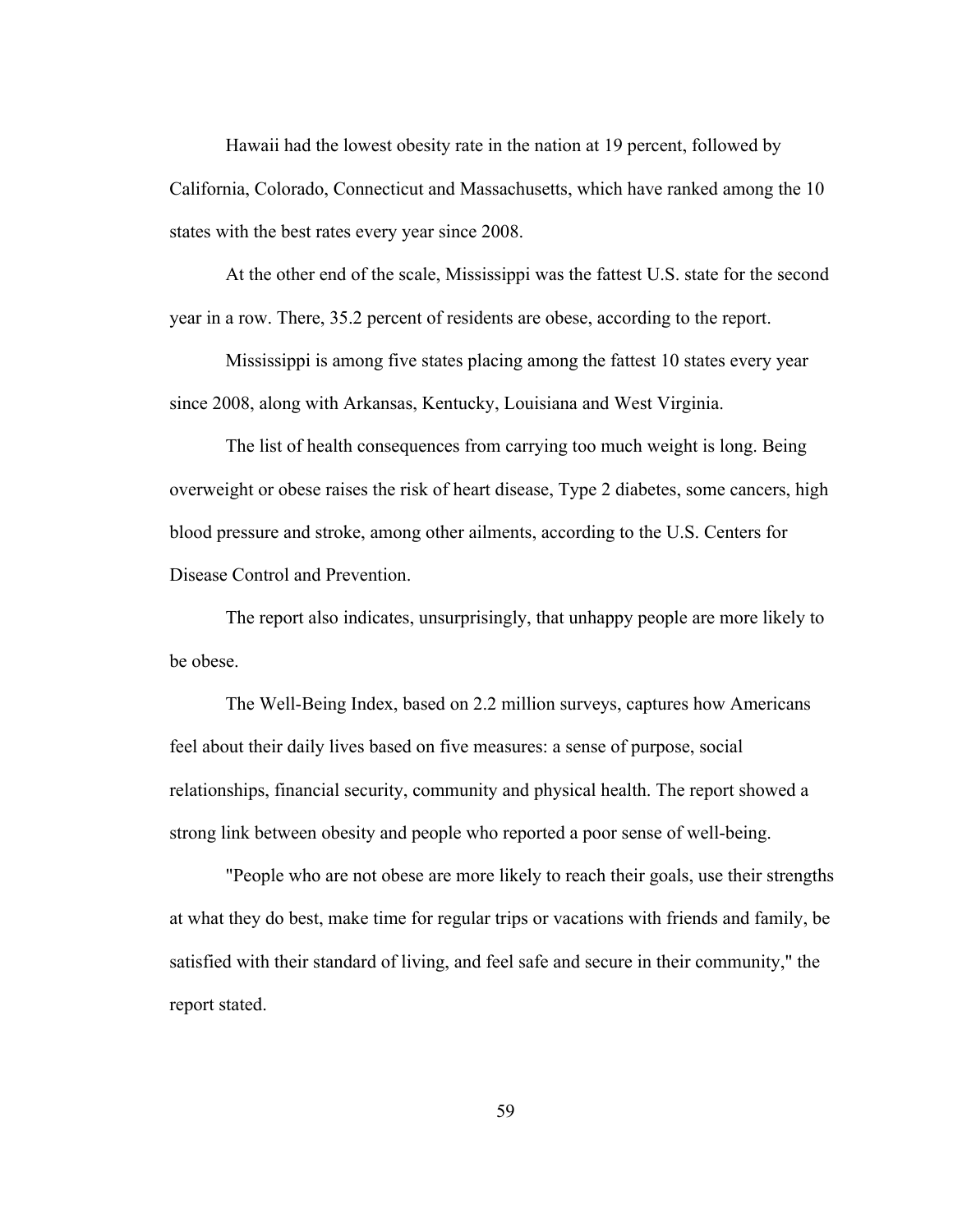Maine ranked 15th in the nation for well-being, slightly besting the national average.

Previous Gallup and Healthways research showed high well-being closely relates to key indicators, such as lower workplace absenteeism, better performance on the job and less use of health care services. Helping employees feel engaged in their jobs can lead to a healthier, happier workforce that costs employers less, according to a January Gallup report.

###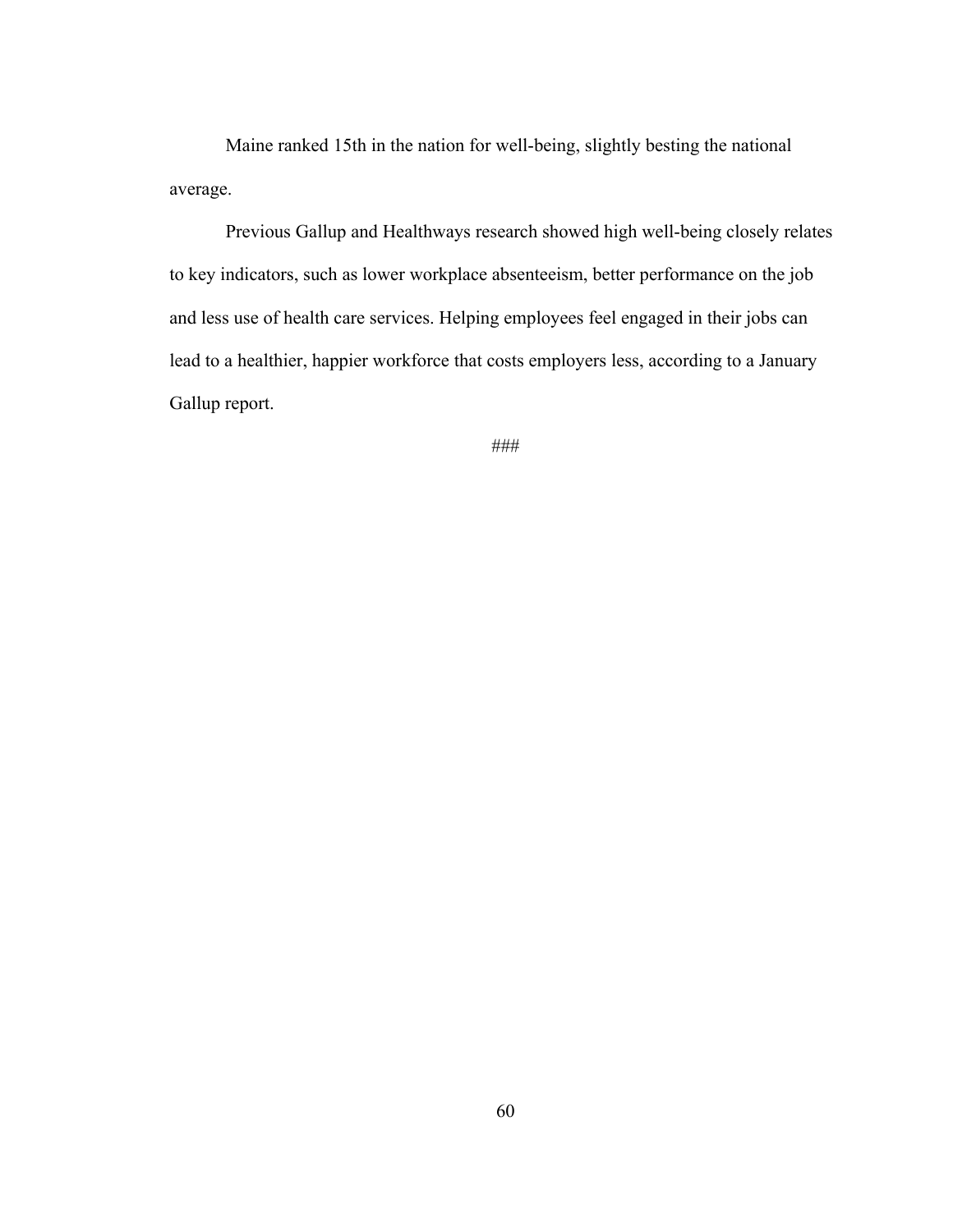#### **Example of a Thematic-Episodically-Framed News Article**

Adams, E. (2015, February 10). Rumford students feast on FoodPlay. Sun Journal Retrieved from http://www.sunjournal.com/

RUMFORD -- Nearly 300 students at Rumford Elementary School clapped and cheered during an anti-obesity program focused on healthy eating and exercise Tuesday afternoon.

FoodPlay is a national, award-winning school assembly program that brings the power of live theater, feats of juggling, captivating characters, motivating messages, music, magic and audience participation to turn children on to healthy eating and active lifestyles, according to its website.

The program is being presented at dozens of schools throughout the Northeast in response to a growing childhood obesity epidemic.

Linda Tardif and Jordon Phillips of Massachusetts described and demonstrated the benefits of eating lots of vegetables and fruits, and avoiding sugar-laden sodas and processed foods.

"How many of you eat?" Tardif asked.

The students laughed and raised their hands.

"There are over 300,000 different food products now, and lots of them are made in factories," Tardif said. Eating an apple is so much better than eating an apple pie that is full of sugar and fat, she said.

"Eating sugars and salts tires you out," Tardif said.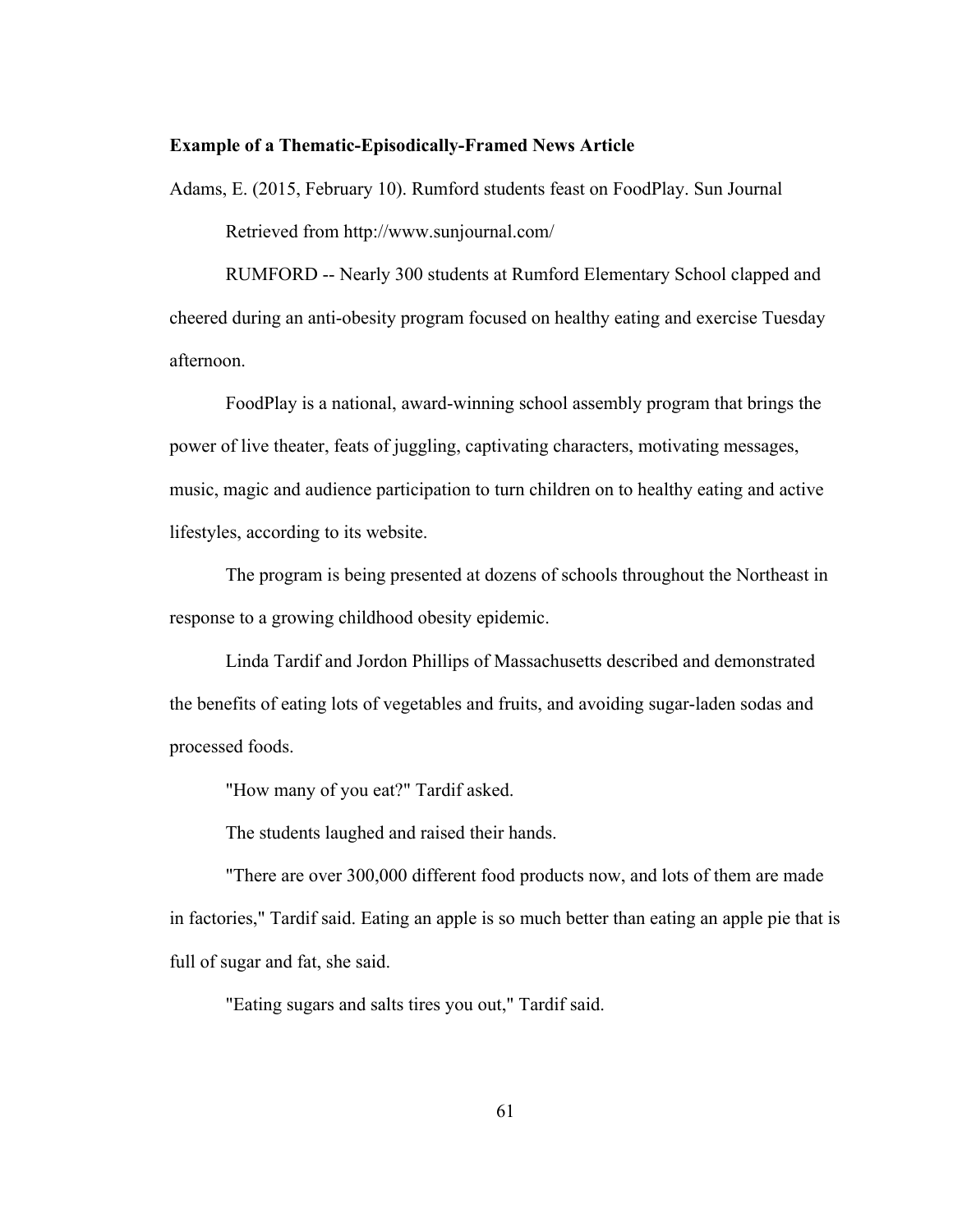"Some foods build us up. They are the go-to foods. Some let us down. They are the woe foods," Tardif said. "You kids are getting bombarded with 10,000 ads a year to buy woe foods."

She said students consume an average of 600 cans of soda a year, each containing 10 teaspoons of sugar. Maybe the ingredients in sports drinks and other processed foods aren't listed as sugar, she said, but they are high in fructose corn syrup, which is the same thing.

Tardif said people can make their own sodas with seltzer water and flavorings.

"The body's favorite is water, low-fat milk and fruit juice," she said.

Tardif and Phillips encouraged students to exercise more and the students joined with them in doing jumping jacks.

"You can also take a walk with your family after dinner, play sports, jump rope, do yoga, and have fun at recess," Tardif said.

Other messages included eating at least five fruits and/or vegetables a day, reading food labels, eating three meals a day and telling yourself you can succeed at what you attempt.

"You need to feed your body a healthy message," she said.

The 45-minute presentation at Rumford Elementary School was sponsored by the local Hannaford supermarket.

FoodPlay will be presented in 10 Maine schools this spring.

###